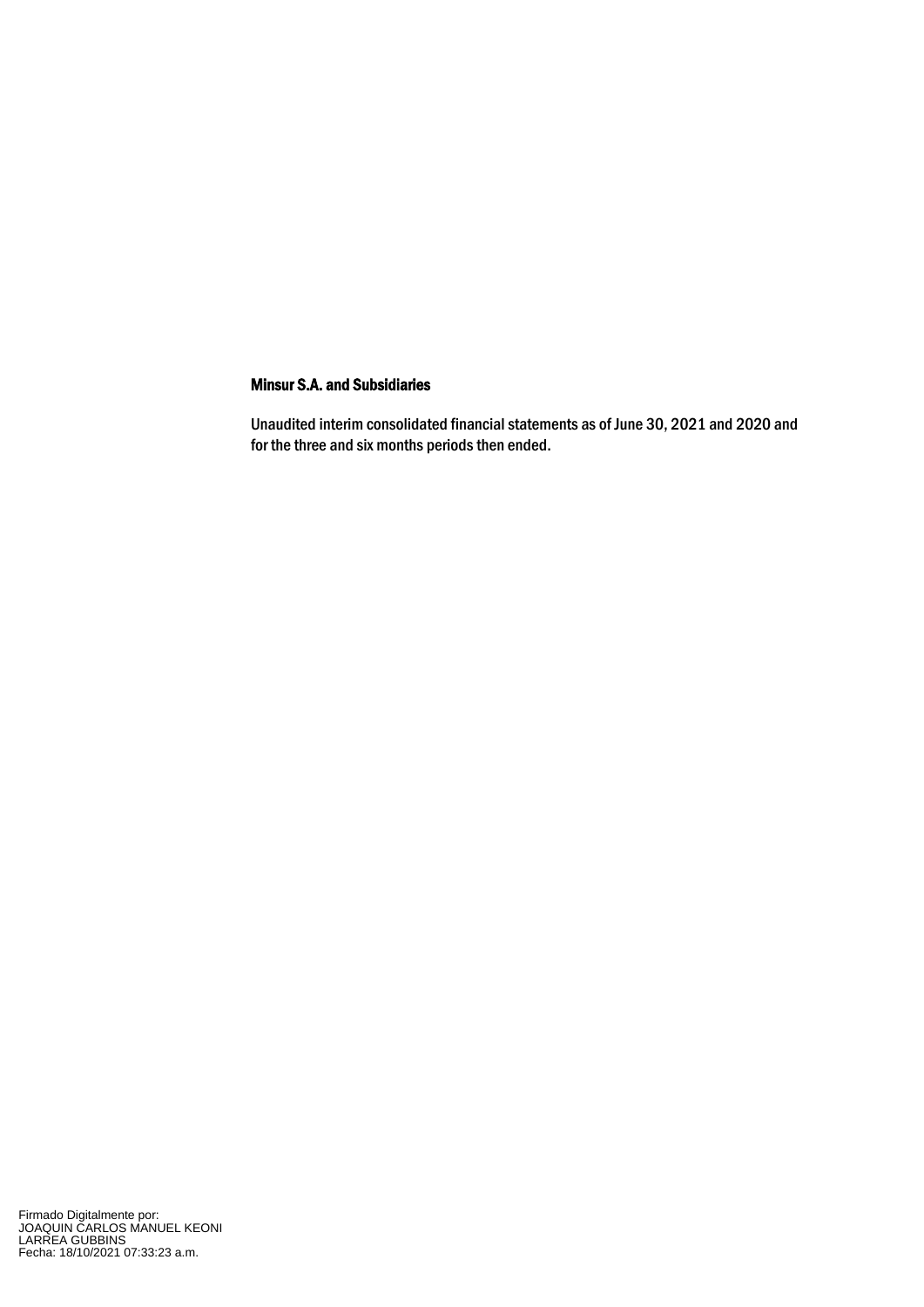Unaudited consolidated financial statements as of June 30, 2021 and 2020, and for the three and six months periods then ended

Content

#### Unaudited interim Condensed Consolidated financial statements

Interim condensed consolidated statements of financial position (unaudited) Interim condensed consolidated statements of profit or loss(unaudited) Interim condensed consolidated statements of comprehensive income (unaudited) Interim condensed consolidated statements of changes in equity (unaudited) Interim condensed consolidated statements of cash flows(unaudited) Notes to the interim condensed consolidated financial statements (unaudited)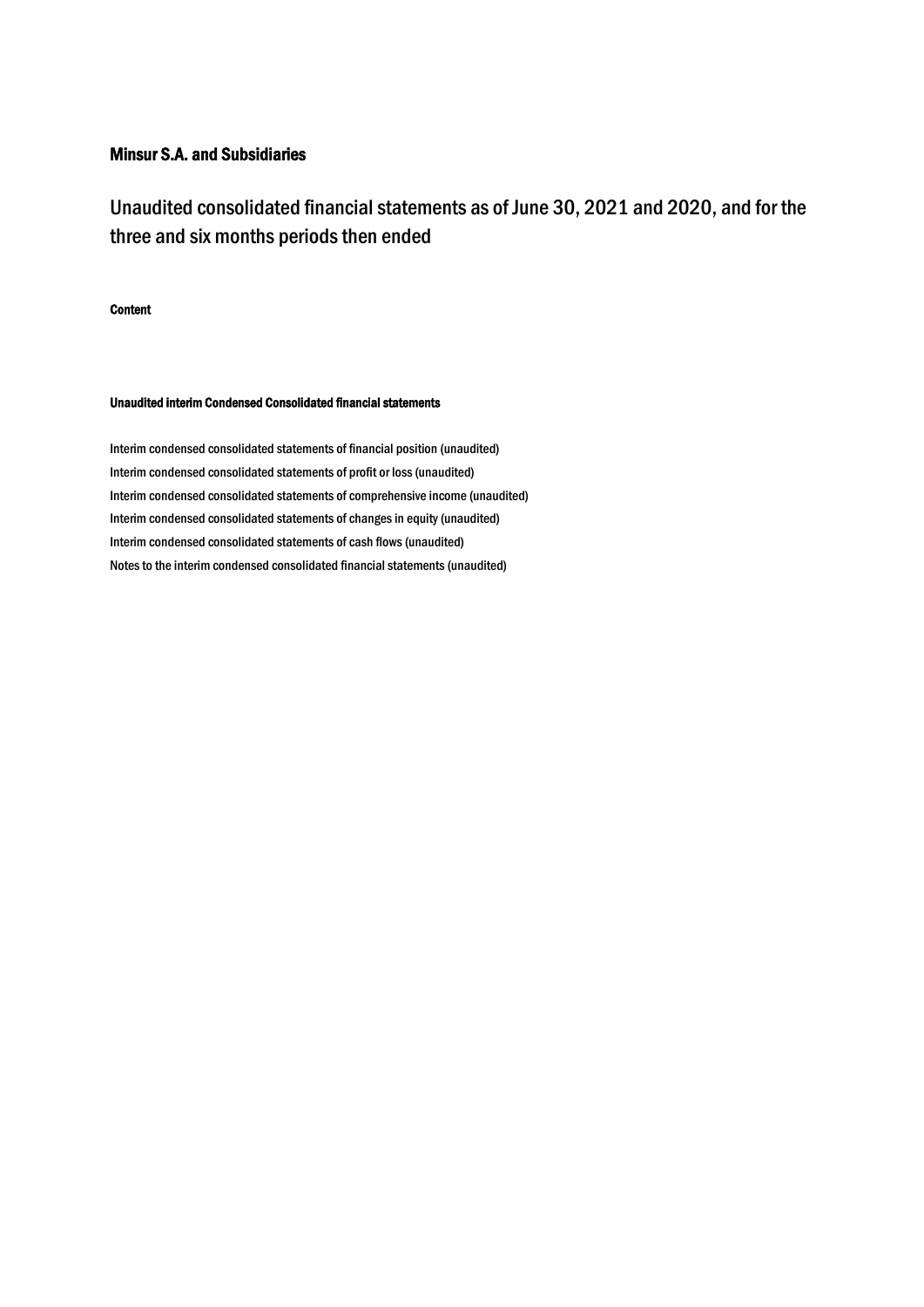### Interim condensed consolidated statements of financial position

As of June 30, 2021 (unaudited) and December 31, 2020 (audited)

|                                                                   | <b>Note</b>     | 30.06.2021<br>US\$(000) | 31.12.2020<br>US\$(000) |                                              | <b>Note</b> | 30.06.2021<br>US\$(000) | 31.12.2020<br>US\$(000) |
|-------------------------------------------------------------------|-----------------|-------------------------|-------------------------|----------------------------------------------|-------------|-------------------------|-------------------------|
| <b>Assets</b>                                                     |                 |                         |                         | <b>Liability and equity</b>                  |             |                         |                         |
| <b>Current assets</b>                                             |                 |                         |                         | <b>Current liabilities</b>                   |             |                         |                         |
| Cash and cash equivalents                                         | 3               | 177,758                 | 257,410                 | <b>Borrowings</b>                            | 10          | 391,512                 | 150,923                 |
| Other financial assets                                            | 3               | 70,681                  | 90,576                  | Income tax payable                           | 12(b)       | 12,343                  |                         |
| Trade and other receivables, net                                  | Δ               | 144,202                 | 136,081                 | <b>Lease liabilities</b>                     |             | 10,217                  | 10,265                  |
| Derivative financial instruments                                  | 20(d)           | 2,053                   | 685                     | Trade and other payables                     |             | 240,568                 | 270,448                 |
| Inventory, net                                                    | -5              | 171,231                 | 109,696                 | Derivative financial instruments             | 20(d)       | 61,232                  | 41,653                  |
| Financial assets at fair value through other comprehensive income | 6               | 16,947                  | 21,735                  | <b>Provisions</b>                            | 11          | 26,724                  | 30,749                  |
| Income tax prepayments                                            | 12(b)           | 4,320                   | 6,272                   | <b>Total current liabilities</b>             |             | 742,596                 | 504,038                 |
| Non-current assets held for sale                                  |                 |                         | 5,921                   |                                              |             |                         |                         |
| Prepaid expenses and taxes                                        |                 | 3,153                   | 3,944                   | Non-current liabilities                      |             |                         |                         |
|                                                                   |                 | 590,345                 | 632,320                 | Non-current borrowings                       | 10          | 1,222,591               | 1,209,869               |
|                                                                   |                 |                         |                         | Non-current portion of the lease Liabilities |             | 24,159                  | 19,922                  |
|                                                                   |                 |                         |                         | Trade and other payables                     |             | 27,432                  | 26,839                  |
| <b>Non-current assets</b>                                         |                 |                         |                         | Derivative financial instruments             | 20(d)       | 21,196                  | 44,288                  |
| Trade and other receivables, net                                  | 4               | 93,105                  | 87,259                  | Non-current provisions                       | 11          | 166,882                 | 192,903                 |
| Inventory, net                                                    | 5               | 80,225                  | 49,883                  | Deferred income tax liabilities, net         |             | 108,762                 | 97,285                  |
| Derivative financial instruments                                  | 20(d)           | 3,798                   | 237                     |                                              |             | 1,571,022               | 1,591,106               |
| Financial assets at fair value through other comprehensive income | $6\phantom{.}6$ | 5,941                   | 4,950                   | <b>Total liabilities</b>                     |             | 2,313,618               | 2,095,144               |
| Prepaid expenses and taxes                                        |                 | 3,328                   | 4,990                   | <b>Equity</b>                                |             |                         |                         |
| Investments in associates                                         | $\overline{7}$  | 274,923                 | 276,691                 | <b>Capital stock</b>                         |             | 601,269                 | 601,269                 |
| Property, plant and equipment, net                                | 8               | 1,952,690               | 1,888,193               | <b>Investment shares</b>                     |             | 300,634                 | 300,634                 |
| Intangible assets, net                                            | 9               | 724,687                 | 675,653                 | Legal reserve                                |             | 120,261                 | 120,261                 |
| Right-of-use asset, net                                           |                 | 32,529                  | 28,780                  | <b>Reinvested earnings</b>                   |             | 39,985                  | 39,985                  |
| Deferred income tax assets, net                                   |                 | 145,106                 | 125,664                 | Other reserves                               |             | 42,586                  | 42,586                  |
| <b>Total non-current assets</b>                                   |                 | 3,316,332               | 3,142,300               | <b>Facultative reserves</b>                  |             | 424                     | 424                     |
| <b>Total assets</b>                                               |                 | 3,906,677               | 3,774,620               | <b>Cumulative translation reserve</b>        |             | (229, 697)              | (222, 306)              |
|                                                                   |                 |                         |                         | <b>Unrealized results</b>                    |             | (69, 400)               | (64, 148)               |
|                                                                   |                 |                         |                         | <b>Retained earnings</b>                     |             | 306,307                 | 420,915                 |

|                                                     | <b>Note</b> | 30.06.2021<br>US\$(000) | 31.12.2020<br>US\$(000) |
|-----------------------------------------------------|-------------|-------------------------|-------------------------|
| <b>Liability and equity</b>                         |             |                         |                         |
| <b>Current liabilities</b>                          |             |                         |                         |
| <b>Borrowings</b>                                   | 10          | 391,512                 | 150,923                 |
| Income tax payable                                  | 12(b)       | 12,343                  |                         |
| <b>Lease liabilities</b>                            |             | 10,217                  | 10,265                  |
| Trade and other payables                            |             | 240,568                 | 270,448                 |
| <b>Derivative financial instruments</b>             | 20(d)       | 61,232                  | 41,653                  |
| <b>Provisions</b>                                   | 11          | 26,724                  | 30,749                  |
| <b>Total current liabilities</b>                    |             | 742,596                 | 504,038                 |
| Non-current liabilities                             |             |                         |                         |
| Non-current borrowings                              | 10          | 1,222,591               | 1,209,869               |
| Non-current portion of the lease Liabilities        |             | 24,159                  | 19,922                  |
| Trade and other payables                            |             | 27,432                  | 26,839                  |
| <b>Derivative financial instruments</b>             | 20(d)       | 21,196                  | 44,288                  |
| Non-current provisions                              | 11          | 166,882                 | 192,903                 |
| Deferred income tax liabilities, net                |             | 108,762                 | 97,285                  |
|                                                     |             | 1,571,022               | 1,591,106               |
| <b>Total liabilities</b>                            |             | 2,313,618               | 2,095,144               |
| <b>Equity</b>                                       |             |                         |                         |
| <b>Capital stock</b>                                |             | 601,269                 | 601,269                 |
| <b>Investment shares</b>                            |             | 300,634                 | 300,634                 |
| Legal reserve                                       |             | 120,261                 | 120,261                 |
| <b>Reinvested earnings</b>                          |             | 39,985                  | 39,985                  |
| Other reserves                                      |             | 42,586                  | 42,586                  |
| <b>Facultative reserves</b>                         |             | 424                     | 424                     |
| <b>Cumulative translation reserve</b>               |             | (229, 697)              | (222, 306)              |
| <b>Unrealized results</b>                           |             | (69, 400)               | (64, 148)               |
| <b>Retained earnings</b>                            |             | 306,307                 | 420,915                 |
| Equity attributable to equity holders of the parent |             | 1,112,369               | 1,239,620               |
| Non-controlling interests                           |             | 480,690                 | 439,856                 |
| <b>Total equity</b>                                 |             | 1,593,059               | 1,679,476               |
| <b>Total liabilities and equity</b>                 |             | 3,906,677               | 3,774,620               |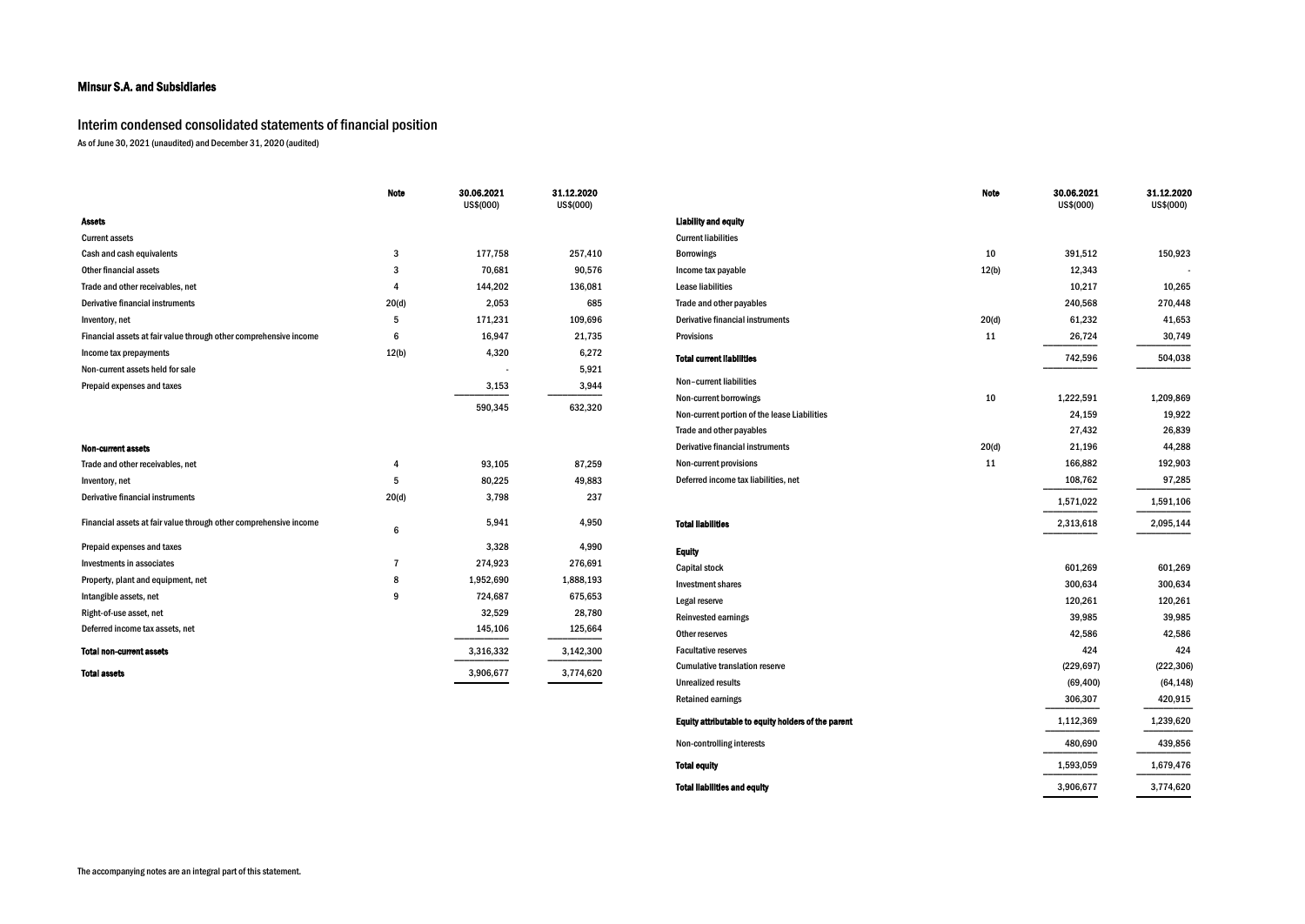### Interim condensed consolidated statements of profit or loss(unaudited)

For the period of June 30, 2021 and 2020 and for the three and six months periods then ended

|                                                                                     |             |                      | For the three-month periods ended Jun            |                                         |                                               |  |
|-------------------------------------------------------------------------------------|-------------|----------------------|--------------------------------------------------|-----------------------------------------|-----------------------------------------------|--|
|                                                                                     | <b>Note</b> |                      | 30,                                              | For the six-month periods ended Jun 30, |                                               |  |
|                                                                                     |             | 2021<br>US\$(000)    | 2020<br>US\$(000)<br>(Restated, see note<br>2.1) | 2021<br>US\$(000)                       | 2020<br>US\$(000) (Restated,<br>see note 2.1) |  |
| <b>Net sales</b>                                                                    | 15          | 227,495              | 104,636                                          | 476,236                                 | 266,146                                       |  |
| Cost of sales                                                                       | 16          | (106, 176)           | (71, 880)                                        | (230,458)                               | (181, 799)                                    |  |
| Gross profit                                                                        |             | 121,319              | 32,756                                           | 245,778                                 | 84,347                                        |  |
| <b>Operating expenses:</b><br><b>Administrative expenses</b><br>Selling expenses    |             | (15, 481)<br>(3,409) | (8, 144)<br>(1,097)                              | (29, 810)<br>(5, 477)                   | (20, 631)<br>(3, 138)                         |  |
| <b>Exploration and evaluation</b>                                                   |             |                      |                                                  |                                         |                                               |  |
| expenses<br>Other income(expenses), net                                             |             | (5,016)<br>(2, 593)  | (6, 749)<br>8,236                                | (7, 872)<br>2,200                       | (6, 749)<br>3,238                             |  |
| <b>Total operating expenses</b>                                                     |             | (26, 499)            | (7, 754)                                         | (40, 959)                               | (27, 280)                                     |  |
| <b>Operating income</b>                                                             |             | 94,820               | 25,002                                           | 204,819                                 | 57,067                                        |  |
| Other (expenses) income:                                                            |             |                      |                                                  |                                         |                                               |  |
| <b>Finance income</b>                                                               |             | 1,243                | 4,944                                            | 3,779                                   | 7,247                                         |  |
| <b>Finance costs</b>                                                                |             | (10, 872)            | (17, 437)                                        | (25, 677)                               | (31, 471)                                     |  |
| Profit (Loss) from investment in                                                    |             |                      |                                                  |                                         |                                               |  |
| associates, net                                                                     | 7(b)        | 2,939                | 713                                              | 7,848                                   | 360                                           |  |
| Exchange difference, net                                                            |             | 10,545               | (8, 785)                                         | (4,042)                                 | (44, 043)                                     |  |
| <b>Total other expenses, net</b>                                                    |             | 3,855                | (20, 565)                                        | (18,092)                                | (67, 907)                                     |  |
| Profit (loss) before income tax                                                     |             | 98,675               | 4,437                                            | 186,727                                 | (10, 840)                                     |  |
| Income tax                                                                          | 12(a)       | (42,089)             | 33,767                                           | (53, 833)                               | (4, 123)                                      |  |
| Net profit (loss)                                                                   |             | 56,586               | 38,204                                           | 132,894                                 | (14, 963)                                     |  |
| <b>Attributable to:</b>                                                             |             |                      |                                                  |                                         |                                               |  |
| Equity holders of the parent                                                        |             | 58,110               | 41,650                                           | 135,392                                 | (7, 431)                                      |  |
| Non-controlling interests                                                           |             | (1,524)              | (3, 446)                                         | (2, 498)                                | (7, 532)                                      |  |
| Net profit (loss)                                                                   |             | 56,586               | 38,204                                           | 132,894                                 | (14, 963)                                     |  |
| Earnings per share stated in U.S.<br>dollar (basic and diluted)<br>attributable to: |             |                      |                                                  |                                         |                                               |  |
| <b>Common shares</b>                                                                |             | 2.015                | 1.441                                            | 4.696                                   | (0.258)                                       |  |
| <b>Investment shares</b>                                                            |             | 0.020                | (0.018)                                          | 0.047                                   | (0.003)                                       |  |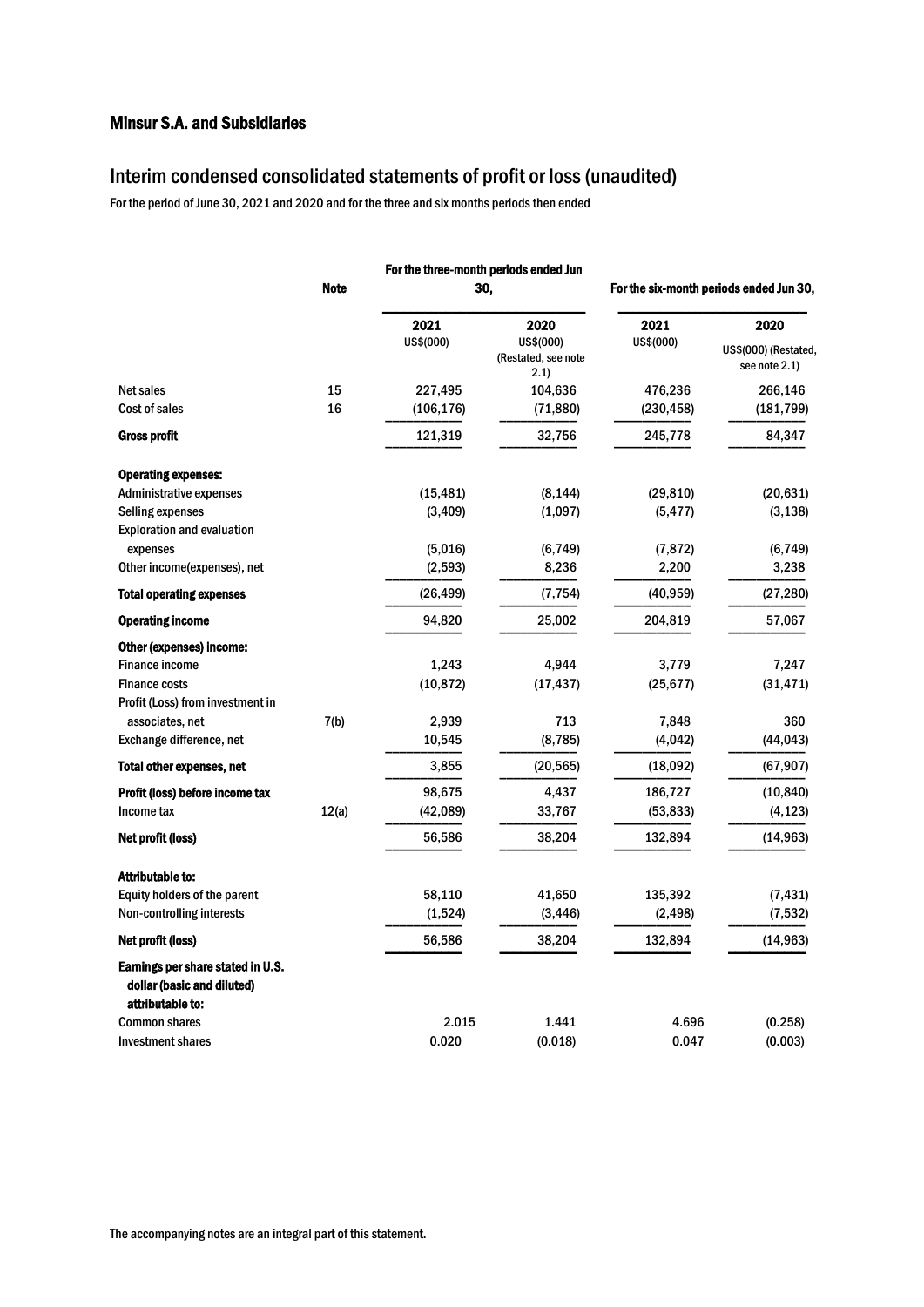### Interim condensed consolidated statements of comprehensive income (unaudited)

For the period of June 30, 2021 and 2020 and for the three and six months periods then ended

|                                                                                          |                   | For the three-month periods ended Jun 30         | For the six-month periods ended Jun 30 |                                               |  |
|------------------------------------------------------------------------------------------|-------------------|--------------------------------------------------|----------------------------------------|-----------------------------------------------|--|
|                                                                                          | 2021<br>US\$(000) | 2020<br>US\$(000)<br>(Restated, see note<br>2.1) | 2021<br>US\$(000)                      | 2020<br>US\$(000) (Restated,<br>see note 2.1) |  |
| Net (loss) profit                                                                        | 56,586            | 38,204                                           | 132,894                                | (14, 963)                                     |  |
| Other comprehensive income:                                                              |                   |                                                  |                                        |                                               |  |
| Losses from Cash Flow Hedging, net of taxes                                              | (14, 268)         | (21, 071)                                        | (582)                                  | (52, 028)                                     |  |
| Exchange differences on translation                                                      | (2,668)           | 5,755                                            | (7, 391)                               | (36, 118)                                     |  |
| Share of other comprehensive income of                                                   |                   |                                                  |                                        |                                               |  |
| associates, net of tax                                                                   | 13                | 657                                              | 38                                     | 25                                            |  |
| Losses on financial assets measured at fair<br>value with changes in other comprehensive |                   |                                                  |                                        |                                               |  |
| income, net of taxes                                                                     | (4,880)           | (2,612)                                          | (2,677)                                | (2,522)                                       |  |
| Other comprehensive income (loss)                                                        | (21, 803)         | (17, 271)                                        | (10, 612)                              | (90, 643)                                     |  |
| Total comprehensive income (loss), net of its                                            |                   |                                                  |                                        |                                               |  |
| income tax                                                                               | 34,783            | 20,933                                           | 122,282                                | (105, 606)                                    |  |
| Total comprehensive income attributable to:                                              |                   |                                                  |                                        |                                               |  |
| Equity holders of the parent                                                             | 35,466            | 32,151                                           | 122,749                                | (95, 895)                                     |  |
| Non-controlling interests                                                                | (683)             | (11,218)                                         | (467)                                  | (9, 711)                                      |  |
|                                                                                          | 34,783            | 20,933                                           | 122,282                                | (105, 606)                                    |  |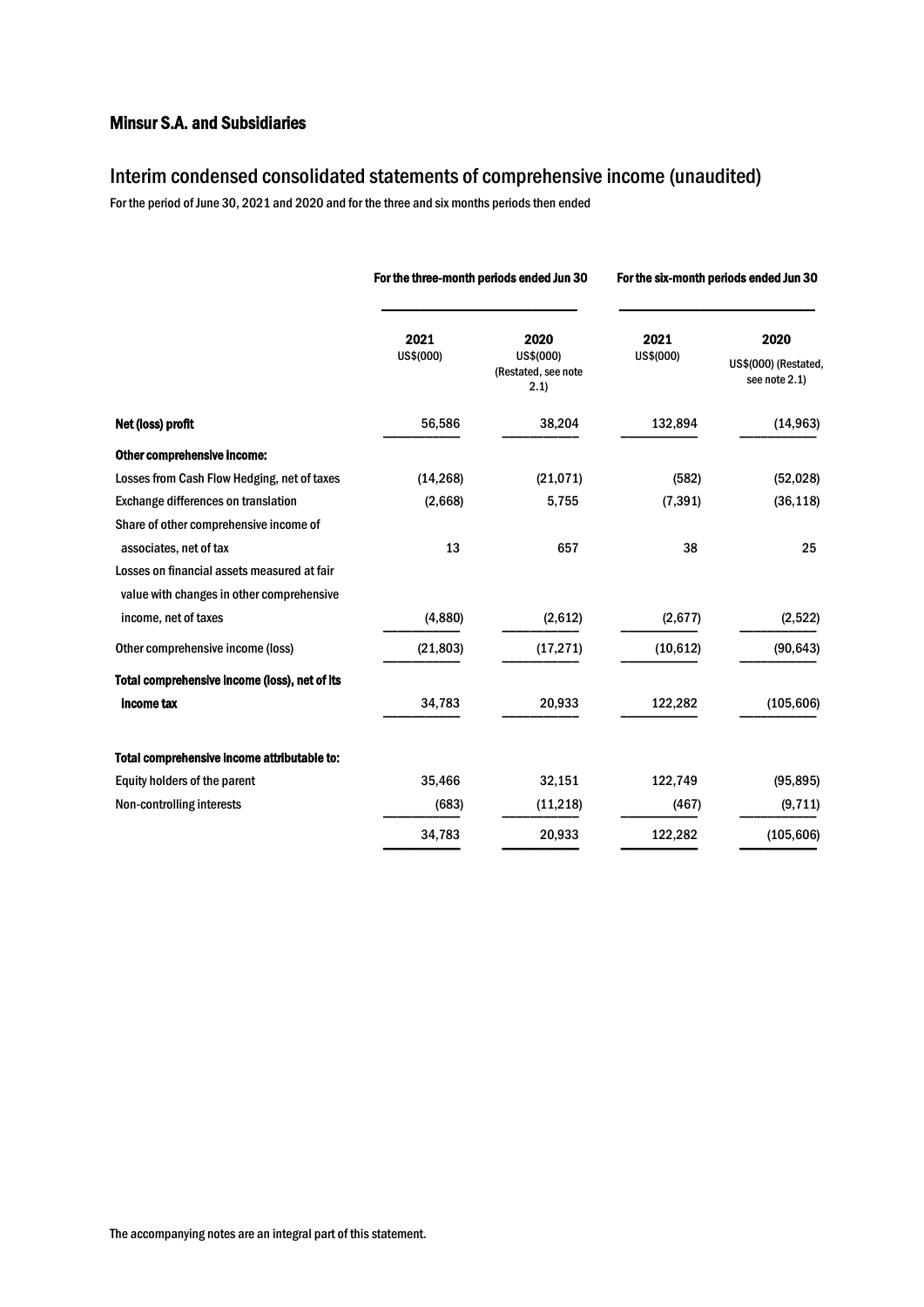| <b>Total</b><br>US\$(000) |
|---------------------------|
|                           |
| 1,637,688                 |
| (14, 963)                 |
| (90, 643)                 |
| (105, 606)                |
| 49,240                    |
|                           |
| 286                       |
| 1,581,608                 |
|                           |
| 1,679,476                 |
| 132, 894                  |
| (10, 612)                 |
| 122,282                   |
| (250, 000)                |
| 41,000                    |
| 301                       |
| 1,593,059                 |

Interim condensed consolidated statements of changes in equity (unaudited) For the period ended June 30, 2021 and 2020

|                                                       | <b>Capital stock</b><br>US\$(000) | Investment<br>shares<br>US\$(000) | Other reserves<br>US\$(000) | Other equity items<br>US\$(000) | <b>Cumulative</b><br>translation<br>reserve<br>US\$(000) | <b>Unrealized results</b><br>US\$(000) | <b>Retained eamings</b><br>US\$(000) | <b>Total attributable</b><br>to equity holders<br>of the parent<br>US\$(000) | Non - controlling<br>interests' equity<br>US\$(000) | <b>Total</b><br>US\$(000) |
|-------------------------------------------------------|-----------------------------------|-----------------------------------|-----------------------------|---------------------------------|----------------------------------------------------------|----------------------------------------|--------------------------------------|------------------------------------------------------------------------------|-----------------------------------------------------|---------------------------|
| Balance as of January 1, 2020                         | 601,269                           | 300,634                           | 206,346                     | (359)                           | (221,007)                                                | (14, 206)                              | 411,272                              | 1,283,949                                                                    | 353,739                                             | 1,637,688                 |
| Profit or loss of the period                          |                                   |                                   |                             |                                 |                                                          |                                        | (7, 431)                             | (7, 431)                                                                     | (7, 532)                                            | (14, 963)                 |
| Other comprehensive income                            |                                   |                                   |                             | (52, 028)                       | (36, 118)                                                | (318)                                  |                                      | (88, 464)                                                                    | (2, 179)                                            | (90, 643)                 |
| <b>Total other comprehensive income</b>               |                                   |                                   |                             | (52, 028)                       | (36, 118)                                                | (318)                                  | (7, 431)                             | (95, 895)                                                                    | (9, 711)                                            | (105, 606)                |
| Contributions of non-controlling interest             |                                   |                                   |                             |                                 |                                                          | $\overline{\phantom{a}}$               |                                      |                                                                              | 49,240                                              | 49,240                    |
| Transfer to non-controller                            |                                   |                                   | (3,090)                     |                                 |                                                          |                                        |                                      | (3,090)                                                                      | 3,090                                               |                           |
| Other adjustments                                     |                                   |                                   |                             |                                 |                                                          |                                        |                                      |                                                                              | 286                                                 | 286                       |
| Balance as of June 30, 2020, (Restated, see note 2.1) | 601,269                           | 300,634                           | 203,256                     | (52, 387)                       | (257, 125)                                               | (14, 524)                              | 403,841                              | 1,184,964                                                                    | 396,644                                             | 1,581,608                 |
| Balance as of January 1, 2021                         | 601,269                           | 300,634                           | 203,256                     | (63, 463)                       | (222, 306)                                               | (685)                                  | 420,915                              | 1,239,620                                                                    | 439,856                                             | 1,679,476                 |
| Profit or loss of the period                          |                                   |                                   |                             |                                 |                                                          |                                        | 135,392                              | 135,392                                                                      | (2, 498)                                            | 132,894                   |
| Other comprehensive income                            |                                   |                                   |                             | (582)                           | (7, 391)                                                 | (4,670)                                |                                      | (12, 643)                                                                    | 2,031                                               | (10, 612)                 |
| <b>Total other comprehensive income</b>               |                                   |                                   |                             | (582)                           | (7, 391)                                                 | (4,670)                                | 135,392                              | 122,749                                                                      | (467)                                               | 122,282                   |
| <b>Dividends declared</b>                             |                                   |                                   |                             |                                 |                                                          | $\overline{\phantom{a}}$               | (250,000)                            | (250,000)                                                                    |                                                     | (250, 000)                |
| Contributions of non-controlling interest             |                                   |                                   |                             |                                 |                                                          |                                        |                                      |                                                                              | 41,000                                              | 41,000                    |
| Other adjustments                                     |                                   |                                   |                             |                                 |                                                          |                                        |                                      |                                                                              | 301                                                 | 301                       |
| Balance as of June 30, 2021,                          | 601,269                           | 300,634                           | 203,256                     | (64, 045)                       | (229, 697)                                               | (5, 355)                               | 306,307                              | 1,112,369                                                                    | 480,690                                             | 1,593,059                 |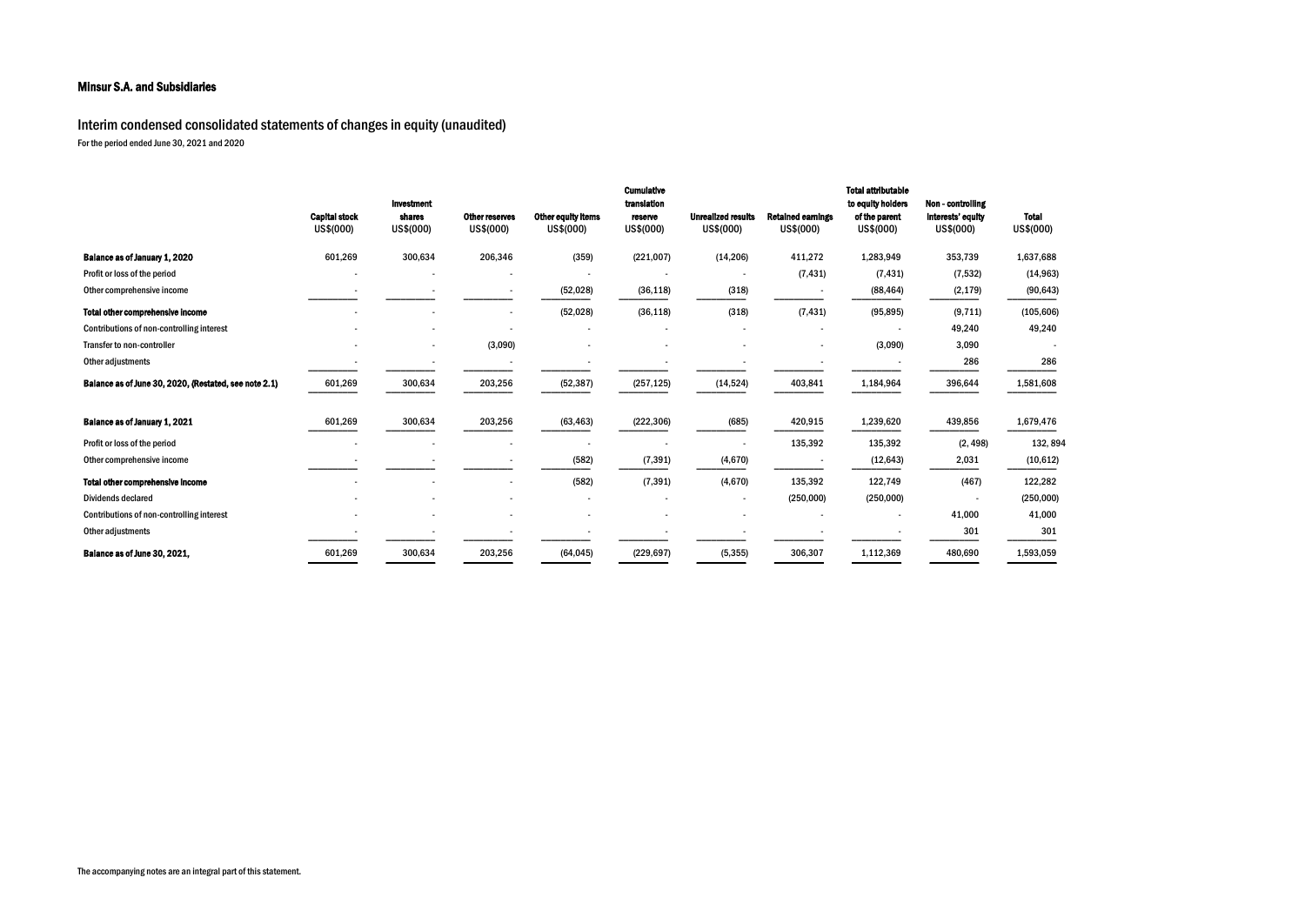# Interim condensed consolidated statements of cash flows (unaudited)

For the period of June 30, 2021 and 2020 and for the three and six months periods then ended

|                                                                                                               | For the specific quarter from April 1, to<br>June 30 |                   | For the six months period ended June<br>30 |                   |  |
|---------------------------------------------------------------------------------------------------------------|------------------------------------------------------|-------------------|--------------------------------------------|-------------------|--|
|                                                                                                               | 2021<br>US\$(000)                                    | 2020<br>US\$(000) | 2021<br><b>US\$(000)</b>                   | 2020<br>US\$(000) |  |
| <b>Operating activities</b>                                                                                   |                                                      |                   |                                            |                   |  |
| <b>Collection from customers</b>                                                                              | 266,081                                              | 104,709           | 478,516                                    | 272,842           |  |
| Payments to suppliers                                                                                         | (160, 463)                                           | (124, 941)        | (271, 576)                                 | (234, 201)        |  |
| Payroll and social benefit payments                                                                           | (51, 129)                                            | (24, 023)         | (88, 705)                                  | (81, 627)         |  |
| Payments of income and other taxes                                                                            | (44, 386)                                            | (1, 974)          | (52, 598)                                  | (9, 762)          |  |
| Interest paid                                                                                                 | (1, 776)                                             | (802)             | (17, 633)                                  | (15, 443)         |  |
| Interest received                                                                                             | 138                                                  | 1,688             | 1,352                                      | 6,929             |  |
| Other receipts related to the activity, net                                                                   | 16,756                                               | 17,672            | 20,342                                     | 22,209            |  |
| Net cash and cash equivalents provided by (used in)                                                           |                                                      |                   |                                            |                   |  |
| operating activities                                                                                          | 25,221                                               | (27, 671)         | 69,698                                     | (39, 053)         |  |
| <b>Investing activities</b>                                                                                   |                                                      |                   |                                            |                   |  |
| Opening of time deposits with original maturities greater                                                     |                                                      |                   |                                            |                   |  |
| than 90 days                                                                                                  |                                                      |                   | (60, 681)                                  | (206, 613)        |  |
| Closing of deposits with a term greater than 90 days                                                          |                                                      | 146,038           | 80,576                                     | 440,224           |  |
| Payments for purchase of property, plant, and equipment                                                       | (67, 045)                                            | (82, 517)         | (175, 817)                                 | (210, 579)        |  |
| Payments for purchase of intangible assets                                                                    | (14, 296)                                            | (25, 022)         | (35, 981)                                  | (58, 860)         |  |
|                                                                                                               |                                                      |                   |                                            | 8,355             |  |
| Sale of participations in associate                                                                           |                                                      | 8,355             |                                            |                   |  |
| Dividends received from investments in associates and<br>financial assets with changes in other comprehensive |                                                      |                   |                                            |                   |  |
| income                                                                                                        | 1,012                                                | 132               | 1,012                                      | 132               |  |
| Collection from sale of non-current assets held for sale                                                      | 40                                                   |                   | 9,990                                      | 35                |  |
| Net cash and cash equivalents used in investing activities                                                    | (80, 289)                                            | 46,986            | (180, 901)                                 | (27, 306)         |  |
| <b>Financing activities</b>                                                                                   |                                                      |                   |                                            |                   |  |
| <b>Obtaining loans</b>                                                                                        | 172,110                                              | (335)             | 305,110                                    | 186,303           |  |
| Payments of financial obligations                                                                             | (24, 385)                                            | (1,033)           | (54, 437)                                  | (22, 804)         |  |
| Lease payments                                                                                                | (3, 330)                                             | (4,512)           | (6, 464)                                   | (8,965)           |  |
| Contributions from non-controlling interest                                                                   |                                                      | 4,000             | 41,000                                     | 49,240            |  |
| Dividends paid                                                                                                | (250,000)                                            |                   | (250,000)                                  |                   |  |
| Payments related to the activity, net                                                                         | (2,999)                                              | (296)             | (3,075)                                    | (720)             |  |
| Net cash flows provided by financing activities                                                               | (108, 604)                                           | (2, 176)          | 32,134                                     | 203,054           |  |
| Increase (decrease) in cash and cash equivalents                                                              | (163, 672)                                           | 17,139            | (79,069)                                   | 136,695           |  |
| Net exchange difference in cash and cash equivalents                                                          | 463                                                  | 39,920            | (583)                                      | 31,246            |  |
| Cash and cash equivalents at beginning of year                                                                | 340,967                                              | 244,067           | 257,410                                    | 133,185           |  |
| Cash and cash equivalents at period end                                                                       | 177,758                                              | 301,126           | 177,758                                    | 301,126           |  |
|                                                                                                               |                                                      |                   |                                            |                   |  |
| Transactions with no effects in cash flows:<br>Capitalized depreciation as development costs                  | 10,347                                               | 6,591             |                                            | 10,772            |  |
| Increase in provision for closure mine (Note 8)                                                               |                                                      |                   | 15,341                                     |                   |  |
| Increase of right-of-use assets                                                                               | (2,007)<br>8,967                                     | (2,803)           | (23, 913)                                  | (4,655)           |  |
| Increase in assets acquired through other obligations                                                         | 2,031                                                | 4,186<br>101      | 9,233<br>2,255                             | 4,222<br>101      |  |
| Accounts payable for acquisition of non-controlling                                                           |                                                      |                   |                                            |                   |  |
| interest                                                                                                      | 681                                                  | 645               | 1,054                                      | 998               |  |
|                                                                                                               |                                                      |                   |                                            |                   |  |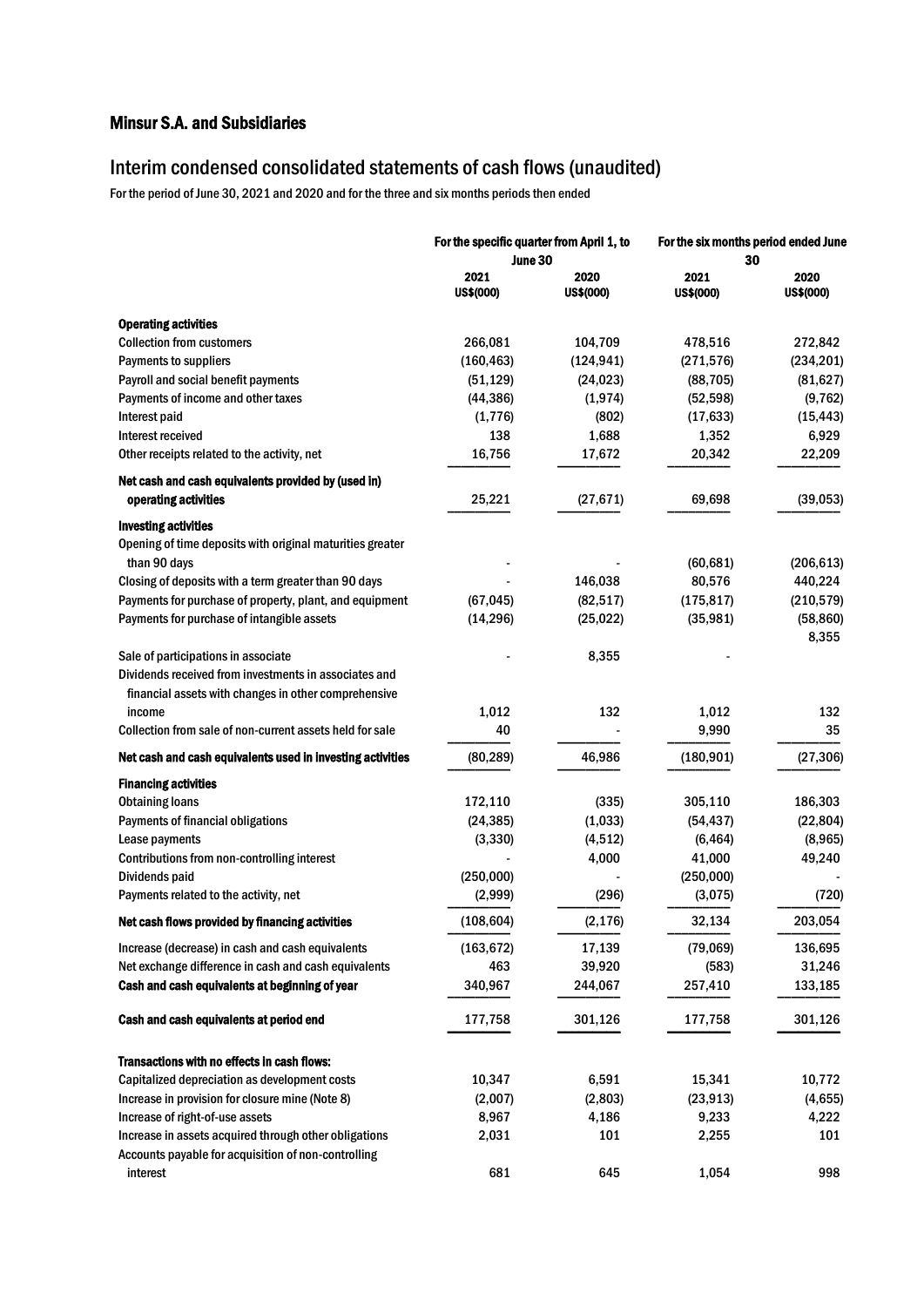### Notes to interim condensed consolidated financial statements (unaudited)

As of June 30, 2021, and 2020

#### 1. Corporate information

(a) Identification -

Minsur S.A. (hereinafter "the Company") was incorporated in Peru in October 1977. The activities of the Company are regulated by the Peruvian General Mining Law. The Company is a subsidiary of Breca Minería S.A.C. domiciled in Peru, which holds 99.99 percent of the Company's common shares and 6.31 percent of its investment shares. The Company's registered address is Jirón Giovanni Batista Lorenzo Bernini 149, Office 501A, San Borja, Lima, Peru.

(b) Business activity -

The main activity of the Company is the production and selling of metallic tin that is obtained from the mineral exploited in the San Rafael Mine, located in the Puno region, and the production and selling of gold that is obtained from the Pucamarca mine, located in the region of Tacna.

Through its subsidiary Minera Latinoamericana S.A.C., the Company hasinvestments in Mineração Taboca S.A. and subsidiary (which operate the tin mine and a smelting plant located in Brazil), in Inversiones Cordillera del Sur Ltda. and subsidiaries (holding of shares of a group mainly dedicated to the production and selling of cement in Chile) and in Minera Andes del Sur SPA and subsidiary (a Chilean company engaged in mining activities). The investment in Inversiones Cordillera del Sur Ltda. is accounted as an investment in an associate.

In addition, through its subsidiary Cumbres Andinas S.A.C, the Company holds shares in Marcobre S.A.C., a mining company that is in exploration of mining rights and the development of the Mina Justa mining copper project, located in province of Nazca, region of Ica, which estimated investment amounts to US\$ 1.8 billion and is estimated to have an average annual production for the Life Of Mine "LOM" of 169,800 wet tons of copper concentrate and 43,000 tons of copper cathodes, which is expected to start during the third quarter of 2021.

Likewise, through its subsidiary Cumbres del Sur SAC, the Company carries out mining rights exploration and exploitation activities and in general, any of the activities directly or indirectly included in the mining activity, mainly concentrated in the Marta Mining Unit, which is in the exploration and evaluation of stage minerals and closure of its environmental liabilities at the Regina Mining Unit. Until November 1, 2020, the subsidiary held investments in the subsidiaries Minera Sillustani S.A.C. and Minera Barbastro S.A.C, mining companies that were absorbed by Cumbres del Sur S.A.C. at that date, see note 1 (c).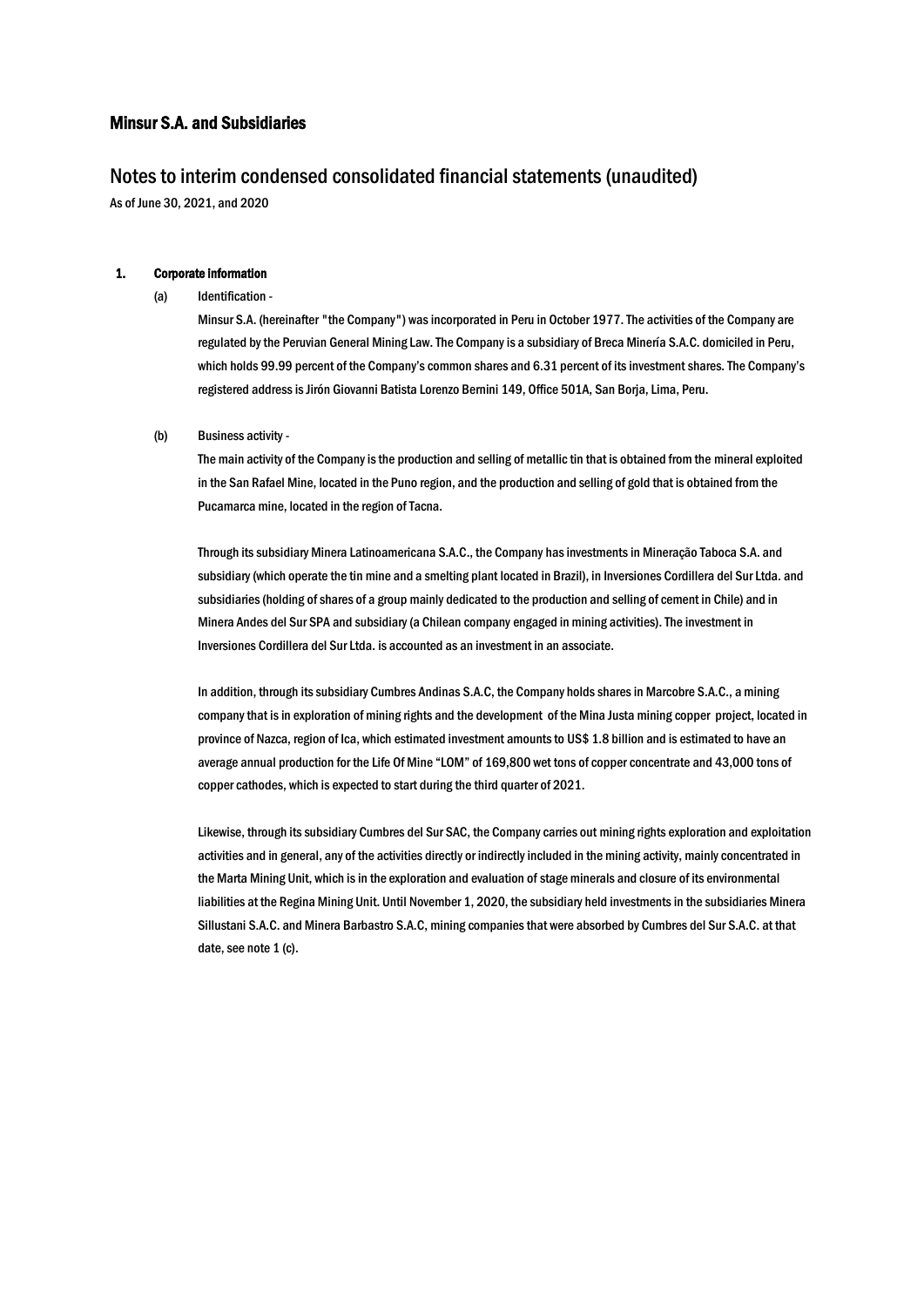As of June 30, 2021, and December 31, 2020, the Group is developing the following projects:

#### b.1) Mina Justa Project

Through its subsidiary Marcobre made cash disbursements for about US\$212,313,000 (US\$286,617,000 for the first semester of 2020), which were mainly for the execution and construction phase of the project.

The construction of the project has been financed with the contributions of the shareholders and through a syndicated loan from a group of financial institutions for up to an amount of US\$900,000,000, see note 10 (c). The administration and supervision of the project has been commissioned to Ausenco S.A., an entity that is in charge of Engineering, Procurement, Construction Management (EPCM) according to the contract signed on November 7, 2017, which it will be in force until the completion of the Mina Justa project contract. Management expects to be able to start production during third quarter of 2021, subject to obtaining the necessary permits and environmental approvals.

#### b.2) B2 Project

Minsur S.A. has been developing the project B2 located in San Rafael Mine whose estimated investment amounts to US\$192,647,000. The project consists in extracting tin from an old tailing through a production process to be carried out in the future plant of reuse of tailings. The project started commercial production in January 2020.

#### (c) Covid-19 outbreak -

Since Covid-19 began, the Group has taken various measures to preserve the health of its employees and to prevent contagion in the administrative and operational areas of the subsidiaries, such as remote work, rigorous cleaning of work environments, distribution of personal protective equipment, suspect case testing and body temperature measurement.

The Group's Management has been continuously evaluating the potential short, medium and long-term implications of Covid-19 in its interim condensed consolidated financial statements based on the expansion of the State of National Emergency established by the Peruvian and Brazilian Government, however, Management considers that these measures will not have an impact on the continuity and development of the operations of the Company and its subsidiaries because the mining activity is within the group of permitted activities.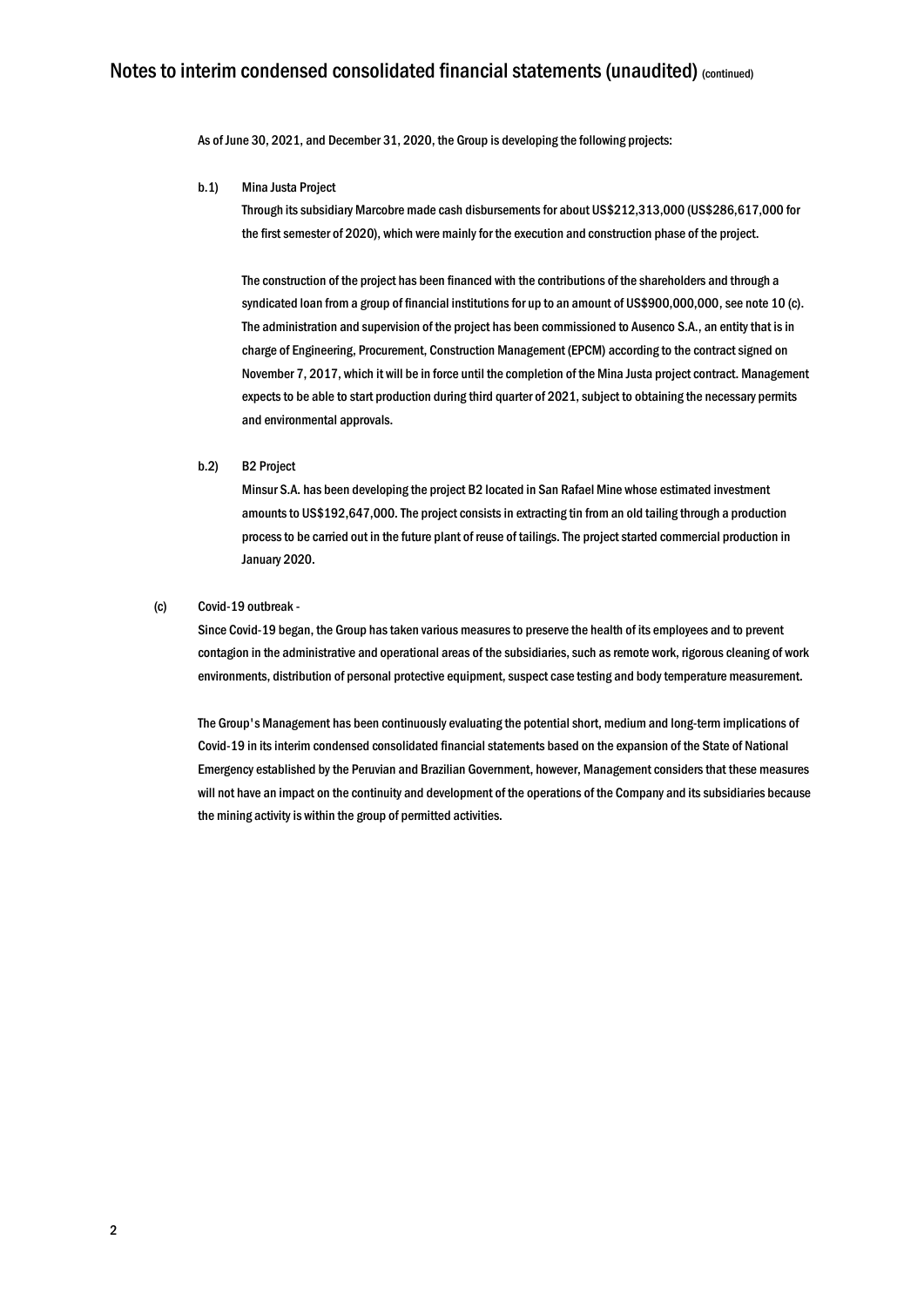#### (d) Consolidated financial statements –

The consolidated financial statements include the financial statements of the Company and the following subsidiaries (together, the Group):

|                                     | <b>Equity interest</b> |                          |                    |                          |  |
|-------------------------------------|------------------------|--------------------------|--------------------|--------------------------|--|
|                                     | June 30, 2021          |                          | December 31, 2020  |                          |  |
|                                     | <b>Direct</b><br>%     | Indirect<br>%            | <b>Direct</b><br>% | <b>Indirect</b><br>%     |  |
| <b>Subsidiaries in Chile:</b>       |                        |                          |                    |                          |  |
| Minera Andes del Sur SPA            |                        | 100.00                   | $\overline{a}$     | 100.00                   |  |
| <b>Subsidiaries in Brazil:</b>      |                        |                          |                    |                          |  |
| Mineração Taboca S.A.               | $\blacksquare$         | 100.00                   | -                  | 100.00                   |  |
| Mamore Mineração e Metalurgia Ltda. |                        | 100.00                   | -                  | 100.00                   |  |
| <b>Subsidiaries in Perú:</b>        |                        |                          |                    |                          |  |
| Minera Latinoamericana S.A.C.       | 99.99                  | $\overline{\phantom{a}}$ | 99.99              | -                        |  |
| <b>Cumbres Andinas S.A.C.</b>       | 60.00                  |                          | 60.00              | $\overline{\phantom{a}}$ |  |
| Cumbres del Sur S.A.C.              | 99.98                  | $\overline{\phantom{a}}$ | 99.98              | -                        |  |
| Marcobre S.A.C.                     |                        | 60.00                    | $\overline{a}$     | 60.00                    |  |

A brief of the business activities of the entities included in the consolidated financial statements is presented below:

- Minera Andes del Sur SPA. -

The corporate purpose of this subsidiary is the exploration and exploitation of mining properties that are acquired or obtained and that facilitate or allow the exploitation of the mineral substances contained them.

- Mineração Taboca S.A. -

This mining entity is engaged in the exploitation of the Pitinga mine, located in the northeast region in the Amazonas state, in the Federative Republic of Brazil. This mine has mainly resourced of tin, as well as other minerals. Mineração Taboca S.A. also operates the Pirapora smelter located in Sao Paulo.

- Mamoré Mineração e Metalurgia Ltda. This subsidiary is engaged in the operation of the smelting plant of Pirapora, in Sao Paulo, Brazil.
- Minera Latinoamericana S.A.C. Through this subsidiary, the Company has investments in Mineração Taboca S.A. and its subsidiary, as well as in Inversiones Cordillera del Sur Ltda. and its subsidiaries and in Minera Andes del Sur S.P.A.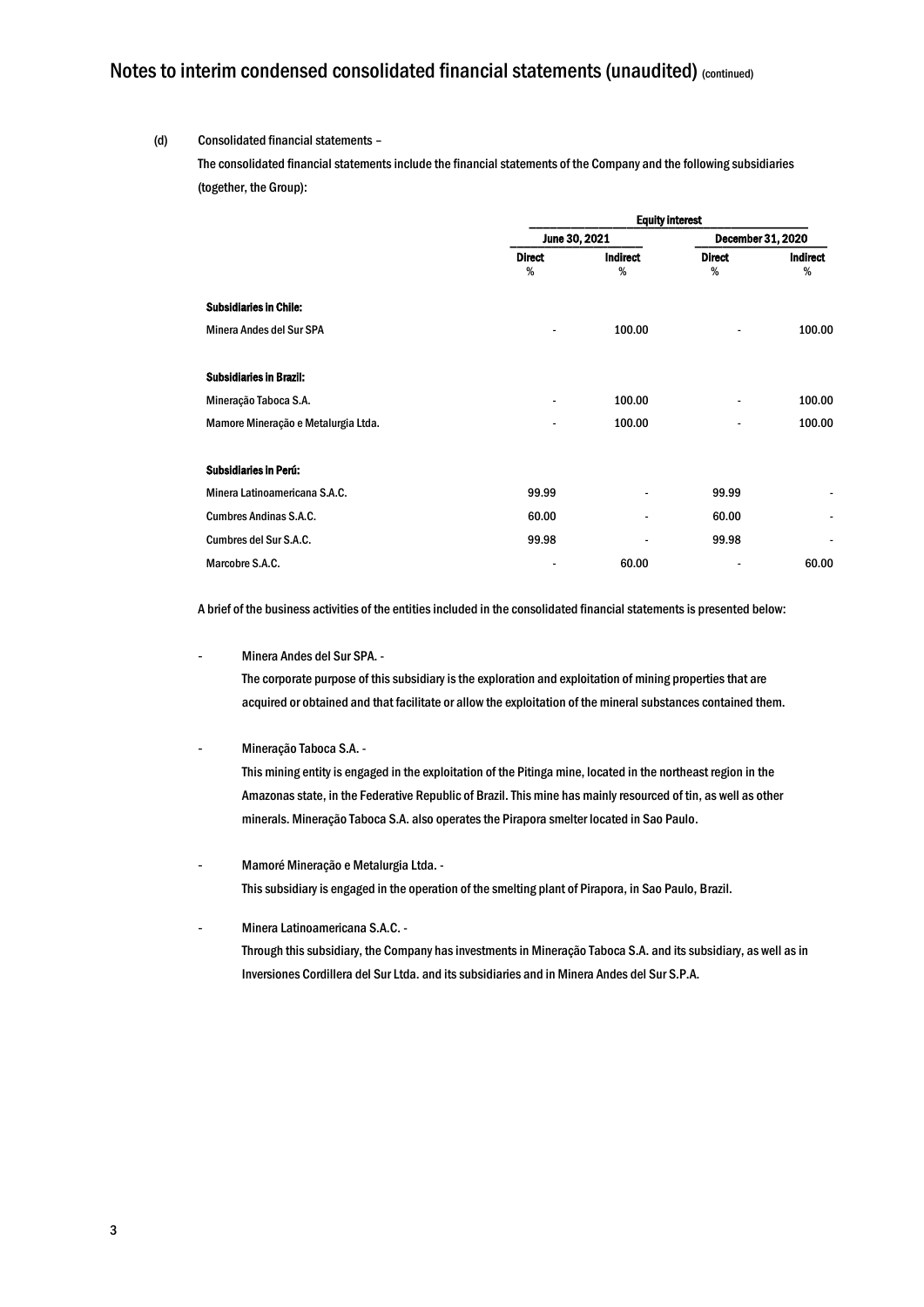- Cumbres Andinas S.A.C. Currently, the activity of this subsidiary is limited to holding of 100 percent of shares of the mining company Marcobre S.A.C. mining company that in the construction stage.
- Marcobre S.A.C. -

The main activity of the subsidiary is the exploration of mining rights and the development of its copper project' Mina Justa, located in the Nazca Province, Ica region.

Cumbres del Sur S.A.C. -

The purpose of this subsidiary is the exploration and exploration of mining rights and, in general, any other activities directly or indirectly included in the mining activity, mainly concentrated in the Marta mining unit, which is in the exploration and evaluation stage of mineral resources and closure of its environmental liabilities at the Regina mining unit. Until November 1, 2020, the subsidiary held investments in Minera Sillustani S.A.C. and Compañía Minera Barbastro S.A.C., companies in the mining sector that were absorbed by Cumbres del Sur S.A.C. in that date. See note 1(c).

#### (f) Approval of financial statements -

The interim condensed consolidated financial statements as of June 30, 2021 were approved by The Management on October 17, 2021 and subsequent events have been considered through that date.

#### 2. Basis of preparation and other significant accounting policies

2.1. Basis of preparation and presentation -

The consolidated condensed interim financial statements of the Group have been prepared and presented in accordance with IAS 34 - Interim Financial Information issued by the International Accounting Standards Board (hereinafter "IASB").

The consolidated condensed interim financial statements have been prepared based on historical cost, with the exception of trade accounts receivable, financial assets at fair value with changes in results, financial assets at fair value with changes in other comprehensive income and financial instruments derivatives which are presented at fair value.

The consolidated condensed interim financial statements are presented in United States dollars (US\$), and all figures have been rounded to thousands, except where otherwise indicated.

The consolidated condensed interim financial statements provide comparative information for prior periods, however, do not include all the information and disclosures required in the annual consolidated financial statements and should be read in conjunction with the Group's audited consolidated financial statements as of December 31,2020 and for the year then ended.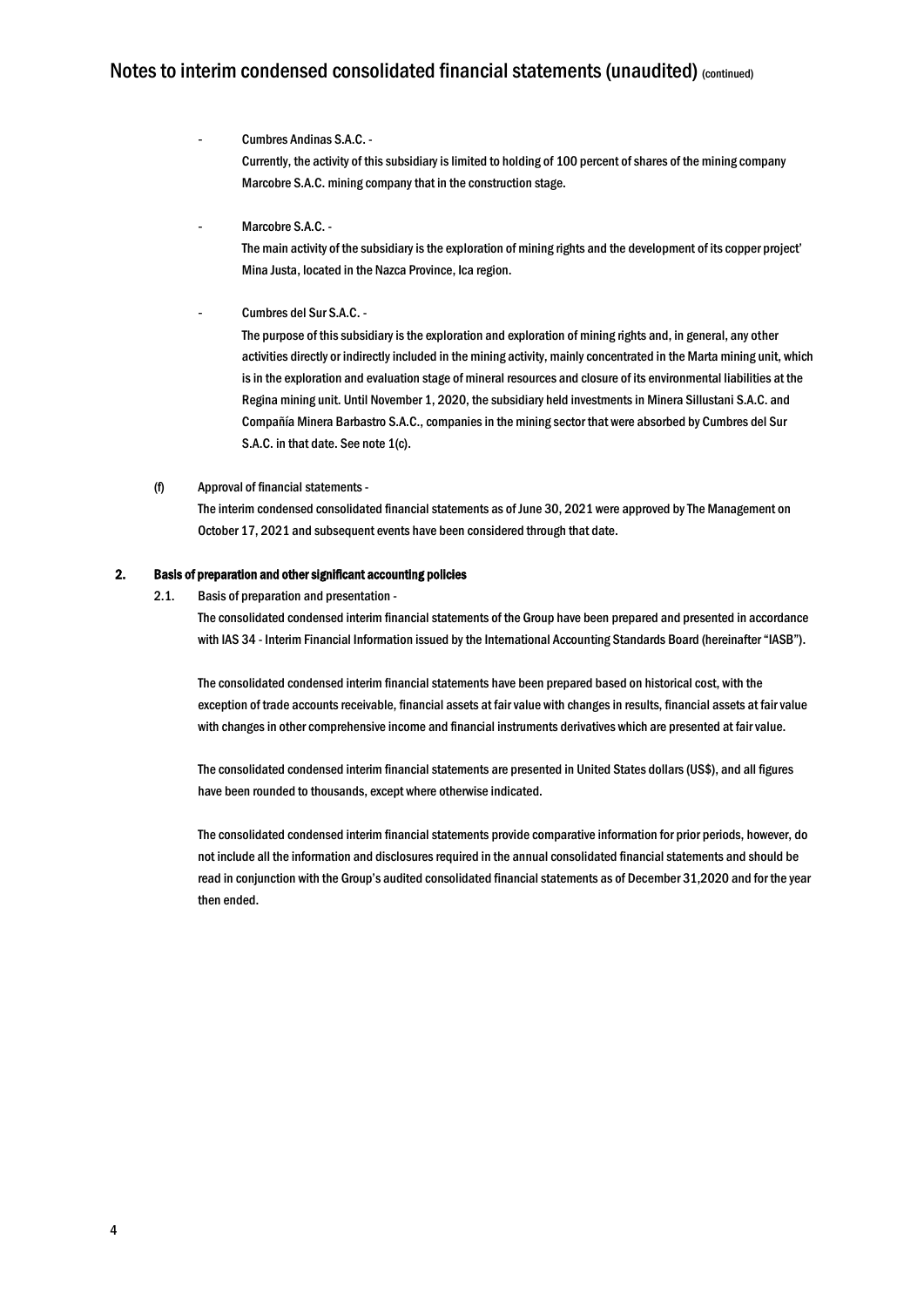The Group has prepared its interim condensed consolidated financial statements under the going concern assumption. In order to carry out its evaluation of a going concern, Management has taken into consideration the matters that may cause an interruption of its operations. Management has considered all future available information that it has obtained after the reporting date up to the date of approval and issuance of the accompanying consolidated financial statements. The following matters have been addressed when preparing these interim condensed consolidated financial statements, assuming the going concern assumption:

- The Group has restarted its commercial activities and resumed the rhythm of its operations.
- The Group has restarted its construction activities for the Mina Justa Project and resumed the pace of construction.
- The Group has the support of the main shareholders, who have the capacity and financial solvency to be able to finance the required working capital.
- It does not expect Covid-19 to significantly affect the value of its assets, nor does it anticipate material impairment or change in accounting judgments that affect the measurement of the Group's assets and liabilities.

As indicated in note 2.4(p) of the accounting policies of the annual consolidated financial statements for the year 2020, the current and deferred income tax are measured based on the tax rates and tax regulations that were in force at the date of the end of the reporting period. For the purposes of presenting the interim financial statements, income tax must be determined based on the best estimate of the weighted average tax rate expected for the annual accounting period. Consequently, for purposes of adapting the aforementioned accounting practice, the income tax for the three and six months periods of 2020 has been modified for comparative purposes with the income tax for the second quarter of 2021, as presented in the note 12.

In addition, there were the following modifications in the financial statements as of June 30, 2020: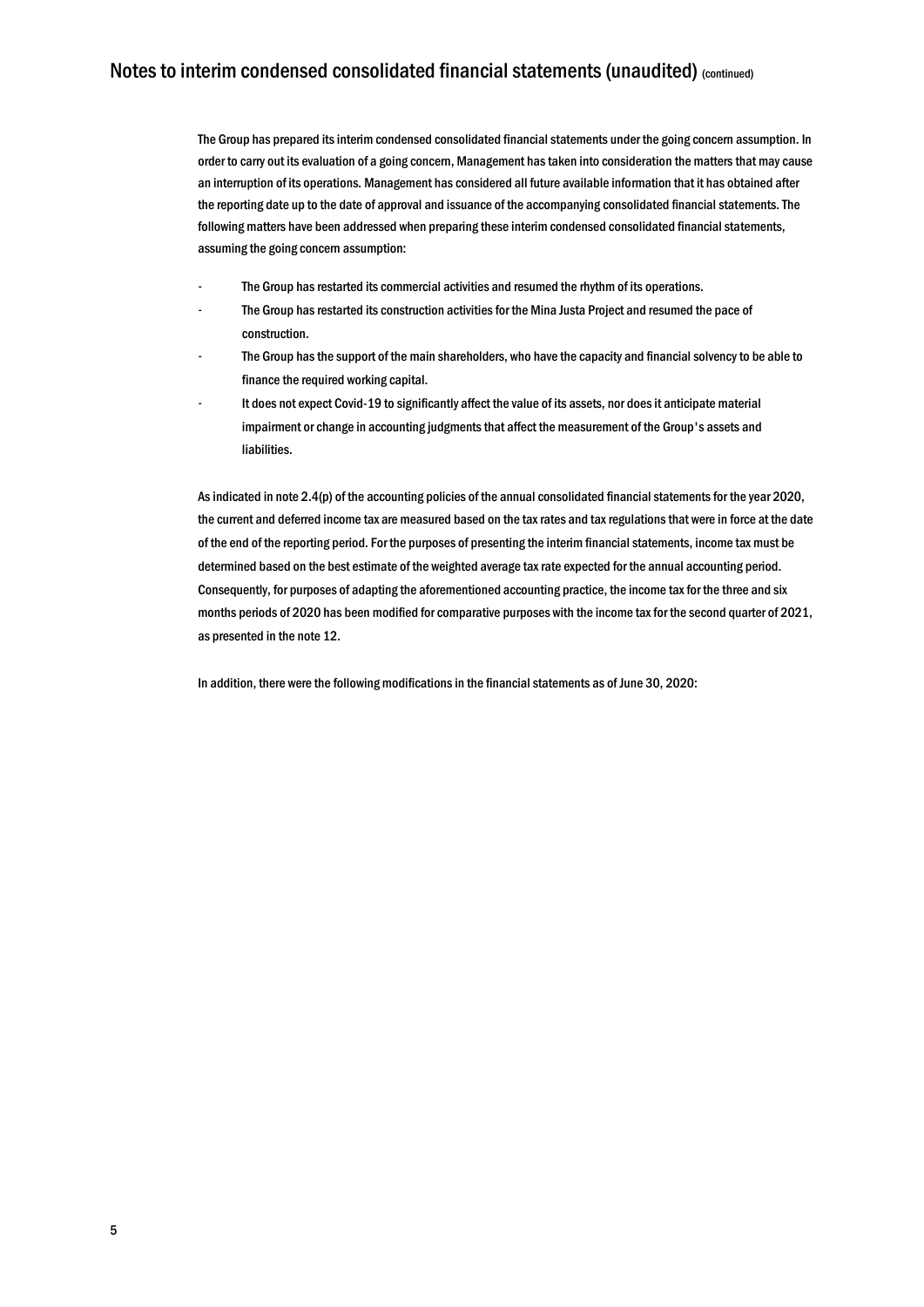#### Interim condensed consolidated statements of profit or loss:

|                                                  | From 01.01.2020 to<br>30.06.2020<br>US\$(000) | <b>Assessment of</b><br>income tax<br>calculation<br>methodology<br>US\$(000) | <b>Update of the</b><br>investment in the<br>associate<br><b>Cordillera del Sur</b><br>US\$(000) | <b>Depreciation</b><br>adjustment<br>US\$(000) | From 01.01.2020 to<br>30.06.2020<br>US\$(000)<br>(Restated) |
|--------------------------------------------------|-----------------------------------------------|-------------------------------------------------------------------------------|--------------------------------------------------------------------------------------------------|------------------------------------------------|-------------------------------------------------------------|
| Cost of sale                                     | (184, 170)                                    |                                                                               |                                                                                                  | 2,371                                          | (181, 799)                                                  |
| <b>Gross profit</b><br>Profit from investment in | 81,976                                        |                                                                               |                                                                                                  | 2,371                                          | 84,347                                                      |
| associates, net                                  | 1,191                                         |                                                                               | (831)                                                                                            |                                                | 360                                                         |
| <b>Total other expenses, net</b>                 | (67, 076)                                     |                                                                               | (831)                                                                                            |                                                | (67, 907)                                                   |
| Loss before income tax                           | (12, 380)                                     |                                                                               | (831)                                                                                            | 2,371                                          | (10, 840)                                                   |
| Income tax                                       | (37, 310)                                     | 33,187                                                                        | $\overline{\phantom{a}}$                                                                         |                                                | (4, 123)                                                    |
| Net profit (loss)                                | (49, 690)                                     | 33,187                                                                        | (831)                                                                                            | 2,371                                          | (14, 963)                                                   |

|                                  | From 01.04.2020 to<br>30.06.2020<br>US\$(000) | <b>Assessment of</b><br>income tax<br>calculation<br>methodology<br>US\$(000) | <b>Update of the</b><br>investment in the<br>associate<br><b>Cordillera del Sur</b><br>US\$(000) | <b>Depreciation</b><br>adjustment<br>US\$(000) | From 01.04.2020 to<br>30.06.2020<br>US\$(000)<br>(Restated) |
|----------------------------------|-----------------------------------------------|-------------------------------------------------------------------------------|--------------------------------------------------------------------------------------------------|------------------------------------------------|-------------------------------------------------------------|
| Cost of sale                     | (74, 251)                                     |                                                                               |                                                                                                  | 2,371                                          | (71, 880)                                                   |
| <b>Gross profit</b>              | 30,385                                        |                                                                               | -                                                                                                | 2,371                                          | 32,756                                                      |
| <b>Profit from investment in</b> |                                               |                                                                               |                                                                                                  |                                                |                                                             |
| associates, net                  | 1,649                                         |                                                                               | (936)                                                                                            |                                                | 713                                                         |
| <b>Total other expenses, net</b> | (19, 629)                                     |                                                                               | (936)                                                                                            |                                                | (20, 565)                                                   |
| Profit before income tax         | 3,002                                         |                                                                               | (936)                                                                                            | 2,371                                          | 4,437                                                       |
| Income tax                       | (6, 534)                                      | 40,301                                                                        |                                                                                                  |                                                | 33,767                                                      |
| <b>Net Loss</b>                  | (3,532)                                       | 40,301                                                                        | (936)                                                                                            | 2,371                                          | 38,204                                                      |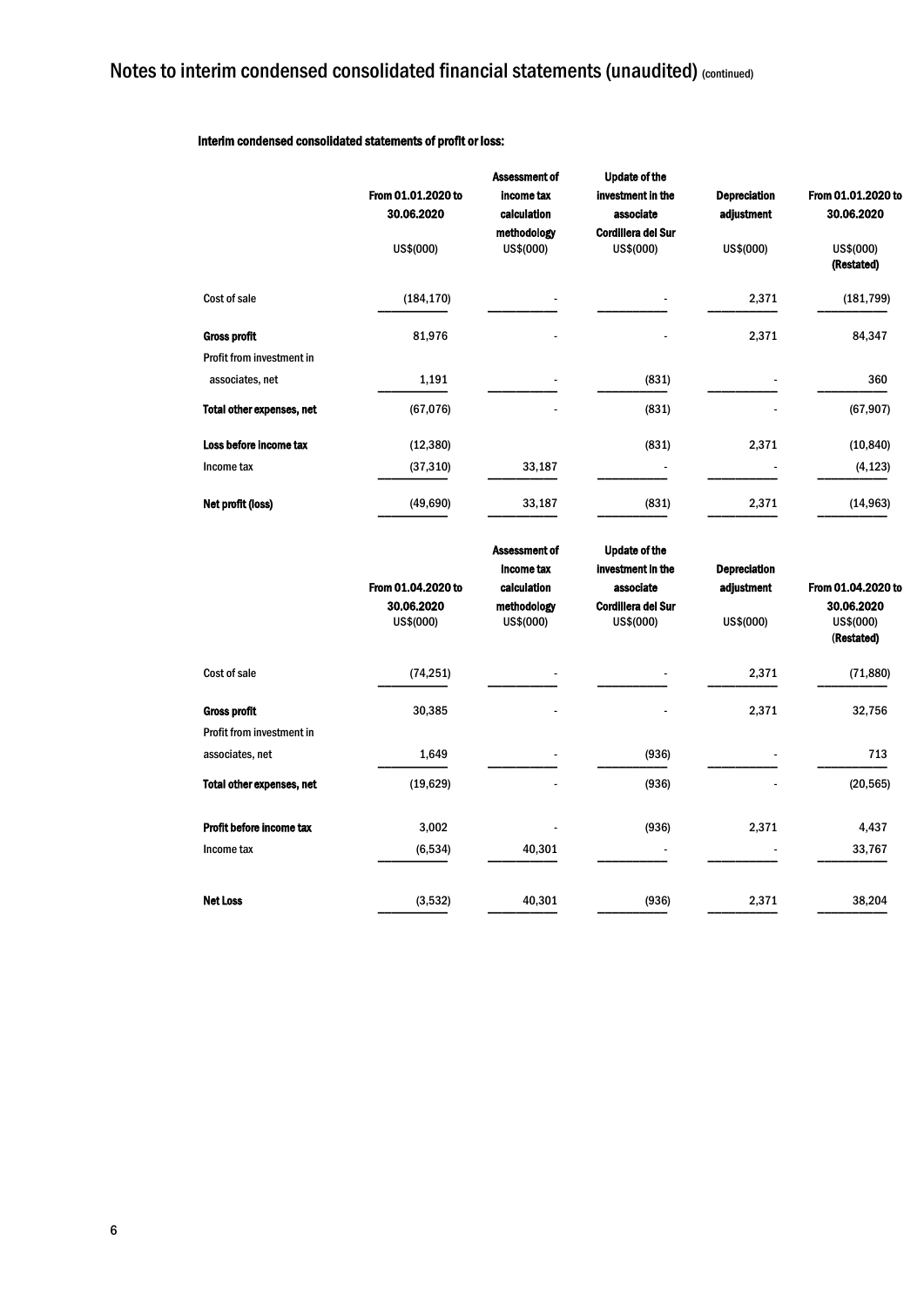#### Interim condensed consolidated statements of comprehensive income:

|                                       | From 01.01.2020 to<br>30.06.2020<br>US\$(000) | <b>Assessment of</b><br>income tax<br>calculation<br>methodology<br>US\$(000) | <b>Update of the</b><br>investment in the<br>associate<br><b>Cordillera del Sur</b><br>US\$(000) | <b>Depreciation</b><br>adjustment<br>US\$(000) | From 01.01.2020 to<br>30.06.2020<br>US\$(000)<br>(Restated) |
|---------------------------------------|-----------------------------------------------|-------------------------------------------------------------------------------|--------------------------------------------------------------------------------------------------|------------------------------------------------|-------------------------------------------------------------|
| Net (loss) profit                     | (49,690)                                      | 33,292                                                                        | (936)                                                                                            | 2,371                                          | (14, 963)                                                   |
| Other comprehensive income:           |                                               |                                                                               |                                                                                                  |                                                |                                                             |
| Exchange differences on               |                                               |                                                                               |                                                                                                  |                                                |                                                             |
| translation                           | (31, 917)                                     | ٠                                                                             | (4,201)                                                                                          | $\overline{\phantom{a}}$                       | (36, 118)                                                   |
| <b>Share of Other Comprehensive</b>   |                                               |                                                                               |                                                                                                  |                                                |                                                             |
| Income of Associates, net of Tax      | 60                                            | ٠                                                                             | (35)                                                                                             | $\overline{a}$                                 | 25                                                          |
| Other comprehensive income for        |                                               |                                                                               |                                                                                                  |                                                |                                                             |
| the year                              | (86, 407)                                     | ٠                                                                             | (4,236)                                                                                          | $\overline{a}$                                 | (90, 643)                                                   |
| <b>Total comprehensive income for</b> |                                               |                                                                               |                                                                                                  |                                                |                                                             |
| the year, net of its income tax       | (136,097)                                     | 33,292                                                                        | (5, 172)                                                                                         | 2,371                                          | (105, 606)                                                  |

|                                       | From 01.04.2020 to<br>30.06.2020<br>US\$(000) | <b>Evaluation of income</b><br>tax calculation<br>methodology<br>US\$(000) | <b>Update of the</b><br>investment in the<br>associate<br><b>Cordillera del Sur</b><br>US\$(000) | <b>Depreciation</b><br>adjustment<br>US\$(000) | From 01.04.2020 to<br>30.06.2020<br>US\$(000)<br>(Restated) |
|---------------------------------------|-----------------------------------------------|----------------------------------------------------------------------------|--------------------------------------------------------------------------------------------------|------------------------------------------------|-------------------------------------------------------------|
| Net (loss) profit                     | (3,532)                                       | 40,301                                                                     | (936)                                                                                            | 2,371                                          | 38,204                                                      |
| Other comprehensive income:           |                                               |                                                                            |                                                                                                  |                                                |                                                             |
| <b>Exchange differences on</b>        |                                               |                                                                            |                                                                                                  |                                                |                                                             |
| translation                           | 737                                           |                                                                            | 5,018                                                                                            |                                                | 5,755                                                       |
| <b>Share of Other Comprehensive</b>   |                                               |                                                                            |                                                                                                  |                                                |                                                             |
| Income of Associates, net of Tax      | 728                                           | -                                                                          | (71)                                                                                             | $\overline{\phantom{a}}$                       | 657                                                         |
| Other comprehensive income for        |                                               |                                                                            |                                                                                                  |                                                |                                                             |
| the year                              | (22, 218)                                     |                                                                            | 4,947                                                                                            |                                                | (17, 271)                                                   |
| <b>Total comprehensive income for</b> |                                               |                                                                            |                                                                                                  |                                                |                                                             |
| the year, net of its income tax       | (25, 750)                                     | 40,301                                                                     | 4,011                                                                                            | 2,371                                          | 20,933                                                      |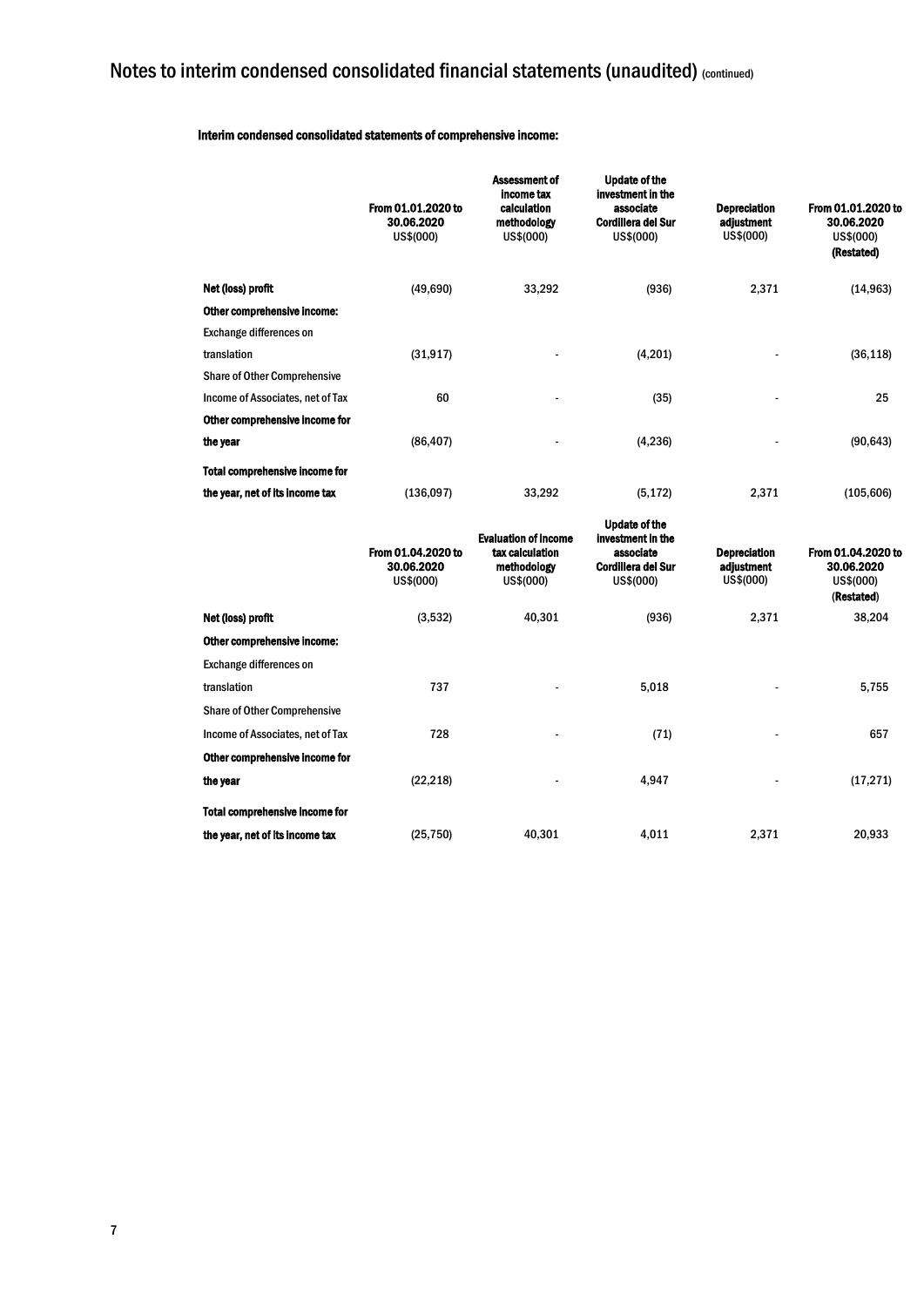#### 3. Cash and cash equivalents and other financial assets

(a) The composition of the item is presented below:

|                                                                 | 30.06.2021<br>US\$(000) | 31.12.2020<br>US\$(000) |
|-----------------------------------------------------------------|-------------------------|-------------------------|
| Cash on hand and petty cash                                     | 13                      | 17                      |
| Bank current accounts (b)                                       | 138,751                 | 139,027                 |
| Overnight deposits (c)                                          | 33,330                  | 72,109                  |
| Time deposits (d)                                               | 5,000                   | 45,756                  |
| Certificates of bank deposits (e)                               | 664                     | 501                     |
| Balance considered in the consolidated statements of cash flows | 177,758                 | 257,410                 |
| Time deposits with original maturities greater than 90 days (f) | 70,681                  | 90,576                  |
| Total                                                           | 248,439                 | 347,986                 |

- (b) As of June 30, 2021, and December 31, 2020, the Group maintains its deposits in current accounts in top-tier local and foreign banks, they are freely available and bear interest at market rates.
- (c) Overnight deposits are in a foreign bank, which accrue interest at market rates.
- (d) Time deposits have original maturities of less than 90 days from their constitution and can be renewed at maturity. As of June 30, 2021, and December 31, 2020, these deposits earned interest calculated with market rates, and were settled in July 2021 and January 2021, respectively.
- (e) As of June 31, 2021, they correspond to bank deposit certificates (hereinafter "CDI") held by Mineração Taboca S.A. for R\$3,304,000 (equivalent to US\$664,000) that accrue interest at a 20 percent CDI rate and have original maturities of less than 90 days (R\$2,603,000 equivalent to US\$501,000 as of December 31, 2020 that accrued interest at a rate of 20 percent CDI).
- (f) Term deposits with original maturity greater than 90 days are presented as "Other financial assets" of the Interim condensed consolidated statement of financial position.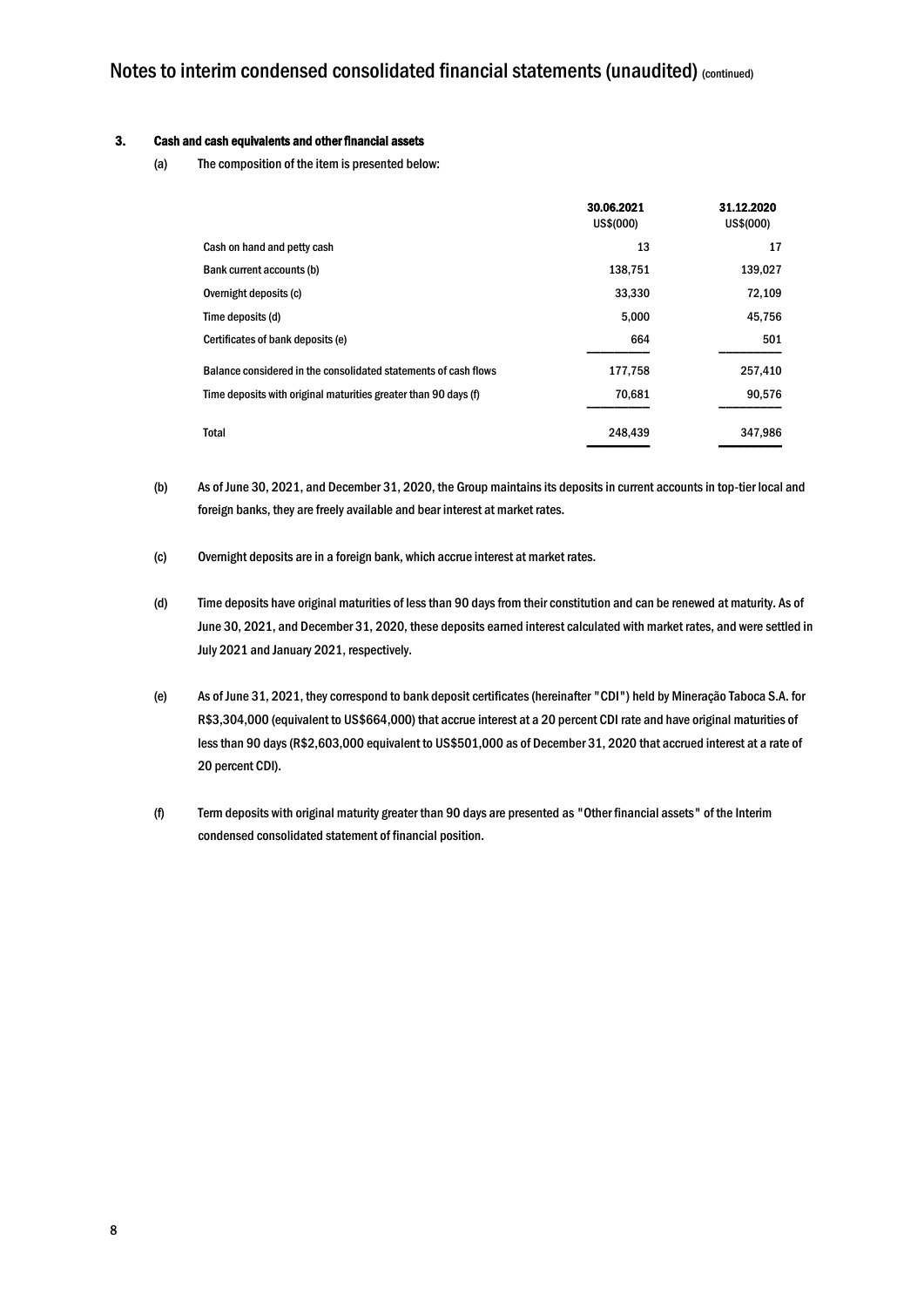### 4. Trade and other receivables, net

(a) The composition of this caption is presented below:

|                                                                     | 30.06.2021<br>US\$(000) | 31.12.2020<br>US\$(000) |
|---------------------------------------------------------------------|-------------------------|-------------------------|
| Trade (b):                                                          |                         |                         |
| Invoices receivable                                                 | 107,449                 | 75,865                  |
| Changes in the fair value                                           | 406                     | 4,029                   |
|                                                                     | 107,855                 | 79,894                  |
| Other receivables:                                                  |                         |                         |
| Value added tax credit and other tax credits (c)                    | 119,258                 | 131,997                 |
| Related parties, note 17(a)                                         | 3,607                   | 3,581                   |
| <b>Advances to suppliers</b>                                        | 1,503                   | 1,134                   |
| Invoices receivable for the sale of other supplies and fixed assets | 1,374                   | 3,155                   |
| Judicial deposits (d)                                               | 1,371                   | 1,292                   |
| <b>Restricted funds</b>                                             | 443                     | 109                     |
| Interest receivable (e)                                             | 373                     | 1,280                   |
| Loans to employees                                                  | 44                      | 129                     |
| <b>Others</b>                                                       | 1,479                   | 769                     |
|                                                                     | 129,452                 | 143,446                 |
| <b>Total</b>                                                        | 237,307                 | 223,340                 |
| By maturity:                                                        |                         |                         |
| Current                                                             | 144,202                 | 136,081                 |
| Non-Current                                                         | 93,105                  | 87,259                  |
| <b>Total</b>                                                        | 237,307                 | 223,340                 |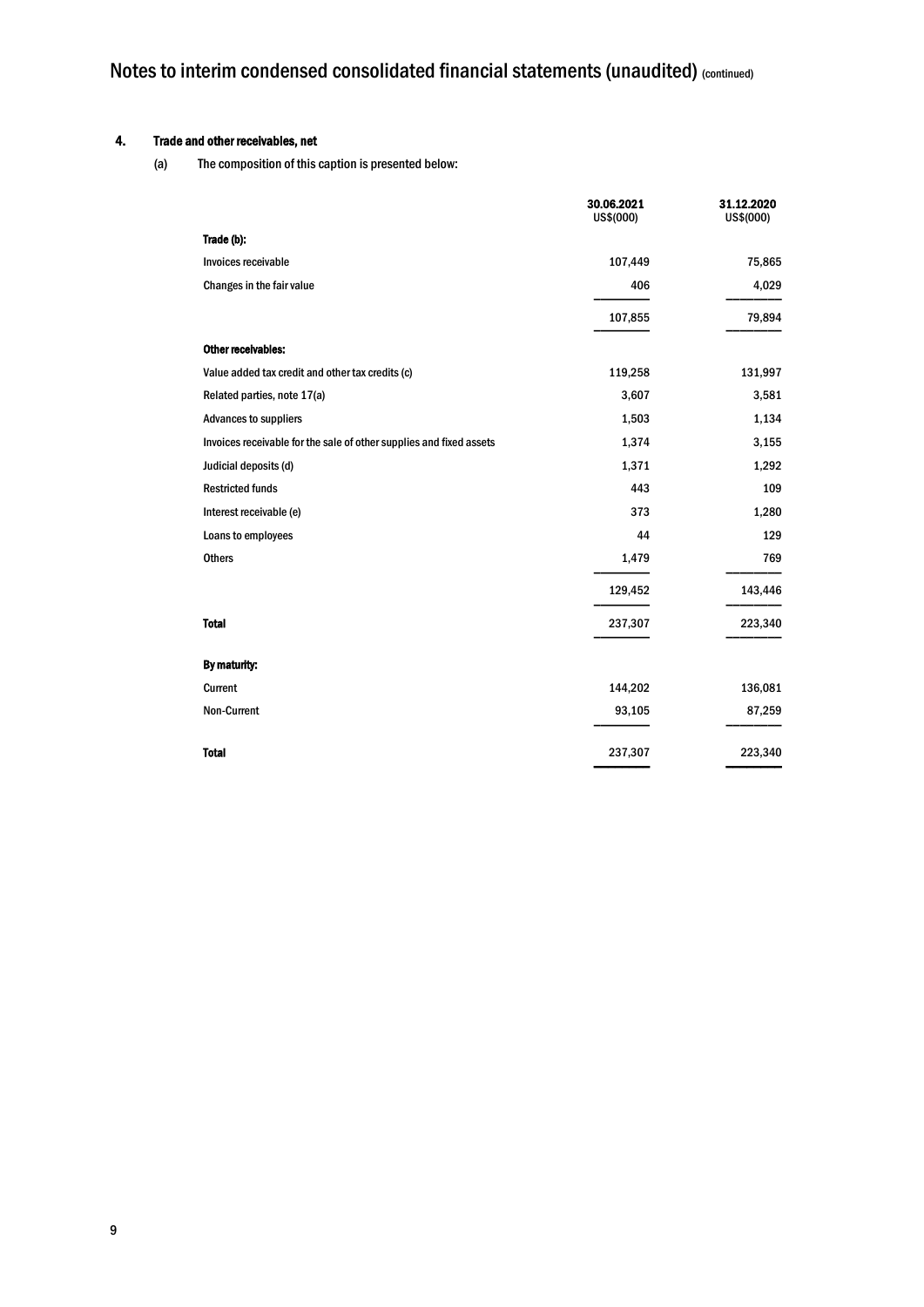- (b) As of June 30, 2021, and December 31, 2020, trade accounts receivable does not bear interest and do not have specific guarantees. In the estimation process for expected credit losses, Management evaluates the credit risk and individual credit limits. The evaluation is performed at each reporting date using an estimation matrix to measure the expected credit losses.
- (c) As of June 30, 2021, and December 31, 2020, this caption mainly comprises the credit for the valued added tax (hereinafter "VAT") that results from the purchases of goods and services resulting from the activities of constructions and development carried out by the subsidiaries in Peru (Cumbres del Sur S.A.C. and Marcobre S.A.C.) and Brazil (Mineração Taboca S.A.) that will be compensated with the VAT payable that will be generated when the subsidiaries begin their operations and by the value added tax of the production activities of the subsidiary in Brazil (Mineração Taboca SA).

To the second quarter of 2021, the subsidiary Marcobre obtained the refund of the credit for the value added tax for US\$33,814,000 (US\$91,769,000 during 2020) through the Early Recovery System of the VAT (hereinafter '' RERA''), for which the subsidiary expects to continue recovering said credit through this Regime during 2021. If there is a remaining credit balance of VAT, its refund or offset will be requested under the Regime of Exporter´s value added tax ("SFMB" for its acronym in Spanish) based on the sales of export.

In Management's opinion, this credit will be recovered in the short term (through the RERA) and in the long term, when the Marcobre subsidiary starts its production operations.

Likewise, the subsidiary Cumbres del Sur has evaluated the recoverability of the credit balance of VAT as of June 30, 2021 for US\$8,418,000 (US\$8,735,000 as of December 31, 2020) and considers that it will be used.

- (d) As of June 30, 2021 and December 31, 2020, it corresponds to the judicial deposits held by the subsidiary Mineração Taboca S.A. corresponding to processes when liquidated through the financing of debts to the tax administration of Brazil (REFIS) and when its expects the development of the review initiated in 2014 by the Federal Revenue Secretariat of Brazil and the Attorney General's Office and the National Treasury of Brazil to request the release and consequent lifting of the amounts deposited,. During the year 2021, the release of US\$265,574 was made (US\$301,000 during the year 2020).
- (e) As of June 30, 2021, and December 31, 2020, they mainly to interest receivable related to time deposits.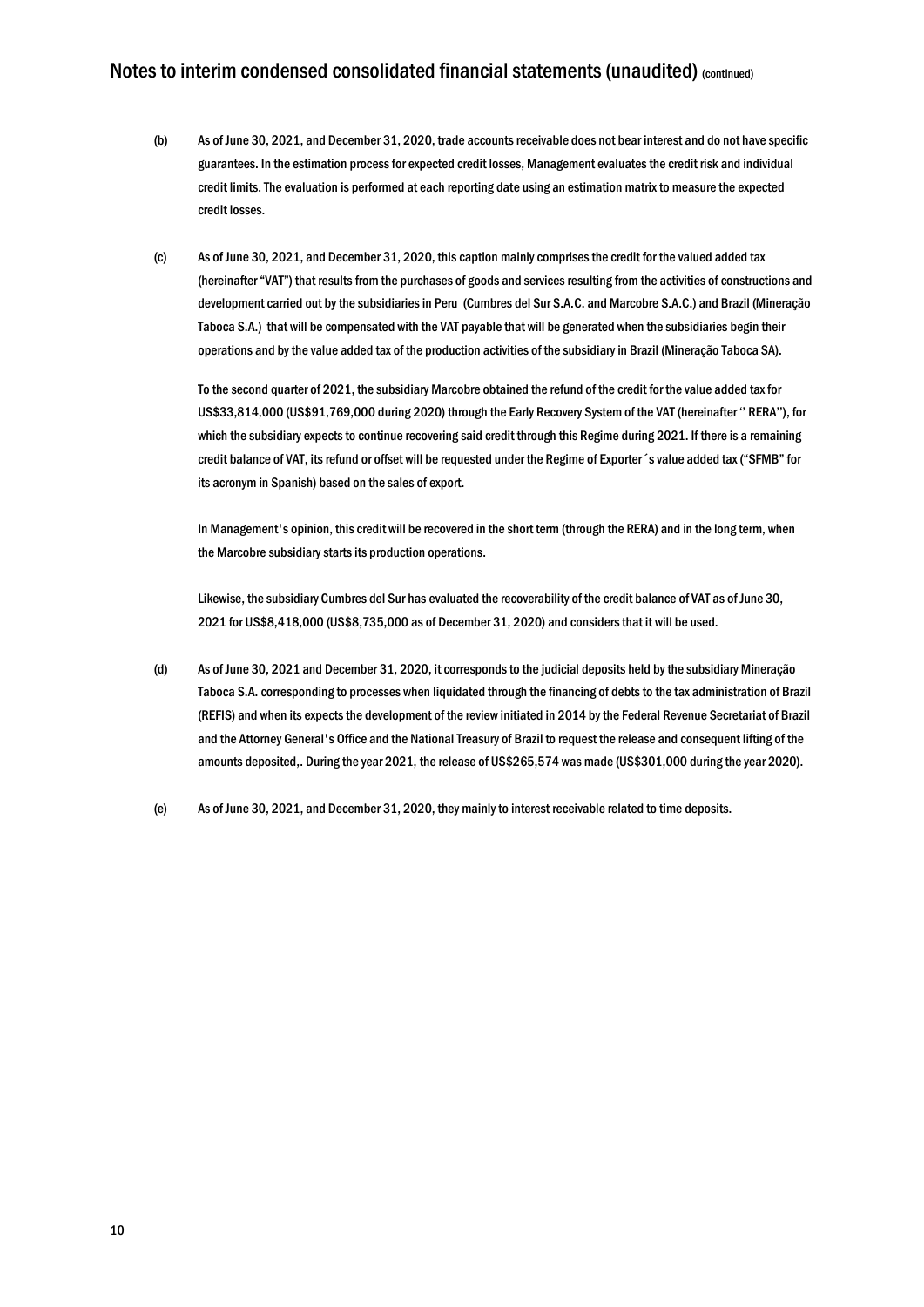#### 5. Inventory, net

(a) The composition of this caption is presented below:

|                                      | 30.06.2021<br>US\$(000) | 31.12.2020<br>US\$(000) |
|--------------------------------------|-------------------------|-------------------------|
| Mined material - Subsidiary Marcobre | 80,296                  | 49,883                  |
| <b>Finished products</b>             | 57,776                  | 21,592                  |
| Work in progress                     | 54,102                  | 41,504                  |
| <b>Materials and supplies</b>        | 53,014                  | 39,008                  |
| <b>Mineral extracted</b>             | 6,222                   | 3,316                   |
| Inventory in transit                 | 3,934                   | 8,095                   |
|                                      | 255,344                 | 163,398                 |
| Allowance for obsolescence           | (3,888)                 | (3, 819)                |
|                                      | 251,456                 | 159,579                 |
| By maturity:                         |                         |                         |
| Current                              | 171,231                 | 109,696                 |
| Non-Current                          | 80,225                  | 49,883                  |
| <b>Total</b>                         | 251,456                 | 159,579                 |

#### 6. Financial assets at fair value through other comprehensive income

(a) The available-for-sale financial investments include the following:

| 30.06.2021           |                          |                                           |                                |                               |                                        |                                |
|----------------------|--------------------------|-------------------------------------------|--------------------------------|-------------------------------|----------------------------------------|--------------------------------|
|                      | <b>Cost</b><br>US\$(000) | <b>Unrealized</b><br>results<br>US\$(000) | Past due interest<br>US\$(000) | <b>Dividends</b><br>US\$(000) | Sale of the<br>investment<br>US\$(000) | <b>Fair value</b><br>US\$(000) |
| Rímac Seguros y      |                          |                                           |                                |                               |                                        |                                |
| Reaseguros           | 21,070                   | (4, 869)                                  |                                | 746                           |                                        | 16,947                         |
| <b>BBVA Spain(b)</b> | 14,845                   | (9, 407)                                  |                                | 503                           |                                        | 5,941                          |
| <b>Total</b>         | 35,915                   | (14, 276)                                 |                                | 1,249                         |                                        | 22,888                         |

|                                |                          |                                           | 31.12.2020                     |                               |                                               |                               |
|--------------------------------|--------------------------|-------------------------------------------|--------------------------------|-------------------------------|-----------------------------------------------|-------------------------------|
|                                | <b>Cost</b><br>US\$(000) | <b>Unrealized</b><br>results<br>US\$(000) | Past due interest<br>US\$(000) | <b>Dividends</b><br>US\$(000) | Sale of the<br><b>investment</b><br>US\$(000) | <b>Fairvalue</b><br>US\$(000) |
| <b>Certificates of deposit</b> | 79.867                   |                                           | 1,633                          |                               | (81,500)                                      |                               |
| Rímac Seguros y                |                          |                                           |                                |                               |                                               |                               |
| Reaseguros                     | 21.070                   | (81)                                      |                                | 746                           | $\overline{\phantom{a}}$                      | 21,735                        |
| <b>BBVA Spain(b)</b>           | 14,845                   | (10, 398)                                 | $\overline{\phantom{a}}$       | 503                           | $\overline{\phantom{a}}$                      | 4,950                         |
| <b>Total</b>                   | 115,782                  | (10, 479)                                 | 1,633                          | 1,249                         | (81,500)                                      | 26,685                        |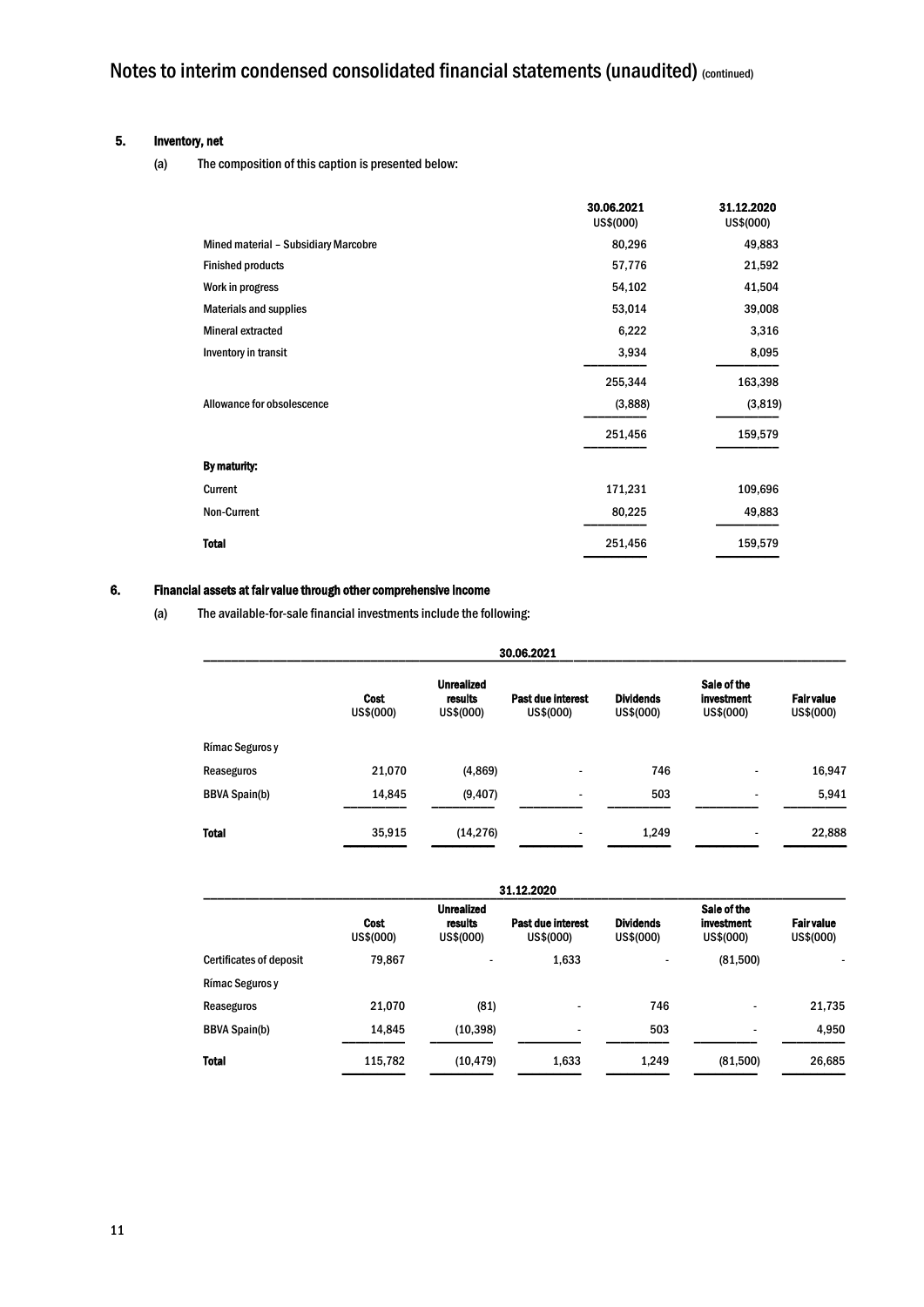(b) The movement of financial assets measured at fair value through other comprehensive income is presented below:

|                                            | 30.06.2021<br>US\$(000) | 31.12.2020<br>US\$(000) |
|--------------------------------------------|-------------------------|-------------------------|
| <b>Opening balance</b>                     | 26,685                  | 110,693                 |
| Earned interest of certificates of deposit |                         | 60                      |
| Unrealized results                         | (3,797)                 | (2,568)                 |
| Liquidations of certificates of deposit    |                         | (81,500)                |
| <b>Ending balance</b>                      | 22,888                  | 26,685                  |
| By maturity:                               |                         |                         |
| <b>Current portion</b>                     | 16,947                  | 21,735                  |
| Non-current portion                        | 5,941                   | 4,950                   |
| <b>Total</b>                               | 22,888                  | 26,685                  |

The BBVA shares have been classified as non-current portion.

- (c) As of June 30, 2021, and December 31, 2020, the fair value of the investments in Rímac Seguros y Reaseguros has been determined based on their listing stock value on the Lima Stock Exchange.
- (d) The fair value of certificates of deposit was estimated based on discounted cash flows using available market rates for debt instruments with similar conditions, maturity, and credit risk.
- (e) As of June 30,2021, the Company received cash dividends from BBVA Spain and Rímac for US\$68,000 and US\$713,000, respectively (US\$132,000 in cash dividends from BBVA as of December 31,2020), which were paid to the results of the period.

#### 7. Investments in associates

(a) This caption is made up as follows:

|                                                       | Interest in equity |                 | <b>Equity value</b>     |                         |
|-------------------------------------------------------|--------------------|-----------------|-------------------------|-------------------------|
|                                                       | 30.06.2021<br>%    | 31.12.2020<br>% | 30.06.2021<br>US\$(000) | 31.12.2020<br>US\$(000) |
| Inversiones Cordillera del Sur Ltda, and subsidiaries | 73.85              | 73.85           | 271,926                 | 273,315                 |
| Futura Consorcio Inmobiliario S.A.                    | 3.31               | 3.31            | 2,997                   | 3,376                   |
|                                                       |                    |                 | 274.923                 | 276,691                 |

The Group has recorded its investment in Futura Consorcio Inmobiliario S.A. as an investment in associate considering that it is operated by the same economic group.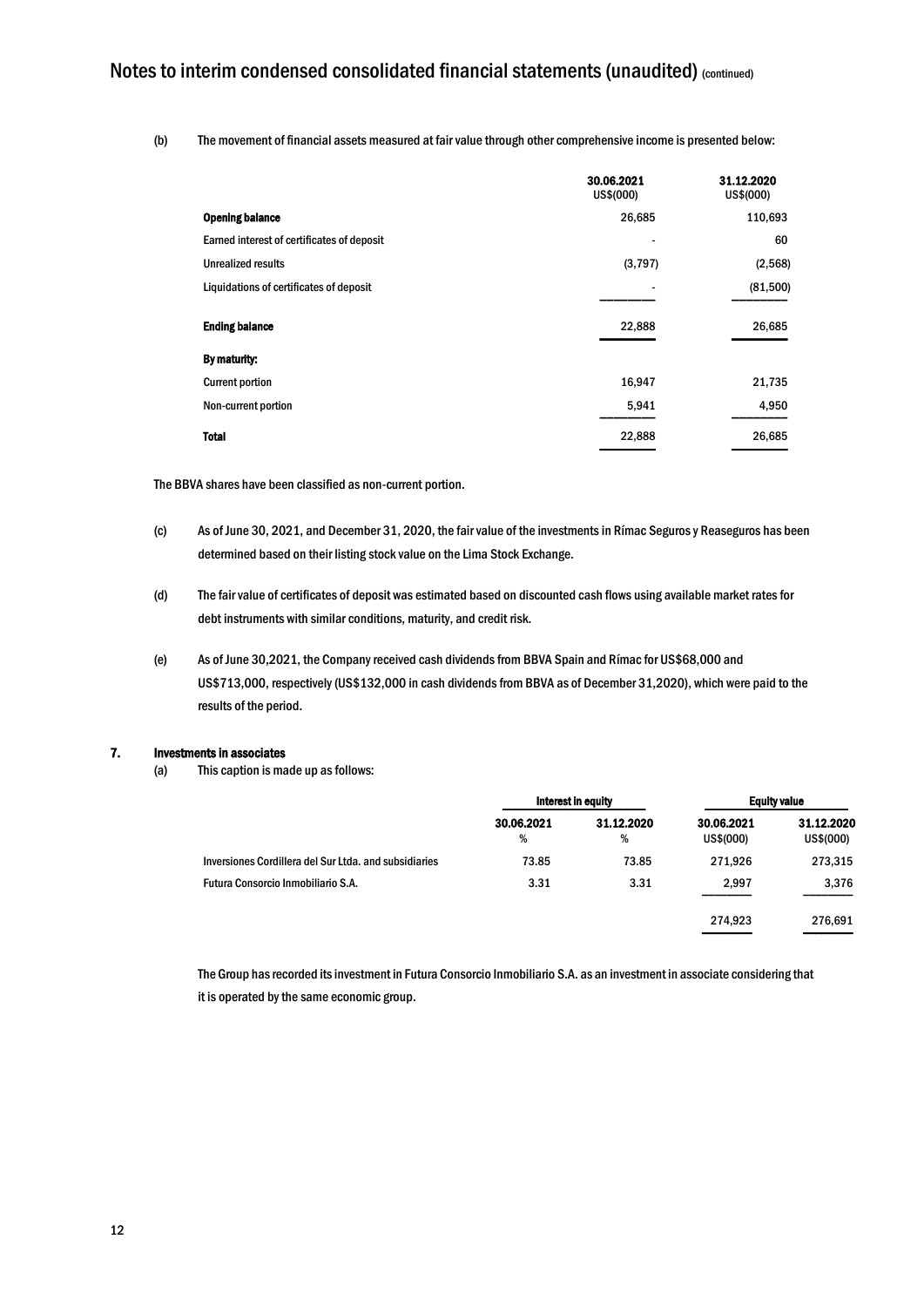#### (b) The net participation in the profits of its associated companies is as follows:

|                                          | For the three-month periods ended Jun<br>30, |                   | For the six-month periods ended Jun 30, |                   |  |
|------------------------------------------|----------------------------------------------|-------------------|-----------------------------------------|-------------------|--|
|                                          | 2021<br>US\$(000)                            | 2020<br>US\$(000) |                                         | 2020<br>US\$(000) |  |
| Inversiones Cordillera del Sur Ltda, and |                                              |                   |                                         |                   |  |
| subsidiaries                             | 2,924                                        | 224               | 7,824                                   |                   |  |
| Futura Consorcio Inmobiliario S.A.       | 15                                           | 75                | 24                                      | 89                |  |
| Exsa $S.A.$ (c)                          | $\overline{\phantom{a}}$                     | 414               |                                         | 264               |  |
| <b>Total</b>                             | 2,939                                        | 713               | 7,848                                   | 360               |  |

(c) In April 2020, the Group sold its total share on Exsa S.A. for a total amount of US\$8,355,000. The net profit generated by the disposal of this investment was US\$1,007,000, which was recorded in the consolidated statement of profit and loss.

(d) As of June 30, 2021, and December 31, 2020, the Group concluded that there are no impairment indicators for its investments in associates, therefore, it did not make a formal estimate of the recoverable amount.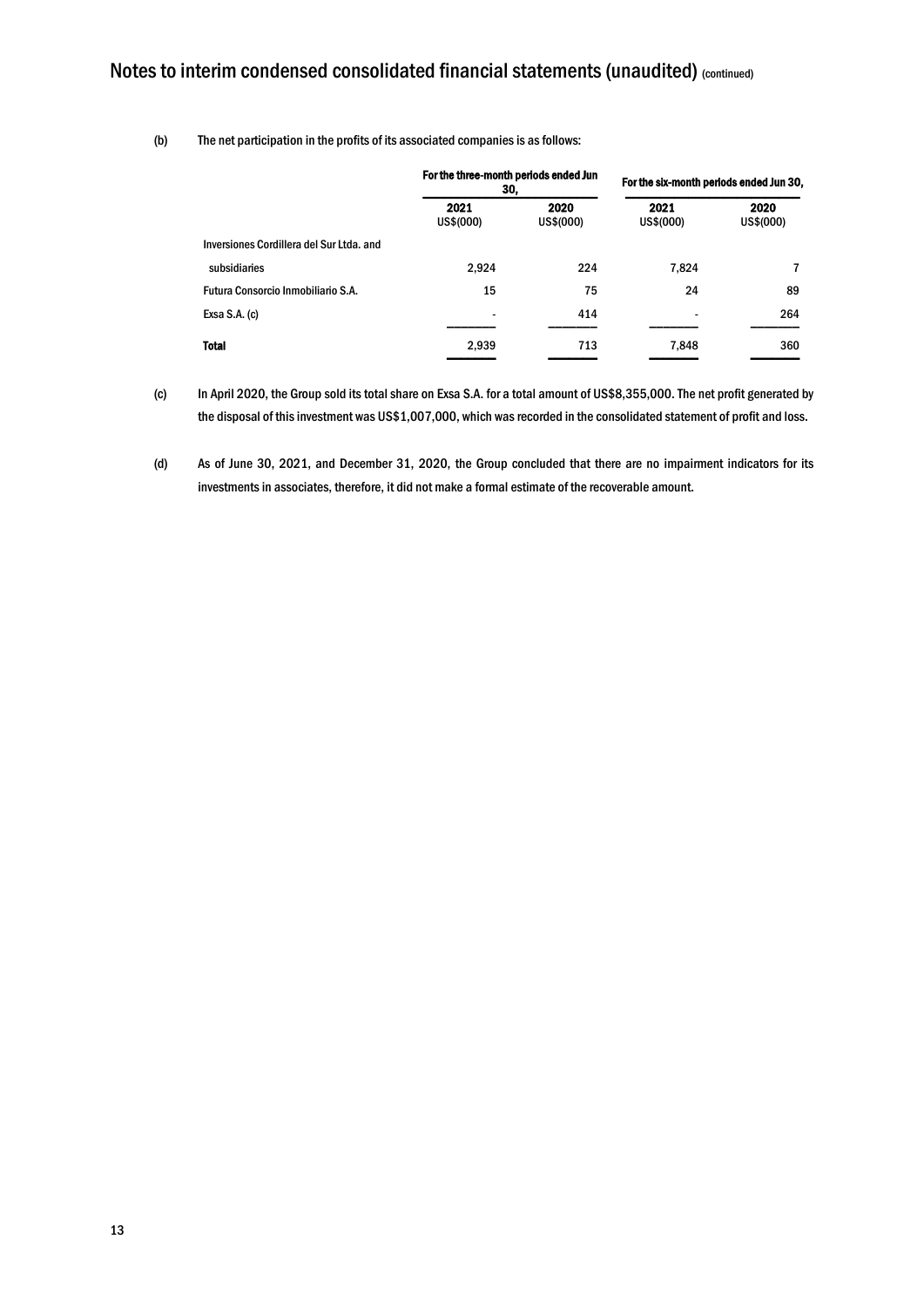#### 8. Property, plant and equipment, net

(a) The composition and movement of this caption of the second quarter of 2021 and 2020 were as follow:

#### Balance as of June 30, 2021

|                                                       | <b>Balance as of January 1,</b><br>2021 | Additions                | Mine closure update      | <b>Depreciation</b> | Disposals (d)            | <b>Reclassifications</b> | <b>Translation adjustment</b> | <b>Balance as of June 3</b><br>2021 |
|-------------------------------------------------------|-----------------------------------------|--------------------------|--------------------------|---------------------|--------------------------|--------------------------|-------------------------------|-------------------------------------|
| Cost                                                  | 2,695,270                               | 141,370                  | (23, 913)                |                     | (70)                     | (40)                     | 12,118                        | 2,824,735                           |
| Depreciation                                          | (769, 961)                              | $\overline{\phantom{a}}$ | $\overline{\phantom{a}}$ | (58, 595)           | 43                       | $\,$                     | (4, 957)                      | (833, 470)                          |
| Impairment loss of Property, plant, and equipment (e) | (37, 116)                               | $\overline{\phantom{a}}$ | $\overline{\phantom{a}}$ |                     | $\overline{\phantom{a}}$ | $\,$                     | (1, 459)                      | (38, 575)                           |
|                                                       | 1,888,193                               | 141,370                  | (23, 913)                | (58, 595)           | (27)                     | (40)                     | 5,702                         | 1,952,690                           |
|                                                       | <b>Balance as of January 1.</b>         |                          |                          |                     |                          |                          |                               | <b>Balance as of lune 3</b>         |

#### Balance as of June 30, 2020

|                                                       | <b>Dalally as VI Jallualy 1.</b> |                  |                     |                     |                      |                          |                               | <b>Dalalluc as VI Julie Q</b> |
|-------------------------------------------------------|----------------------------------|------------------|---------------------|---------------------|----------------------|--------------------------|-------------------------------|-------------------------------|
|                                                       | 2020                             | <b>Additions</b> | Mine closure update | <b>Depreciation</b> | <b>Disposals (d)</b> | <b>Reclassifications</b> | <b>Translation adiustment</b> | 2020                          |
| Cost                                                  | 2,319,085                        | 170,636          | (4,655)             |                     | (285)                | (556)                    | (89, 715)                     | 2,394,510                     |
| Depreciation                                          | (703, 944)                       |                  |                     | (41, 931)           | 229                  |                          | 31,968                        | (713, 678)                    |
| Impairment loss of Property, plant, and equipment (e) | (46, 922)                        |                  |                     |                     |                      |                          | 12,172                        | (34, 750)                     |
|                                                       | 1,568,219                        | 170,636          | (4, 655)            | (41, 931)           | (56)                 | (556)                    | (45, 575)                     | 1,646,082                     |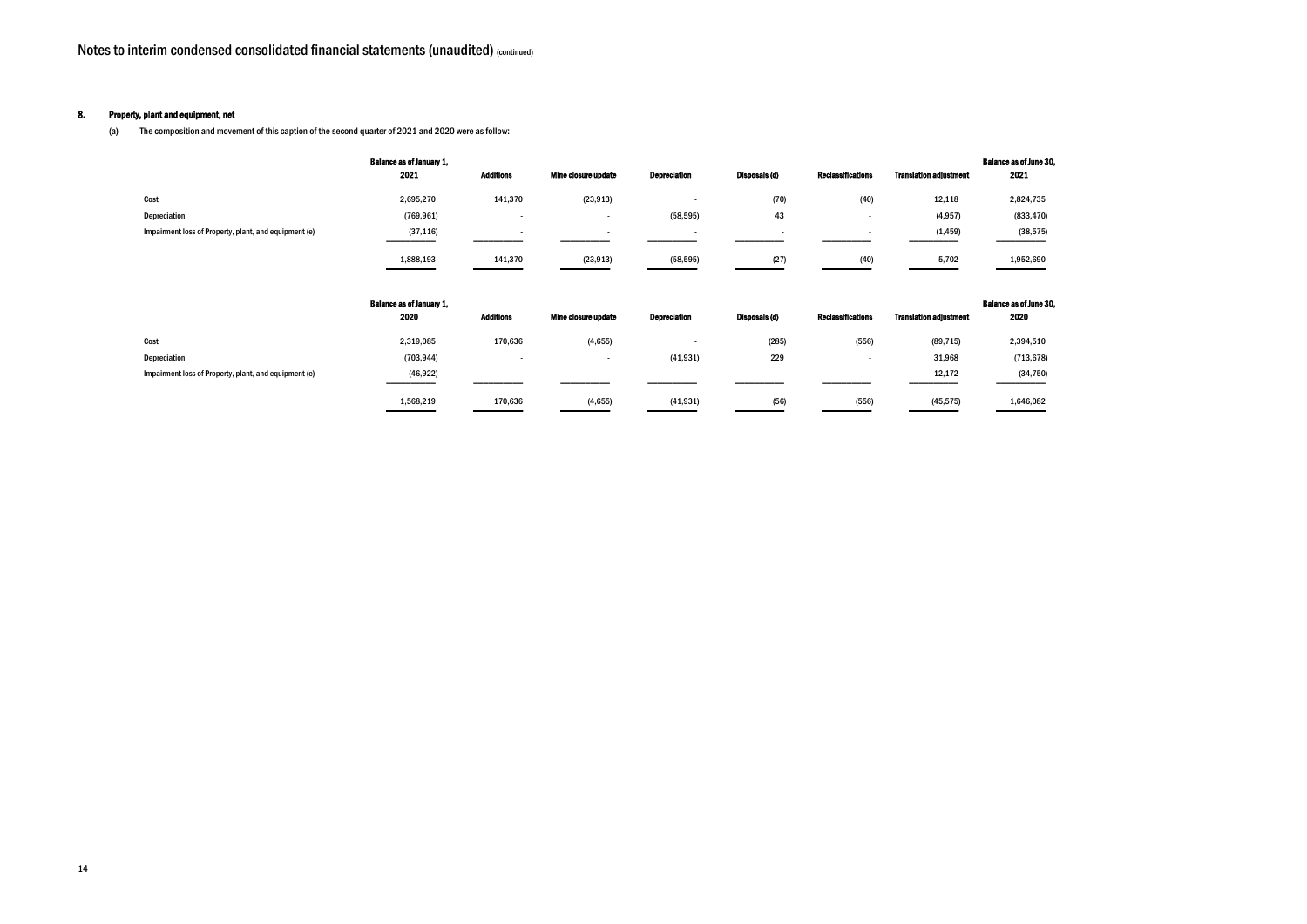|                                            | For the three-month periods ended<br>Jun 30. |                   | For the six-month periods ended Jun<br>30. |                   |  |
|--------------------------------------------|----------------------------------------------|-------------------|--------------------------------------------|-------------------|--|
|                                            | 2021<br>US\$(000)                            | 2020<br>US\$(000) |                                            | 2020<br>US\$(000) |  |
| Cost of sale                               | 21,996                                       | 7,107             | 43,986                                     | 26,641            |  |
| Development cost                           | 6,982                                        | 4,824             | 14,157                                     | 9,096             |  |
| <b>Administration expenses</b>             | 165                                          | 633               | 341                                        | 818               |  |
| <b>Exploration and evaluation expenses</b> | 28                                           | 36                | 55                                         | 66                |  |
| Selling expenses                           | $\mathbf{2}$                                 | $\overline{2}$    | 5                                          | 5                 |  |
| <b>Unabsorbed costs</b>                    |                                              | 4,298             |                                            | 5,249             |  |
| Other expenses                             | 22                                           | 32                | 51                                         | 56                |  |
|                                            | 29,195                                       | 16,932            | 58,595                                     | 41,931            |  |

(b) The depreciation expense has been distributed in the consolidated statement of profit and loss as follows:

(c) During the second quarter 2021 and 2020 the mainly addition of the working progressitem comprises investments related with the construction of the Mina Justa project (Marcobre).

(d) As of June 30, 2021, and December 31,2020, the net cost of machinery and equipment under finance leases amounts to US\$1,742,000 and US\$1,439,000, respectively.

#### (e) Impairment assessment of mining units

In accordance with the Group's policies and procedures, each asset or cash-generating unit (CGU) is evaluated annually at the end of the period, to determine if there are impairment. If there are such indicators of impairment, a formal estimate of the recoverable amount is made. As of June 30, 2021, the Group concluded that there are no impairment indicatorsin any of its mining units, therefore, it did not make a formal estimate of the recoverable amount.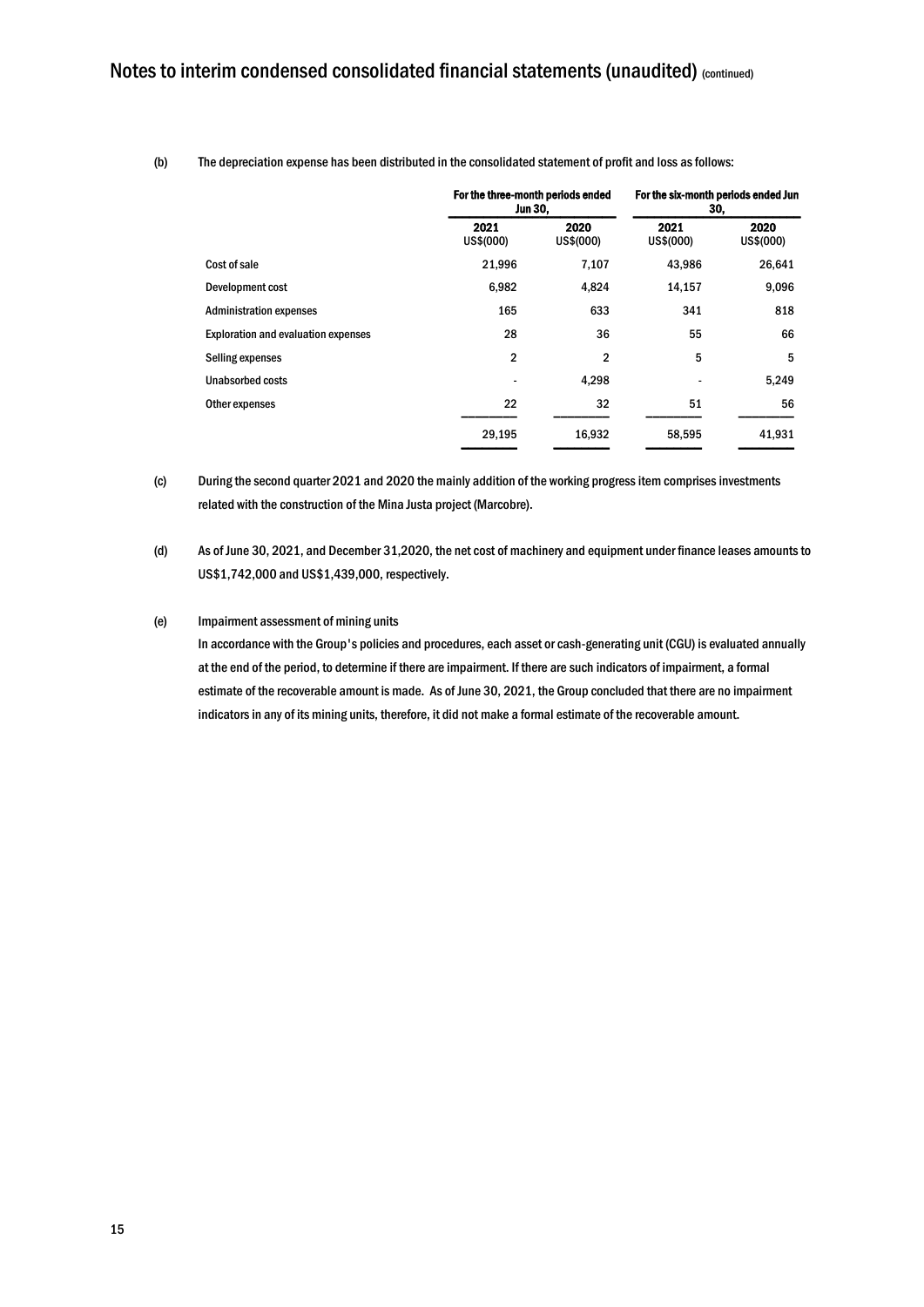#### 9. Intangible assets, net

(a) The composition and movement of this caption of the second quarter of 2021 and 2020 were as follow:

#### ce as of June 30, 2021

| 786.921  |
|----------|
| (62,234) |
|          |

#### ce as of June 30, 2020

| 667,321   |
|-----------|
| (53, 279) |

|              | <b>Balance as of January 1,</b><br>2021 | <b>Additions</b> | <b>Amortization</b>      | Disposals (d) | <b>Reclassifications</b> | <b>Translation adjustment</b> | <b>Balance as of June 3</b><br>2021 |
|--------------|-----------------------------------------|------------------|--------------------------|---------------|--------------------------|-------------------------------|-------------------------------------|
| Cost         | 732,910                                 | 52,181           | $\overline{\phantom{a}}$ | (614)         | 40                       | 2,404                         | 786,921                             |
| Amortization | (57, 257)                               |                  | (4, 293)                 |               |                          | (684)                         | (62, 234)                           |
|              | 675,653                                 | 52,181           | (4, 293)                 | (614)         | 40                       | 1,720                         | 724,687                             |
|              |                                         |                  |                          |               |                          |                               |                                     |
|              | <b>Balance as of January 1,</b><br>2020 | <b>Additions</b> | <b>Amortization</b>      | Disposals (d) | <b>Reclassifications</b> | <b>Translation adjustment</b> | <b>Balance as of June 3</b><br>2020 |
| Cost         | 628,630                                 | 57,594           | $\overline{\phantom{a}}$ |               | (144)                    | (18, 759)                     | 667,321                             |
| Amortization | (55, 210)                               |                  | (2, 594)                 |               | 65                       | 4,460                         | (53, 279)                           |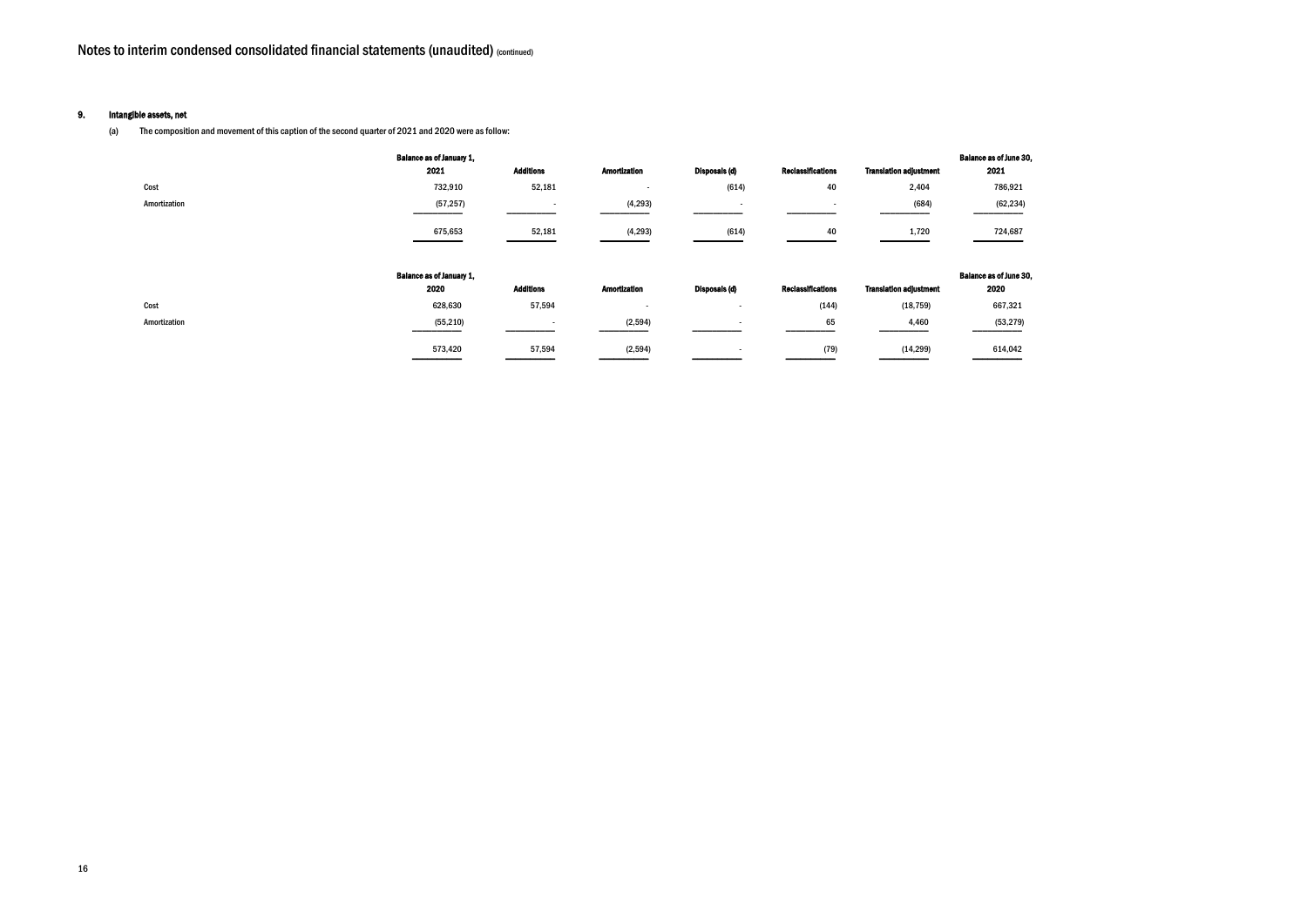(b) The amortization expense has been distributed in the interim consolidated statement of profit and loss as follows:

|                                         |                   | For the three-month periods ended Jun<br>30. |                          | For the six-month periods ended Jun 30, |
|-----------------------------------------|-------------------|----------------------------------------------|--------------------------|-----------------------------------------|
|                                         | 2021<br>US\$(000) | 2020<br>US\$(000)                            | 2021<br>US\$(000)        | 2020<br>US\$(000)                       |
| Cost of sales, note 16                  | 1,697             | 596                                          | 3,333                    | 1,971                                   |
| Mine development                        | 727               | 38                                           | 756                      | 70                                      |
| <b>Exploration expenses and studies</b> | 104               | 271                                          | 193                      | 526                                     |
| <b>Administration expenses</b>          | 6                 | 20                                           | 11                       | 27                                      |
| Other expenses                          |                   | ٠                                            | $\overline{\phantom{a}}$ |                                         |
| Unabsorbed costs, note 16               |                   | (66)                                         | $\overline{\phantom{a}}$ |                                         |
|                                         | 2,534             | 859                                          | 4,293                    | 2,594                                   |

- (c) During the second quarter of 2021, and 2020 the additions for the development cost mainly comprise the management services of the Mina Justa project.
- (d) During the second quarter of 2021 and 2020, the concessions and mining rights are mainly related to the concession of the subsidiaries Mineração Taboca S.A. and Mina Justa.

#### 10. Borrowings

(a) The composition of this caption is presented below:

| <b>Entity</b>                                 | <b>Guarantee</b> | Interest rate           | 30.06.2021<br>US\$(000) | 31.12.2020<br>US\$(000) |
|-----------------------------------------------|------------------|-------------------------|-------------------------|-------------------------|
| Syndicated loan, net of structuring costs (c) | Guaranteed       | Libor 3 months $+1.57%$ | 873,377                 | 765,896                 |
| Corporate bonds, net of issuance costs (d)    | Unguaranteed     | 6.25%                   | 445,637                 | 444,879                 |
| Citibank (e)                                  | Corporate        | Libor 3 months + Spread | 81,170                  | 97,000                  |
| Banco de Crédito del Perú (I)                 | Unguaranteed     | 1.13%                   | 66,000                  |                         |
| Interbank (k)                                 | Unguaranteed     | 0.36%                   | 40,000                  |                         |
| Bank of América (h)                           | Unguaranteed     | 2.47%                   | 35,173                  |                         |
| BBVA (k)                                      | Unguaranteed     | 0.63%                   | 30,000                  |                         |
| Banco de Crédito del Perú -BCP (k)            | Unguaranteed     | 0.65%                   | 25,000                  |                         |
| <b>Bank Santander (i)</b>                     | Guaranteed       | Libor 3 months + Spread | 7,702                   | 7,390                   |
| <b>Bank Santander (f)</b>                     | Unguaranteed     | $3.21\% - 4.10\%$       | 5,025                   | 9,307                   |
| Finance leases (j)                            | Unguaranteed     | $1.98\% - 3.11\%$       | 3,311                   | 1,503                   |
| Bank ABC (f)                                  | Unguaranteed     | 4.70%                   | 1,708                   | 1,701                   |
| Bank do Brazil (f)                            | Guaranteed       | $2.60\% - 3.48\%$       |                         | 33,116                  |
|                                               |                  |                         | 1,614,103               | 1,360,792               |
| By maturity:                                  |                  |                         |                         |                         |
| Current                                       |                  |                         | 391,512                 | 150,923                 |
| Non-current                                   |                  |                         | 1,222,591               | 1,209,869               |
|                                               |                  |                         | 1,614,103               | 1,360,792               |

(b) The following is the movement of financial obligations: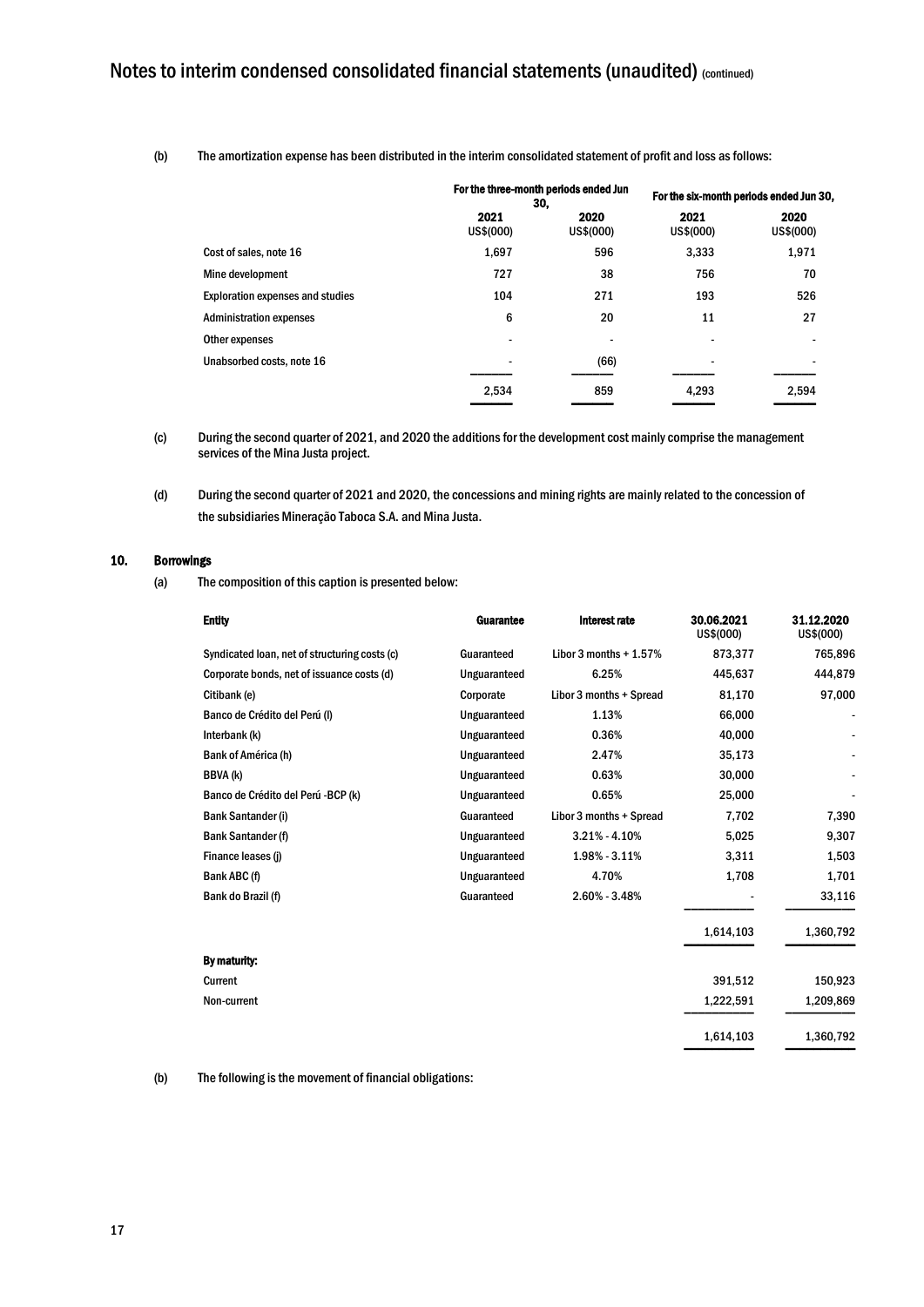|                          | 30.06.2021<br>US\$(000) | 31.12.2020<br>US\$(000) |
|--------------------------|-------------------------|-------------------------|
| <b>Opening balance</b>   | 1,360,792               | 1,095,387               |
| <b>Additions</b>         | 307,365                 | 344,054                 |
| <b>Structuring costs</b> | 239                     | (4,938)                 |
| Payments                 | (54, 884)               | (69, 238)               |
| <b>Translation</b>       | 591                     | (4, 473)                |
| <b>Ending balance</b>    | 1,614,103               | 1,360,792               |

(c) On August 15, 2018 the subsidiary Marcobre subscribed a syndicated loan with a group of lenders composed by Export Development Canada; Export Finance and Insurance Corporation; KFW IPEX-Bank GMBH; The Export-Import Bank of Korea; Banco Bilbao Vizcaya Argentaria, S.A .; Hong Kong, Banco de Crédito del Peru; BBVA Banco Continental; Credit Agricole Corporate and Investment Bank; ING Bank (a Branch of ING-DIBA AG); ING Capital LLC; Natixis London Branch; Natixis New York Branch, Société Génerale; and Banco Bilbao Vizcaya Argentaria, S.A., New York Branch, for which it obtained a credit line of US\$900,000,000; this loan has been used for the development and construction the Mina Justa project with a variable interest rate of Libor for three months of 0.14725% as of June 30, 2021 plus an average fixed margin of 1.57% (0.22% plus an average fixed margin of 1.57% as of December 31, 2020). To obtain this loan, the subsidiary Marcobre counted as guarantors with Minsur S.A. and Empresas Copec S.A. Until June 30, 2021, the subsidiary Marcobre has received the entire syndicated loan for US\$900,000,000 (US\$871,055,000 net of structuring costs). As December 31,2020 it has received US\$792,000,000 (US\$765,896,000 net of structuring costs).

During the loan period, Marcobre must comply with the following conditions agreed in the loan agreement:

- Notify to the guarantor agent of any revision of the Mining Plan. In addition, the subsidiary Marcobre may not, without the consent of the lenders, use the project funds in an amount exceeding US\$2,500,000 in any period to pay the costs incurred in connection with mining concessions other than strategic mining concessions.
- Notify the guarantee agent before incurring capital expenditures during any fiscal year that exceeds US\$20,000,000 above the total capital expenditures budgeted in the annual budget and the operating plan in effect for that fiscal year.

As of June 30, 2021, and 2020, the subsidiary Marcobre has complied with the financial restrictions of the signed contract.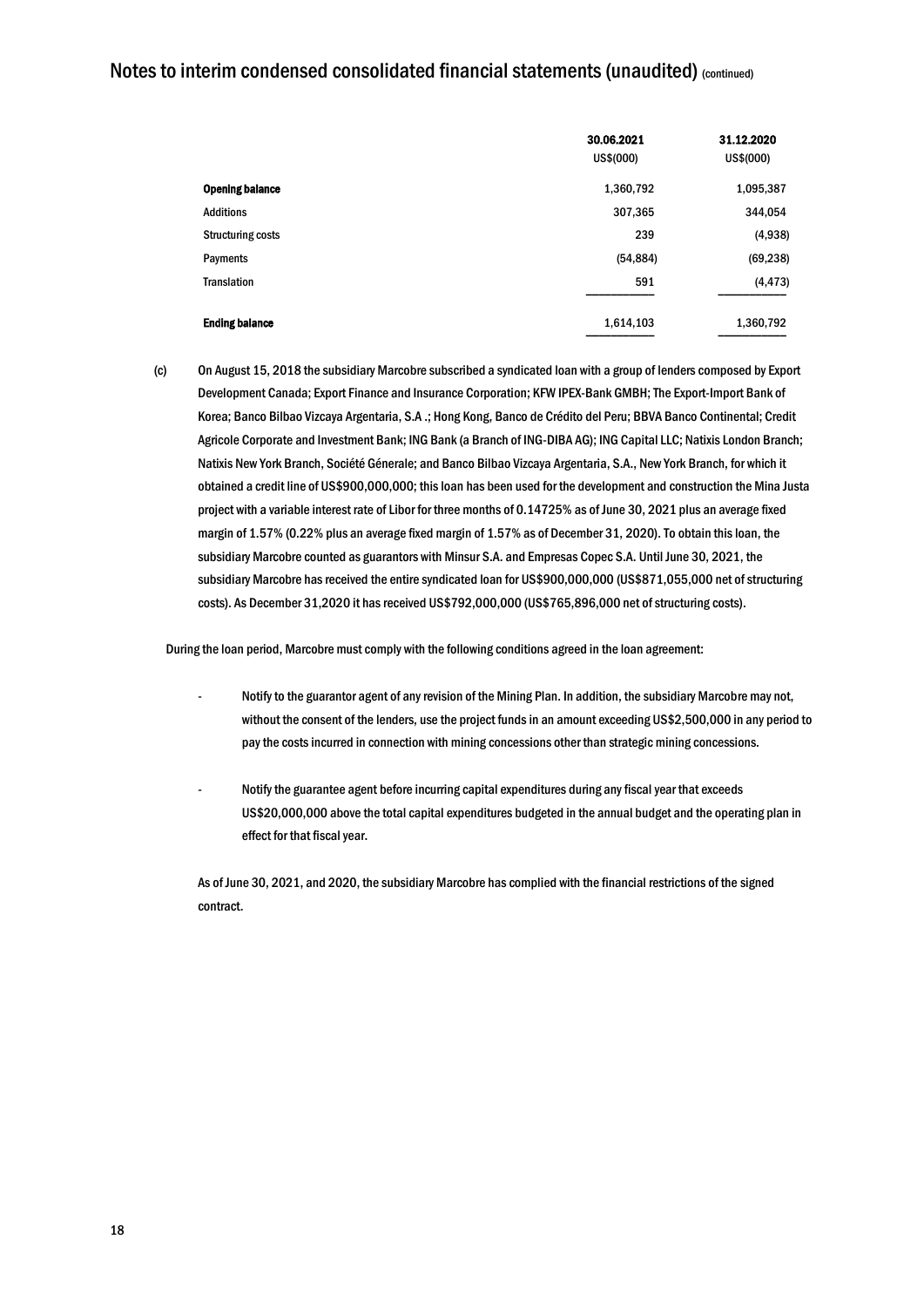As of June 30, 2021, and 2020, the subsidiary Marcobre has established mortgages and pledges for all of its property, plant and equipment and its intangible assets as collateral for the subscribed syndicated loan.

(d) The General Meeting of Shareholders of January 30, 2014, agreed that the Group should issue an international bond issue ("Senior Notes") through a private placement under Rule 144 A and Regulation S of the US Securities Act of 1933. He also agreed to list these bonds on the Luxembourg Stock Exchange. On January 31, 2014, the Group issued bonds with a nominal value of US\$450,000,000 due on February 7, 2024 at a coupon rate of 6.25 percent, obtaining a net collection under the pair of US\$441,823,500.

Corporate bonds restrict the ability of the Group to perform certain transactions; however, these restrictions do not condition the Group to comply with financial ratios or maintain specific levels of liquidity.

- (e) Corresponds to "prepaid export PPE" loans obtained by the subsidiary Mineração Taboca S.A. during 2017, whose maturity dates will be in December 2023, the financing was carried out with the objective of reducing part of its shortterm debts and improve cash flow in this subsidiary.
- (f) They correspond to loans of the type "advance of exchange contracts -ACC", obtained by the subsidiary Mineração Taboca S.A. to finance their working capital and contracted in relation to their export operations, which also constitute the guarantees of the financed amounts.
- (g) As of June 30, 2021, and December 31, 2020 Minsur S.A. maintains joint guarantees and letter of credit for US\$196,670,000 that guarantee the financing and other operations of its subsidiary Mineração Taboca S.A.
- (h) Corresponds to loans of type "LOAN-4131" obtained by the subsidiary Mineração Taboca S.A. in the first quarter of 2021, maturity dates are in February 2026, the financing was carried out with the objective of reducing part of its debts shortterm and improve cash flow in this subsidiary.
- (i) Corresponds to two "prepaid export PPE" loans obtained by the subsidiary Mineração Taboca S.A. During 2020, whose maturity dates are November 2024 and November 2025, the financing was carried out with the objective of reducing part of its short-term debts and improving cash flow in this subsidiary.
- (j) As of June 30, 2021, and December 31, 2020, the Group has financial leases with Banco de Crédito del Perú and Scotiabank del Perú for the purchase of machinery at a weighted average rate of 1.98% and 3.11%, respectively, with maturities between years 2022 and 2023.
- (k) In May 2021, the Company has received US\$95,000,000 through bank promissory notes to finance its working capital, which will be paid in a single payment of interest and principal upon maturity. The settlement date of the Banco Interbank promissory note is August 2021, while the promissory notes provided by Banco BBVA and BCP mature in May 2022.
- (l) On April 27, 2021, the subsidiary Marcobre signed a short-term loan with Banco de Crédito del Perú for an amount of US\$66,000,000. This loan has been used as working capital for the Mina Justa project with a fixed annual interest rate of 1.13%.

#### 11. Provisions

The composition of this caption is related with the provisions for mine closure, environmental remediation, contingencies, performance bonuses and other provisions. The mainly variation during the second quarter of 2021 is explained by the update of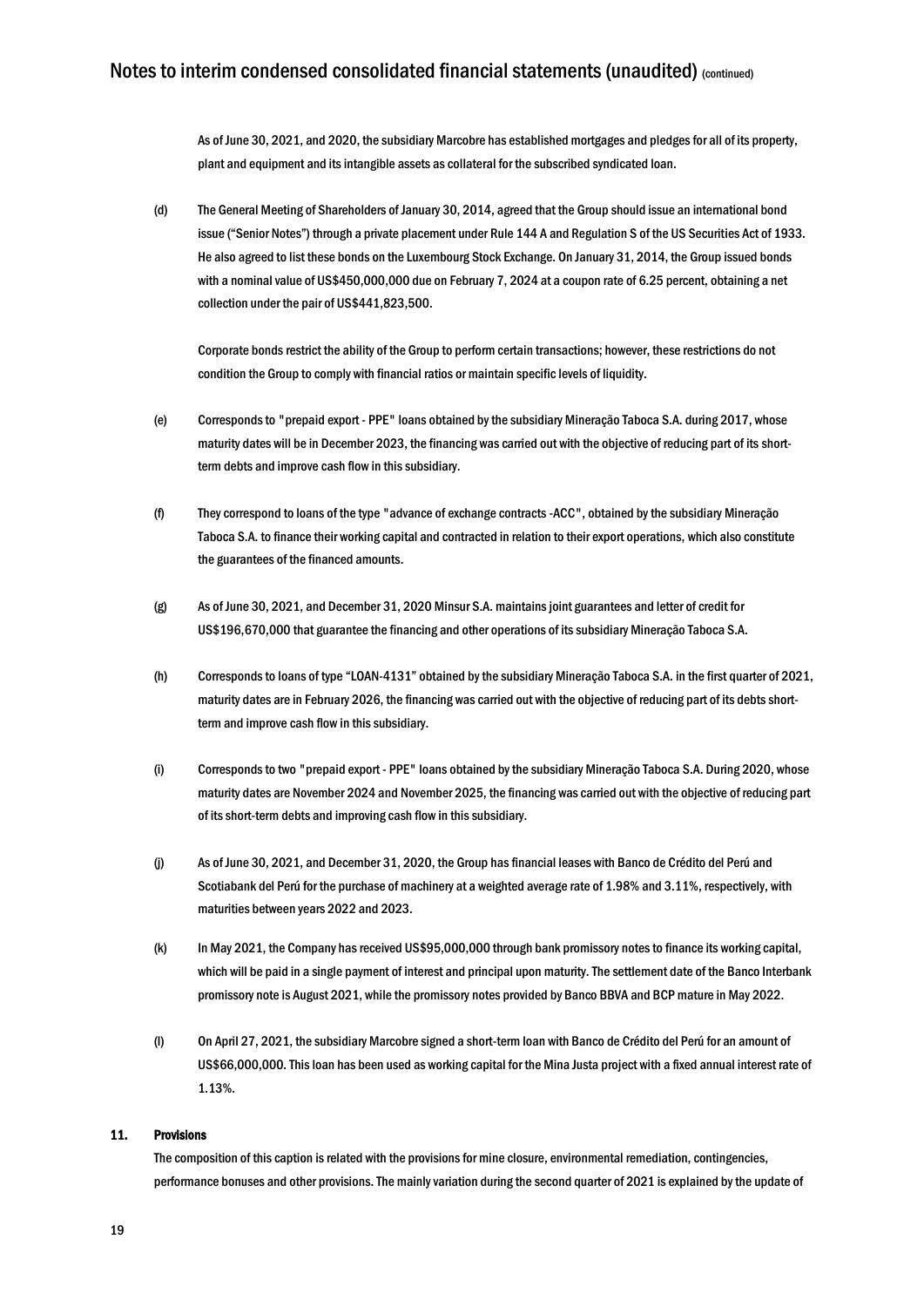provision of mine closure for US\$23,913,000. Additionally, in April 2021 the Group paid performance bonuses for US\$11,741,000.

#### 12. Income tax

(a) The Group calculates income tax for the period using the expected effective rate that would be applicable to annual results, the main components of income tax expense shown in the Interim consolidated statements of profit or lossis composed as follows:

|                                         | For the three-month periods ended Jun<br>30, |                   |                   | For the six-month periods ended Jun 30, |  |
|-----------------------------------------|----------------------------------------------|-------------------|-------------------|-----------------------------------------|--|
|                                         | 2021<br>US\$(000)                            | 2020<br>US\$(000) | 2021<br>US\$(000) | 2020<br>US\$(000)                       |  |
| Income tax                              |                                              |                   |                   |                                         |  |
| Current                                 | (26, 119)                                    | (1,282)           | (56, 546)         | (11, 133)                               |  |
| <b>Deferred</b>                         | 8,225                                        | 41,267            | 31,567            | 16,870                                  |  |
|                                         | (17, 894)                                    | 39,985            | (24, 979)         | 5,737                                   |  |
| Mining royalties and special mining tax |                                              |                   |                   |                                         |  |
| Current                                 | (8, 754)                                     | (1,617)           | (13, 817)         | (4, 516)                                |  |
| <b>Deferred</b>                         | (15, 441)                                    | (4,601)           | (15,037)          | (5, 344)                                |  |
|                                         | (24, 195)                                    | (6, 218)          | (28, 854)         | (9,860)                                 |  |
|                                         | (42,089)                                     | 33,767            | (53, 833)         | (4, 123)                                |  |

As described in the note 2, during the second quarter of 2021 the Group review the balance of the income tax expense as of June 30, 2020 and corrected the amount from US\$37,310,000 to US\$4,123,000.

(b) As of June 30, 2021, the Group maintains an income tax prepayment of US\$4,320,000 and an income tax payable of US\$12,343,000. As of December 31, 2020, the Group maintains an income tax prepayment of US\$6,272,000.

#### (c) Deferred income tax on investments in associates -

The Group does not record the deferred income tax asset related to investments in its associates Inversiones Cordillera del Sur Ltda., Futura Consorcio Inmobiliario S.A.C. and Exsa S.A. (until April 30, 2020) due to: (i) Inversiones Breca and subsidiaries have joint control of those companies, which operate as part of the economic group and, (ii) the Group has the intent and the ability to hold these investments in the long-term. Consequently, Management believes that the temporary difference will be reversed through dividends to be received in the future, which according to current tax rules are not subject to income tax. There is no legal or contractual obligation for the Group's Management to be forced to sell its investment in associates.

#### 13. Non-controlling interest contributions -

During the six months periods then ended 2021 and 2020, the Group received contributions from the non-controlling interest for a total amount of US\$41,000,000 and US\$49,240,000, respectively, as part of the financing of the Mina Justa project and other mineral exploration projects.

#### 14. Tax situation

As of June 30, 2021, there are no significant changes in the tax situation of Minsur and subsidiaries.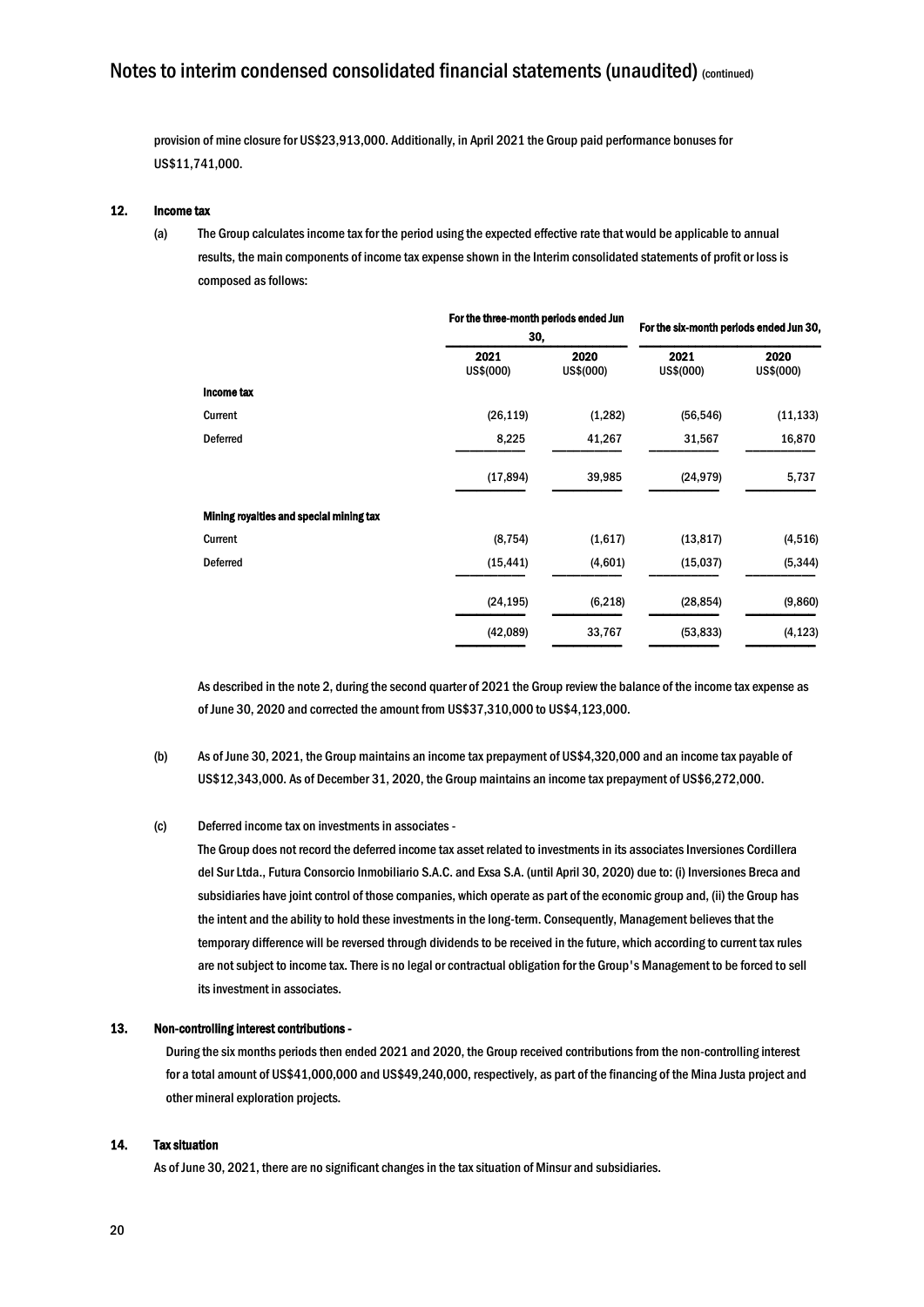#### 15. Net sales

(a) The composition of this caption is presented below:

|                        | For the three-month periods ended Jun |                   |                                         |                   |
|------------------------|---------------------------------------|-------------------|-----------------------------------------|-------------------|
|                        | 30,                                   |                   | For the six-month periods ended Jun 30, |                   |
|                        | 2021<br>US\$(000)                     | 2020<br>US\$(000) | 2021<br>US\$(000)                       | 2020<br>US\$(000) |
| Tin and other minerals | 178.144                               | 55,984            | 382,196                                 | 176,028           |
| Gold                   | 31.351                                | 39.001            | 57,816                                  | 66,516            |
| Niobium and tantalum   | 18,000                                | 9.651             | 36.224                                  | 23,602            |
|                        | 227,495                               | 104,636           | 476,236                                 | 266,146           |

#### (b) Tin Sales Concentration - Peruvian Market -

As of June 30,2021, there is no significant concentration of sales. The top 3 customers accounted for 42 percent of total sales (As of June 30, 2020 the top three customers accounted for 39 percent of total sales).

### (c) Tin Sales Concentration - Brazilian Market – As of June 30, 2021, the three main clients represent 50 percent of total sales (43 percent as of June 30, 2020) of the Brazilian market.

(d) Gold sales concentration - On June 30, 2021, the Company sold gold to 4 clients that represented 100% of sales (4 clients as of June 30, 2020).

### (e) Concentration of sales of niobium and tantalum – As of June 30, 2021, the top three customers represent 58 percent of total sales (71 percent as of June 30, 2020).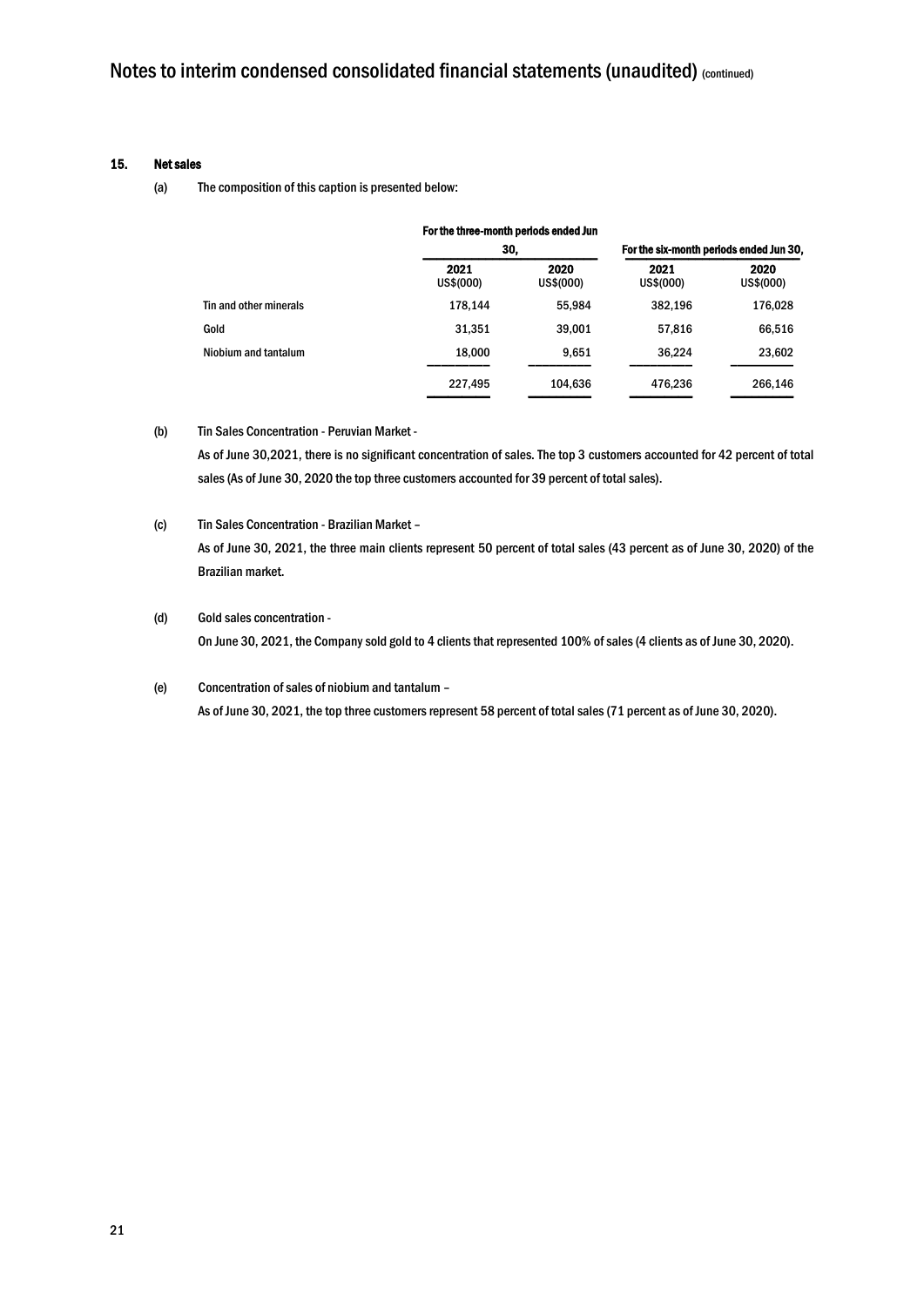### 16. Cost of sales

(a) The composition of this caption is made up as follows:

|                                                        | For the three-month periods ended<br><b>Jun 30,</b> |                   | For the six-month periods ended Jun |                   |
|--------------------------------------------------------|-----------------------------------------------------|-------------------|-------------------------------------|-------------------|
|                                                        |                                                     |                   | 30,                                 |                   |
|                                                        | 2021<br>US\$(000)                                   | 2020<br>US\$(000) | 2021<br>US\$(000)                   | 2020<br>US\$(000) |
| Opening balance of product in process inventory        | 41,349                                              | 52,097            | 44,820                              | 47,883            |
| Opening balance of finished product inventory          | 21,064                                              | 4,196             | 23,673                              | 26,232            |
| Services rendered by third parties                     | 36,283                                              | 12,459            | 66,004                              | 33,964            |
| <b>Wages and salaries</b>                              | 29,323                                              | 13,545            | 55,502                              | 33,181            |
| Depreciation                                           | 24,662                                              | 10,027            | 49,198                              | 32,858            |
| Consumption of raw material and miscellaneous supplies | 24,166                                              | 12,097            | 45,439                              | 28,403            |
| Purchase of mining services from Administración de     |                                                     |                   |                                     |                   |
| Empresas S.A.C.                                        | 9,911                                               | 2,863             | 18,395                              | 8,609             |
| Other manufacturing expenses                           | 4,244                                               | 3,484             | 8,403                               | 5,274             |
| Energy                                                 | 3,673                                               | 2,048             | 7,393                               | 5,401             |
| Amortization, note 9(b)                                | 1,697                                               | 596               | 3,333                               | 1,971             |
| Other minors                                           | $\overline{2}$                                      | (1)               | 11                                  | 9                 |
| <b>Unabsorbed cost</b>                                 |                                                     | 16,758            |                                     | 18,838            |
| Purchase of explosives from Exsa S.A.                  |                                                     | 52                |                                     | 1,136             |
| <b>Inventory losses</b>                                |                                                     |                   |                                     | 336               |
| Allowance (Reversal) for obsolescence                  | (6)                                                 | (392)             | (15)                                | (503)             |
| <b>Translation</b>                                     | 2,097                                               | (1,506)           | 591                                 | (5,350)           |
| Final balance of work in process inventory             | (60, 324)                                           | (40, 586)         | (60, 324)                           | (40, 586)         |
| Final balance of finished product inventory            | (31, 965)                                           | (15, 857)         | (31, 965)                           | (15, 857)         |
|                                                        | 106,176                                             | 71,880            | 230,458                             | 181,799           |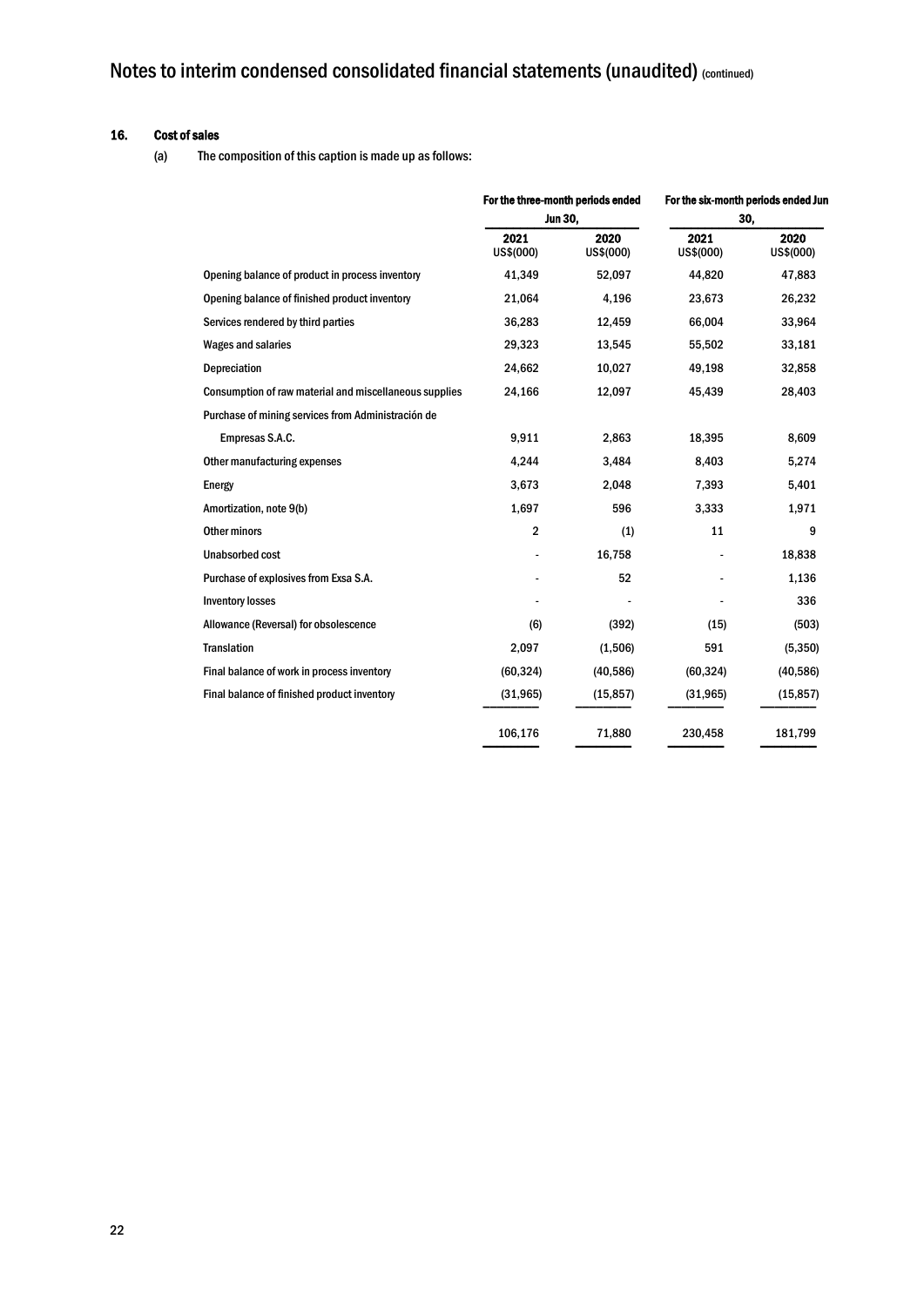### 17. Related parties transactions

(a) Accounts receivable, payable and lease liability - The balances of the receivable and payable with related parties as of June 30, 2021 and December 31, 2020 are as follow:

|                                                | As of 30.06.2021<br>US\$(000) | As of 31.12.2020<br>US\$(000) |
|------------------------------------------------|-------------------------------|-------------------------------|
| <b>Classification by existing captions:</b>    |                               |                               |
| Other receivables (current), note 4(a):        |                               |                               |
| Other related parties                          |                               |                               |
| Compañía Minera Raura S.A.                     | 2,929                         | 2,798                         |
| Administración de Empresas S.A.                | 665                           | 769                           |
| Clinica Internacional S.A.                     | 13                            | 14                            |
|                                                | 3,607                         | 3,581                         |
| For paying commercial and various (current)    |                               |                               |
| Other related parties                          |                               |                               |
| Administración de Empresas S.A.                | 3,560                         | 6,676                         |
| Clínica Internacional, S.A.                    | 507                           | 1,523                         |
| Rímac Seguros y Reaseguros                     | 278                           | 2,447                         |
| Compañía Minera Raura S.A.                     | 196                           | 210                           |
| Inversiones San Borja S.A.                     | 138                           | 84                            |
| Rímac S.A. Entidad prestadora de salud         | 110                           | 312                           |
| Protección Personal S.A.C.                     | 40                            | 42                            |
| Inversiones La Rioja S.A.                      | 40                            |                               |
| Corporación Peruana de Productos Químicos S.A. | 11                            | 14                            |
| Inversiones Nacionales de Turismo S.A.         | $\overline{7}$                | 93                            |
| Centria Servicios Administrativos S.A.         | 5                             | 1                             |
| Brein Hub S.A.C.                               |                               | 120                           |
| Terpel Comercial del Peru S.R.L.               |                               | 410                           |
| Corporación Breca S.A.C.                       |                               | 1                             |
|                                                | 4,892                         | 11,933                        |
| <b>Lease liabilities</b>                       |                               |                               |
| Inversiones San Borja S.A.                     | 4,048                         | 4,510                         |
| Administración de Empresas S.A.                | 855                           | 440                           |
|                                                | 4,903                         | 4,950                         |
|                                                | 9,795                         | 16,883                        |
| <b>Classification by nature:</b>               |                               |                               |
| Commercial                                     | 4,892                         | 11,933                        |
| <b>Lease liabilities</b>                       | 4,903                         | 4,950                         |
|                                                | 9,795                         | 16,883                        |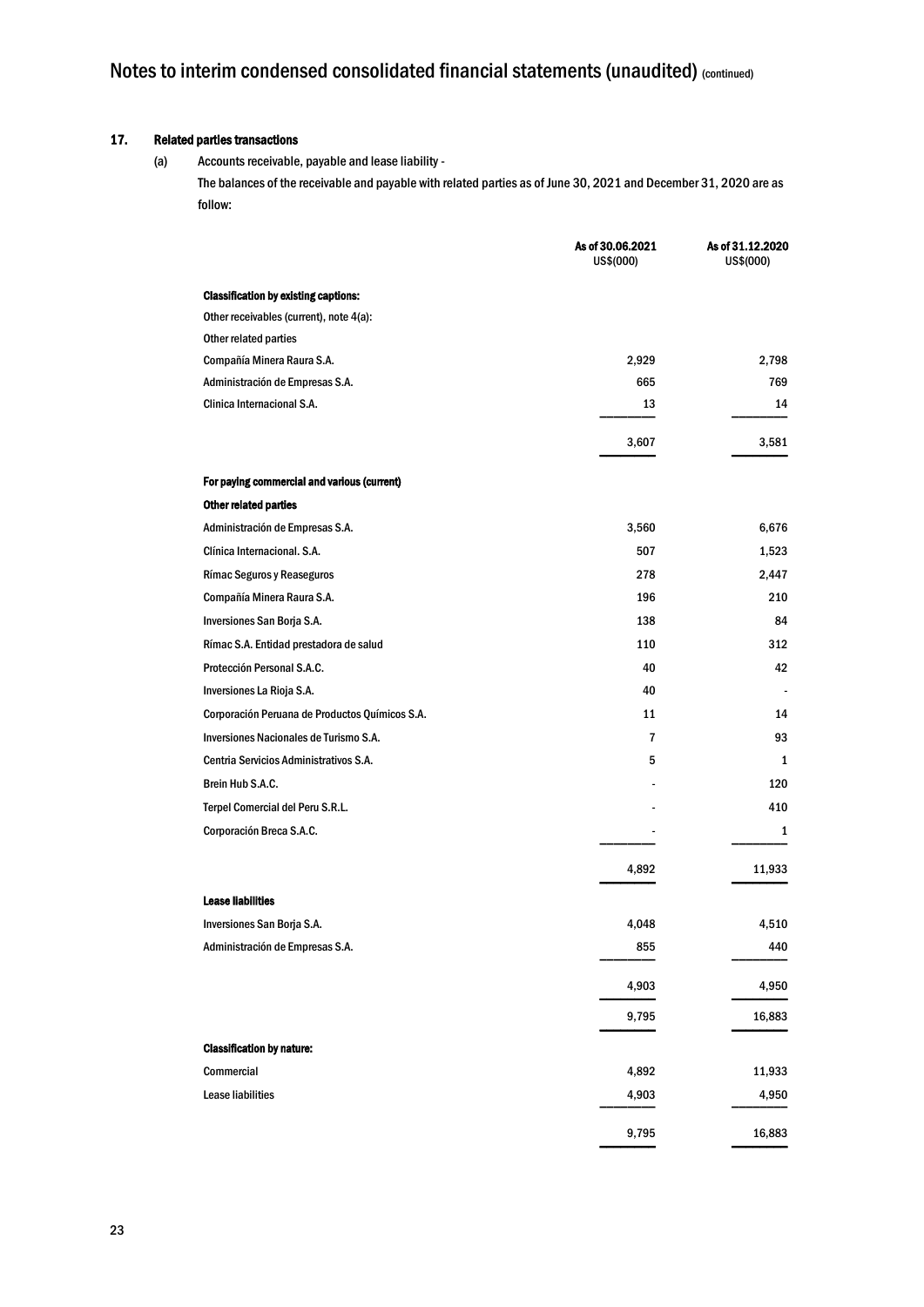There have been no guarantees provided or received from accounts receivable or payable with related parties. As of June 30, 2021, and December 31, 2020, the Group has not recorded any impairment of accounts receivable related to amounts owed by related parties. This evaluation is carried out each year by examining the financial situation of the related party and the market in which the related party operates.

Balances payable to related companies are current due, do not accrue interest and do not have specific guarantees.

#### (b) Remunerations-

The compensation received by key personnel of the Group for the first semester and the second quarter 2021 and 2020 has been recognized as an expense in the interim consolidated statement of profit or loss and there are as follows:

|                           | For the three-month periods ended Jun<br>30, |                   | For the six-month periods ended Jun 30, |                   |
|---------------------------|----------------------------------------------|-------------------|-----------------------------------------|-------------------|
|                           | 2021<br>US\$(000)                            | 2020<br>US\$(000) | 2021<br>US\$(000)                       | 2020<br>US\$(000) |
| Peru                      |                                              |                   |                                         |                   |
| <b>Salaries</b>           | 20,667                                       | 4,487             | 26,903                                  | 18,015            |
| <b>Board remuneration</b> | 132                                          | 132               | 265                                     | 265               |
|                           | 20,799                                       | 4,619             | 27,168                                  | 18,280            |
| <b>Brazil</b>             |                                              |                   |                                         |                   |
| <b>Fixed remuneration</b> | 201                                          | 129               | 581                                     | 501               |
| <b>Total</b>              | 21,000                                       | 4,748             | 27,749                                  | 18,781            |

#### 18. Capital commitments and contingencies

(a) Commitment of capital expenditures:

The capital expense that will be paid in the future, agreed on the date of consolidated financial statements of financial position but no recognized in the consolidated statement of financial position is as follows:

|                     | As of 30,06,2021<br>US\$(000) | As of 31.12.2020<br>US\$(000) |  |
|---------------------|-------------------------------|-------------------------------|--|
| Capital commitments | 108,450                       | 280,500                       |  |
|                     | 108,450                       | 280,500                       |  |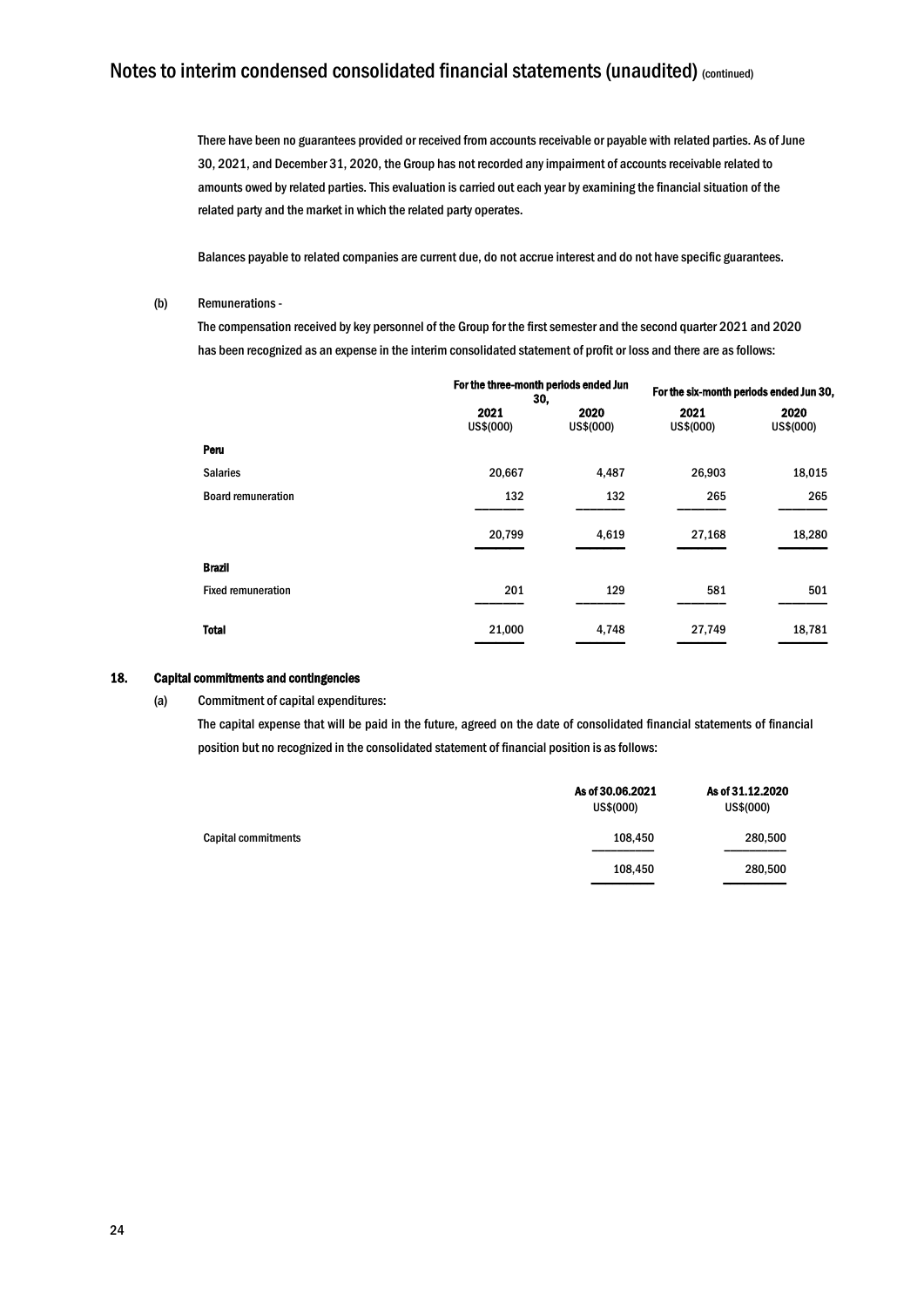#### (b) Contingencies

In 2010, the National Indian Assistance Foundation and Associacao dos Povos Indigenas Tenharim Igarapé Petro (as assistant) against Paranapanema filed a lawsuit against Taboca. The cause of action is alleged damaged to indigenous population related to mining activities in the70's and 80's, which supposedly ceased without proper recovery in the area. This lawsuit refers to events prior to the purchase of Taboca by Minsur. Accordingly, as a consequence of notifications exchanged, from the beginning, Paranapanema accepted the burden to act on behalf of both Defendants in the case.

Recently, a first instance decision was rendered to award both companies jointly liable to draft and execute a technical plan to remedy the location from an indigenous population perspective, under penalty of daily fines. No payment of compensation is due, although Plaintiffs still dispute it. Currently the award is limited to covenant (to do) measures, which are illiquid. Both sides filed motions for clarification which are pending to be decided. Terms for filing appeals are yet to be started. Experience shows that appeals will be filed and a final discussion on: (i) whether or not liability shall apply; (ii) the extension of liability; and (iii) which and how to implement remediation measures will be time consuming. It is more likely than not that a final decision will only be known after many years (in some cases up to 5-10 years).

In parallel, as (a) the events occurred in the 70's and 80's prior to the acquisition of Taboca by Minsur, as well as (b) Paranapanema agreed to defend both companies in the lawsuit, there are very good grounds to understand that Paranapanema should have in full the burden to bear the costs and execute the technical study and its implementation. Should Paranapanema fail to act accordingly, Taboca will be entitled to exercise a right of recourse. Considering the uncertainty and the complexity of this contingency, it cannot be quantified and recognized at the date of this report.

As of June 30, 2021, there were no significant changes in the contingencies of Minsur and subsidiaries in addition to the contingency mentioned before.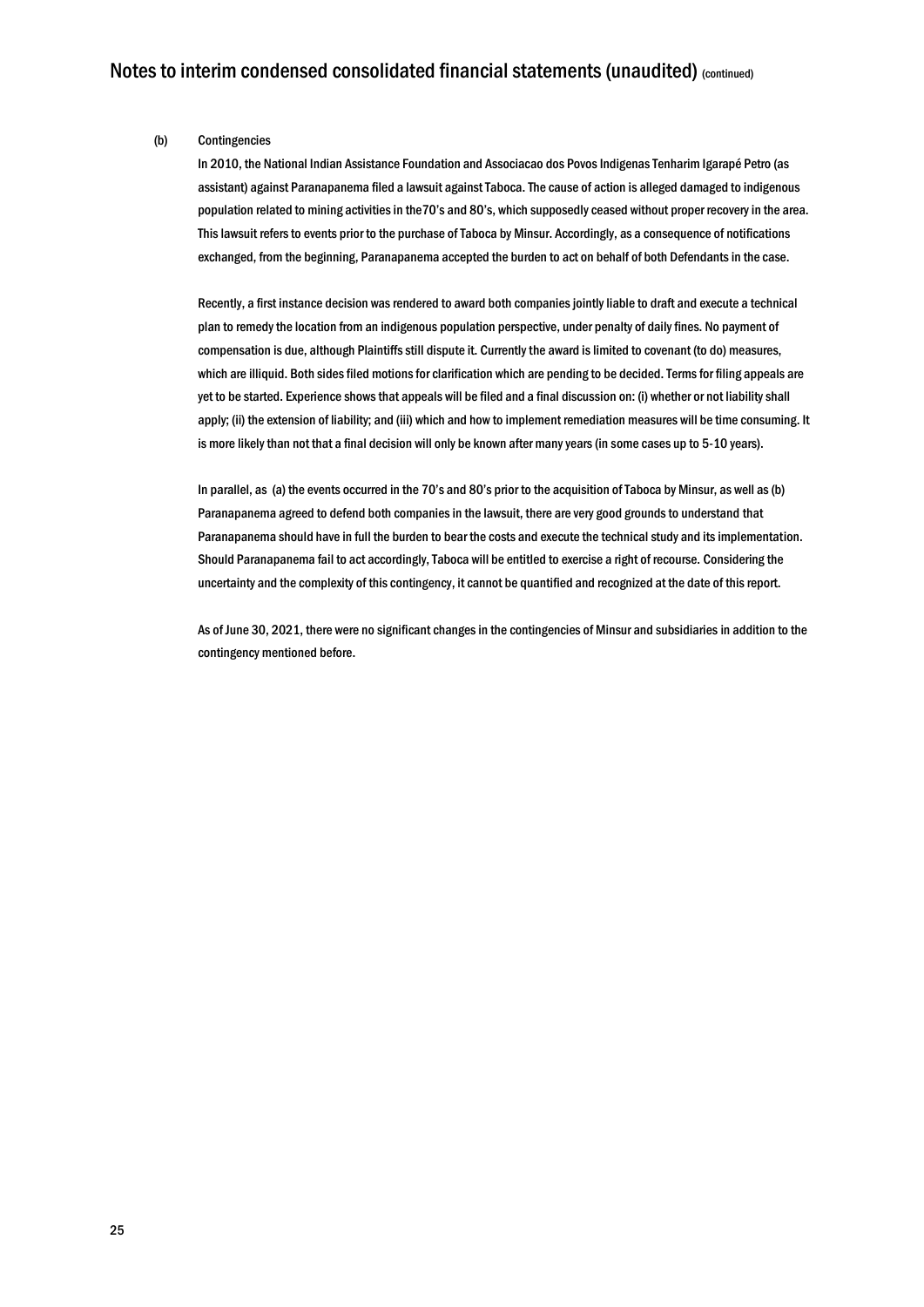#### 19. Segment information

Management has determined the operating segments of the Group based on the reports used for decision making. Management considers business units based on their products, activities, and geographical location:

- Production and marketing of tin extracted from Peru.
- Production and marketing of tin extracted from Brazil.
- Production and marketing of gold extracted from Peru.
- Other mining exploration and development activities in Peru and Chile.

No operating segments have been aggregated to form the above reportable operating segments. All the non-current assets are in Perú, Brazil and Chile. Management monitors the profit (loss) before tax for each business units separately for the purpose of making decisions about resource allocation and performance assessment.

Segment performance is evaluated based on profit (loss) before income tax and is measured consistently with income (loss) in the interim consolidated statements of profit or loss.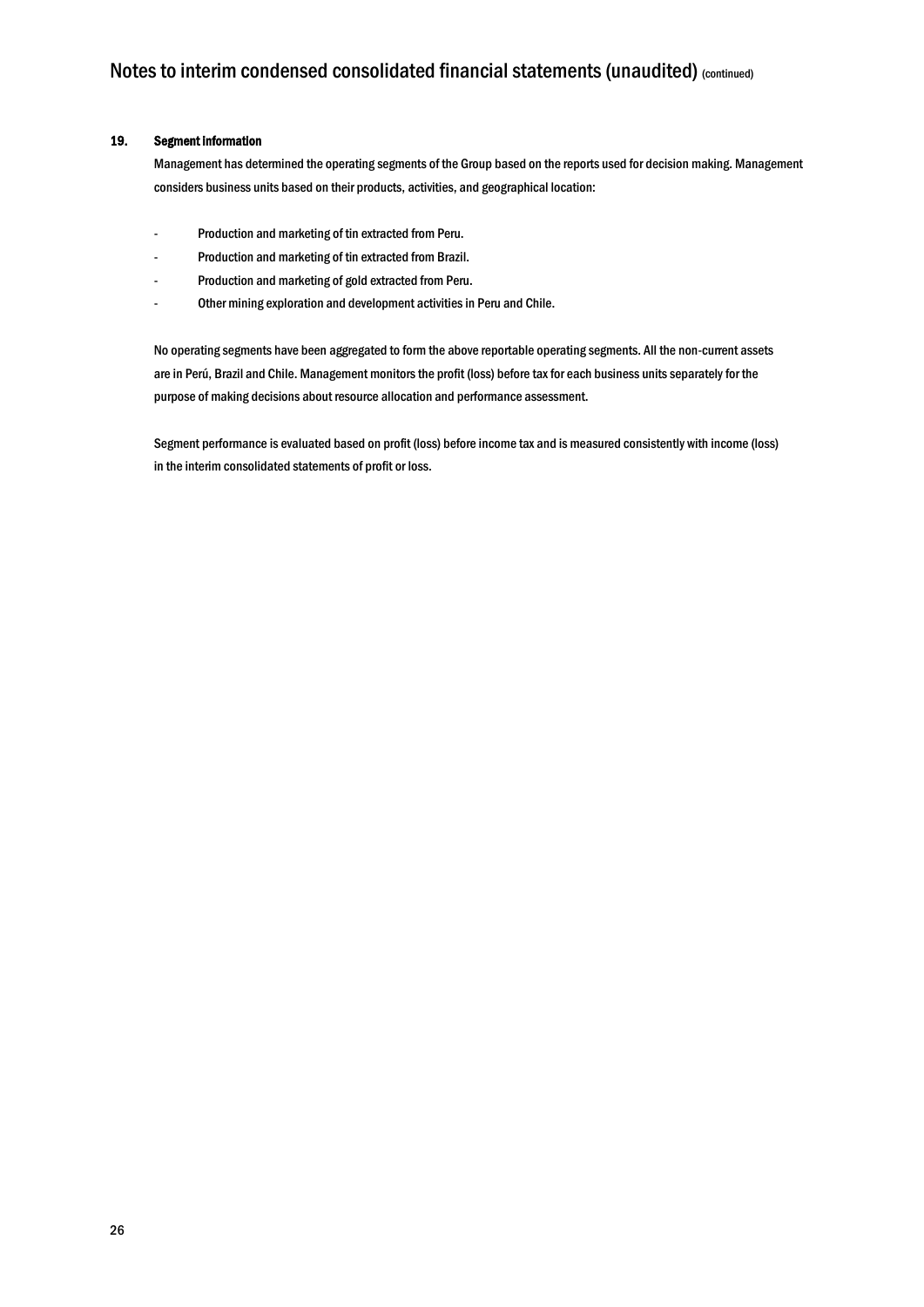| Adjustments and<br><b>Eliminations</b><br>US\$(000) | <b>Total Consolidated</b><br>US\$ (000) |
|-----------------------------------------------------|-----------------------------------------|
|                                                     | 476,236                                 |
|                                                     | (230, 458)                              |
| 475                                                 | (29, 810)                               |
|                                                     | (5, 477)                                |
|                                                     | (7, 872)                                |
| (475)                                               | 2,200                                   |
|                                                     | 204,819                                 |
| (11, 042)                                           | 186,727                                 |
|                                                     | (53, 833)                               |
| (11, 042)                                           | 132,894                                 |
|                                                     | $F^{\alpha}$ $F^{\alpha}$               |

|                                                                |                                   | <b>Tin and Gold (Peru)</b>  |                                             |                                     |                                     |                                                            |                                                            |                                        |
|----------------------------------------------------------------|-----------------------------------|-----------------------------|---------------------------------------------|-------------------------------------|-------------------------------------|------------------------------------------------------------|------------------------------------------------------------|----------------------------------------|
|                                                                | <b>Tin</b><br>(Perú)<br>US\$(000) | Gold<br>(Perú)<br>US\$(000) | <b>Not allocable</b><br>(Perú)<br>US\$(000) | <b>Total</b><br>(Perú)<br>US\$(000) | <b>Tin</b><br>(Brazil)<br>US\$(000) | <b>Mining exploration</b><br>(Perú and Chile)<br>US\$(000) | <b>Adjustments and</b><br><b>Eliminations</b><br>US\$(000) | <b>Total Consolidate</b><br>US\$ (000) |
| As of June 30, 2021:                                           |                                   |                             |                                             |                                     |                                     |                                                            |                                                            |                                        |
| Results:                                                       |                                   |                             |                                             |                                     |                                     |                                                            |                                                            |                                        |
| Net sale from third parties                                    | 312,527                           | 57,816                      | $\overline{\phantom{a}}$                    | 370,343                             | 105,893                             |                                                            | $\overline{\phantom{a}}$                                   | 476,236                                |
| Cost of sales                                                  | (119, 704)                        | (37, 524)                   | $\overline{\phantom{a}}$                    | (157, 228)                          | (73, 230)                           | $\overline{\phantom{a}}$                                   | $\overline{\phantom{a}}$                                   | (230, 458)                             |
| <b>Administration expenses</b>                                 | (17, 459)                         | (5, 473)                    | $\overline{\phantom{a}}$                    | (22, 932)                           | (5,077)                             | (2, 276)                                                   | 475                                                        | (29, 810)                              |
| Selling expenses                                               | (2, 430)                          | (212)                       | $\overline{\phantom{a}}$                    | (2,642)                             | (1,095)                             | (1,740)                                                    | $\overline{\phantom{a}}$                                   | (5, 477)                               |
| Exploration expenses and evaluation expenses                   | (5,503)                           | (54)                        | $\overline{\phantom{a}}$                    | (5, 557)                            | $\overline{\phantom{a}}$            | (2, 315)                                                   |                                                            | (7, 872)                               |
| Others, net                                                    | 399                               | 125                         | $\overline{\phantom{a}}$                    | 524                                 | (268)                               | 2,419                                                      | (475)                                                      | 2,200                                  |
| Operating income                                               | 167,830                           | 14,678                      | $\overline{\phantom{a}}$                    | 182,508                             | 26,223                              | (3, 912)                                                   | $\blacksquare$                                             | 204,819                                |
| Profit (loss) before income tax                                | $\overline{\phantom{a}}$          | $\overline{\phantom{a}}$    | 185,366                                     | 185,366                             | 21,796                              | (9, 393)                                                   | (11, 042)                                                  | 186,727                                |
| Income tax                                                     |                                   | $\overline{\phantom{a}}$    | (49, 975)                                   | (49, 975)                           | (6, 715)                            | 2,857                                                      | $\overline{\phantom{a}}$                                   | (53, 833)                              |
| Net (loss) profit                                              |                                   |                             | 135,391                                     | 135,391                             | 15,081                              | (6, 536)                                                   | (11, 042)                                                  | 132,894                                |
| <b>Other revelations:</b>                                      |                                   |                             |                                             |                                     |                                     |                                                            |                                                            |                                        |
| Depreciation and amortization (included in costs and expenses) | 27,789                            | 15,499                      | 551                                         | 43,839                              | 9,621                               | 84                                                         |                                                            | 53,544                                 |
|                                                                |                                   |                             |                                             |                                     |                                     |                                                            |                                                            |                                        |

| Adjustments and<br><b>Eliminations</b> | <b>Total Consolidated</b> |
|----------------------------------------|---------------------------|
| US\$(000)                              | (Restated)<br>US\$ (000)  |
|                                        |                           |
|                                        | 266,146                   |
|                                        | (181, 799)                |
| 686                                    | (20, 631)                 |
|                                        | (3, 138)                  |
|                                        | (6, 749)                  |
| (686)                                  | 3,238                     |
|                                        | 57,067                    |
| 64,143                                 | (10, 840)                 |
|                                        | (4, 123)                  |
| 64,143                                 | (14, 963)                 |
|                                        |                           |

|                                                                | <b>Tin and Gold (Peru)</b> |                          |                                |                        |                        |                                               |                                               |                                        |
|----------------------------------------------------------------|----------------------------|--------------------------|--------------------------------|------------------------|------------------------|-----------------------------------------------|-----------------------------------------------|----------------------------------------|
|                                                                | <b>Tin</b><br>(Perú)       | Gold<br>(Perú)           | <b>Not allocable</b><br>(Perú) | <b>Total</b><br>(Perú) | <b>Tin</b><br>(Brazil) | <b>Mining exploration</b><br>(Perú and Chile) | <b>Adjustments and</b><br><b>Eliminations</b> | <b>Total Consolidate</b><br>(Restated) |
|                                                                | US\$(000)                  | US\$(000)                | US\$(000)                      | US\$(000)              | US\$(000)              | US\$(000)                                     | US\$(000)                                     | US\$ (000)                             |
| As of June 30, 2020:                                           |                            |                          |                                |                        |                        |                                               |                                               |                                        |
| <b>Results:</b>                                                |                            |                          |                                |                        |                        |                                               |                                               |                                        |
| Net sale from third parties                                    | 140,228                    | 66,402                   | $\overline{\phantom{a}}$       | 206,630                | 59,516                 | $\overline{\phantom{0}}$                      | $\overline{\phantom{a}}$                      | 266,146                                |
| Cost of sales                                                  | (98, 688)                  | (32, 187)                | $\overline{\phantom{a}}$       | (130, 875)             | (50, 924)              | $\sim$                                        | $\overline{\phantom{a}}$                      | (181, 799)                             |
| <b>Administration expenses</b>                                 | (12, 209)                  | (3,889)                  | $\overline{\phantom{a}}$       | (16,098)               | (4, 875)               | (344)                                         | 686                                           | (20, 631)                              |
| Selling expenses                                               | (1,677)                    | (513)                    | -                              | (2, 190)               | (948)                  | $\sim$                                        | $\overline{\phantom{a}}$                      | (3, 138)                               |
| <b>Exploration expenses and studies</b>                        | (2, 739)                   | (351)                    | $\overline{\phantom{a}}$       | (3,090)                |                        | (3,659)                                       |                                               | (6, 749)                               |
| Others, net                                                    | 3,442                      | 1,097                    | $\overline{\phantom{a}}$       | 4,539                  | (1, 207)               | 592                                           | (686)                                         | 3,238                                  |
| <b>Operating income</b>                                        | 28,357                     | 30,559                   |                                | 58,916                 | 1,562                  | (3, 411)                                      |                                               | 57,067                                 |
| Profit (loss) before income tax                                | $\overline{\phantom{a}}$   | $\overline{\phantom{a}}$ | (18, 251)                      | (18, 251)              | (46, 206)              | (10, 526)                                     | 64,143                                        | (10, 840)                              |
| Income tax                                                     |                            | $\overline{\phantom{a}}$ | 7,730                          | 7,730                  | (1,699)                | (10, 154)                                     |                                               | (4, 123)                               |
| Net (loss) profit                                              |                            |                          | (10,521)                       | (10,521)               | (47, 905)              | (20, 680)                                     | 64,143                                        | (14, 963)                              |
| Other revelations:                                             |                            |                          |                                |                        |                        |                                               |                                               |                                        |
| Depreciation and amortization (included in costs and expenses) | (19, 421)                  | (11, 400)                | (600)                          | (31, 421)              | (10, 991)              | (130)                                         |                                               | (42, 542)                              |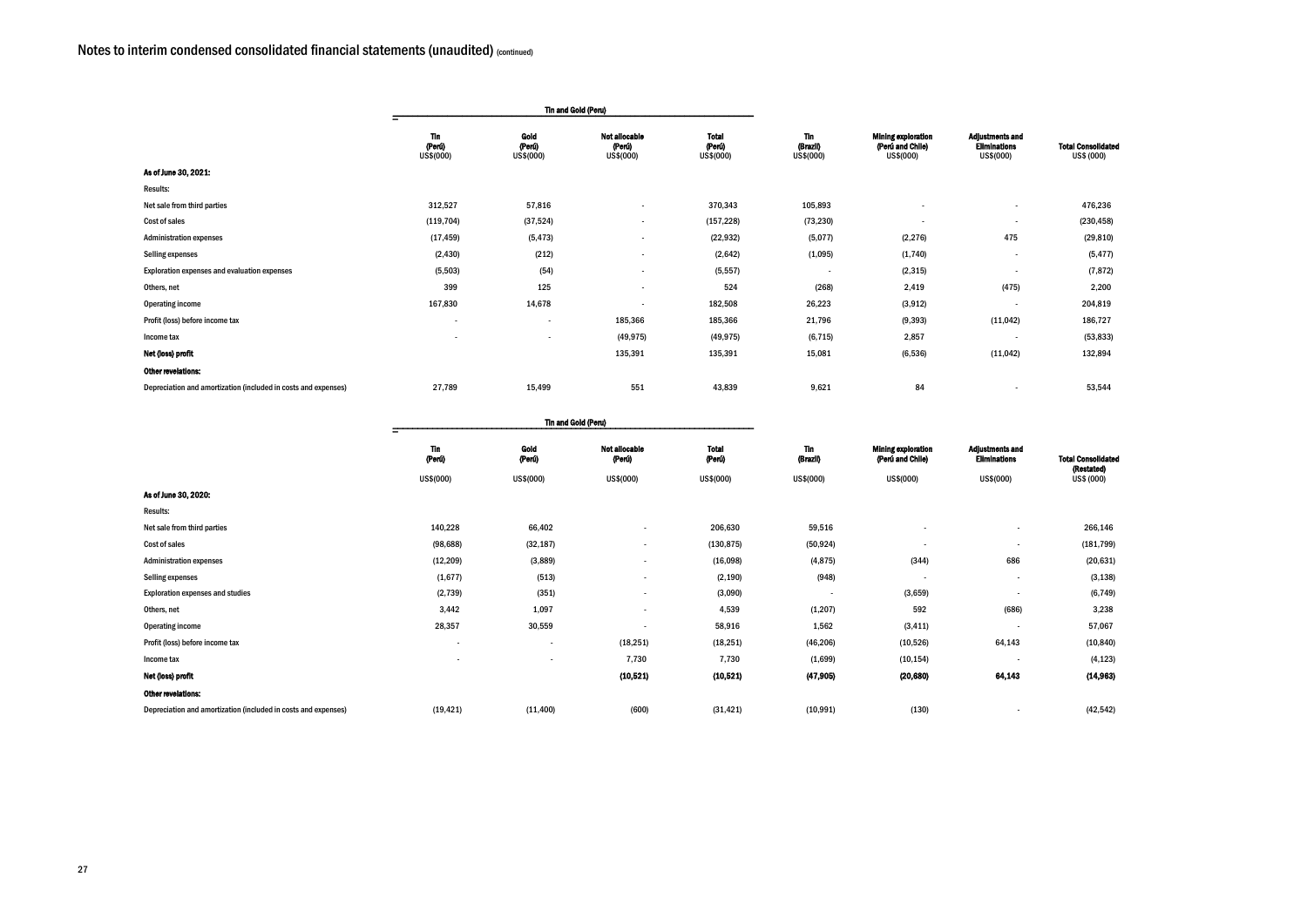#### 20. Financial derivative instruments

- (a) Since interest payments for loans obtained by the subsidiary Marcobre during the year 2018 are subject to variations due to being indexed at a variable interest rate, the Group decided to take a hedging strategy called bottom layer hedge or layered hedging strategy, by which it prospectively covers the Group's cash flows, which qualify as highly probable forecast transactions, with three different tranches (with swaps and caps options) distributed as follows:
	- Tranche 1: From December 31, 2018 to June 30, 2021, it covers 50% with a swap and 20% with the cap N° 1.
	- Tranche 2: Between June 30, 2021 and June 30, 2023, cover 35% with a swap and 45% with the cap N° 1.
	- Tranche 3: After June 2023 until December 31, 2025 covers 80% with the cap N° 2.
- (b) These "interest rate Cap" and "interest rate swap" contracts were signed for a maximum amount of US\$ 720,000,000, thereby hedging 80% of the loan from the subsidiary Marcobre.

The total cost of the premiums for the Cap N° 1 and Cap N° 2 options incurred in 2018 were US\$3,964,000 that will accrue during the term of the options. The payment of the premium for the options was financed over a period of 4 years. The amount payable as of June 30, 2021 amounts to US\$1,386,000 (US\$2,117,000 as of December 31, 2020).

| <b>Entity</b>                |                                       | <b>Value Reference</b><br>(maximum)<br>US\$(000) |                   | <b>Agreed rate</b><br>% |
|------------------------------|---------------------------------------|--------------------------------------------------|-------------------|-------------------------|
| <b>Natixis Bank</b>          |                                       |                                                  |                   |                         |
| <b>Interest Rate Swap</b>    |                                       | 450,000                                          |                   | 2.866%                  |
| <b>Societe Generale Bank</b> |                                       |                                                  |                   |                         |
| Interest Rate Cap N°1        |                                       | 405,000                                          |                   | 3.332%                  |
| Interest Rate Cap N°2        |                                       | 208,526                                          |                   | 3.362%                  |
|                              |                                       |                                                  |                   | <b>Hedged value</b>     |
|                              |                                       |                                                  | 2021<br>US\$(000) | 2020<br>US\$(000)       |
| Cash flow hedges -           |                                       |                                                  |                   |                         |
| Interest rate swap (d)       | From December 2018 to September 2023  |                                                  | 1,131             | 1,340                   |
| Cap 1 - Interest rate (d)    | From December 2018 to September 2023  |                                                  | 1,454             | 1,309                   |
| Cap 2 - interest rate (d)    | From September 2023 to September 2025 |                                                  | 3,524             | 1,579                   |
| <b>Total</b>                 |                                       |                                                  | 6,109             | 4,228                   |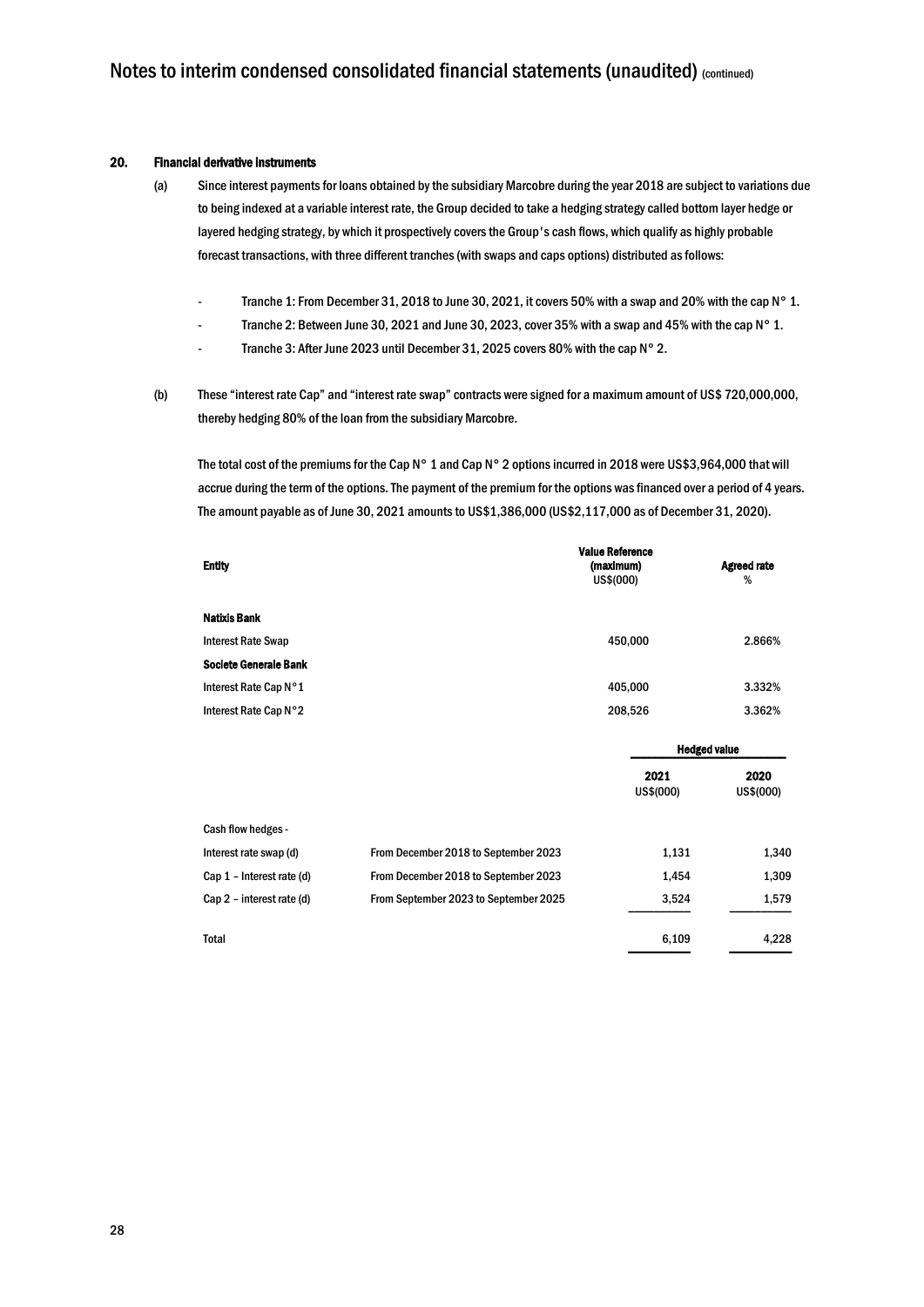(c) As of June 30, 2021, the Group through its subsidiary Marcobre has recognized an account payable for the fair value of the derivative financial instruments in the amount of US\$11,128,000 of which US\$7,595,000 has current maturity and US\$3,533,000 has non-current maturity (US\$17,388,000 as of December 31, 2020 of which US\$10,347,000 current maturity and US\$7,041,000 of non-current maturity), whose impact on other comprehensive income was as follows:

|                                        | Effect on other comprehensive income<br>(expense) |                   | Effect on other comprehensive income<br>(expense) |                   |  |
|----------------------------------------|---------------------------------------------------|-------------------|---------------------------------------------------|-------------------|--|
|                                        | For the three-month periods ended Jun 30,         |                   |                                                   |                   |  |
|                                        |                                                   |                   | For the six-month periods ended Jun 30,           |                   |  |
|                                        | 2021<br>US\$(000)                                 | 2020<br>US\$(000) | 2021<br>US\$(000)                                 | 2020<br>US\$(000) |  |
| Derivatives of interest rates -        |                                                   |                   |                                                   |                   |  |
| Interest rate swap                     | (2, 870)                                          | 90                | (6, 259)                                          | (10, 712)         |  |
| Cap 1 - Interest rate                  |                                                   |                   |                                                   | 4,323             |  |
| Cap 2 - interest rate                  |                                                   |                   |                                                   | 2,563             |  |
| <b>Intrinsic Value of Premium Caps</b> | 167                                               |                   | (328)                                             |                   |  |
| Other effects                          | (135)                                             | 107               | (270)                                             | (3,534)           |  |
|                                        | (2,838)                                           | 197               | (6, 857)                                          | (7, 360)          |  |
| (-) Deferred income tax                | 738                                               | 805               | 1,783                                             | 1,914             |  |
| Net effect                             | (2, 100)                                          | 1,002             | (5,074)                                           | (5, 446)          |  |

The subsidiary Mineração Taboca S.A. maintains derivative financial instruments, exchange rate swaps, Zero Cost Collar of exchange rate and NDF (Non-Deliverable Forward) with the objective of protecting and managing the risks inherent in the variation of foreign currency (dollar in the case of Mineração Taboca S.A.) and tin prices. These operations aim to reduce the exchange exposure and the significant changes in the prices of raw materials. As of June 30, 2021, the net fair value of these Zero Cost Collar and NDF amounts to US\$1,828,000 (equivalent to R\$9,098,000) and Swap amounts to US\$2,394,000 (equivalent to R\$11,918,000 (Zero Cost Collar and NDF amounts to US\$4,161,000, equivalent to R\$21,622,528, and Swap amounts to US\$5,338,000, equivalent to R\$27,739,000, as of December 31, 2020).

#### (d) Gold price hedge –

The Company signed contracts that include derivative financial instruments with the objective of reducing the risk on cash flows attributable to the fluctuation of the gold price, from January 2020 to December 2024.

The Company has designated these derivatives as cash flow hedges, given that it has determined that there is an adequate economic relationship between the hedging instruments and the hedged items, which are highly probable.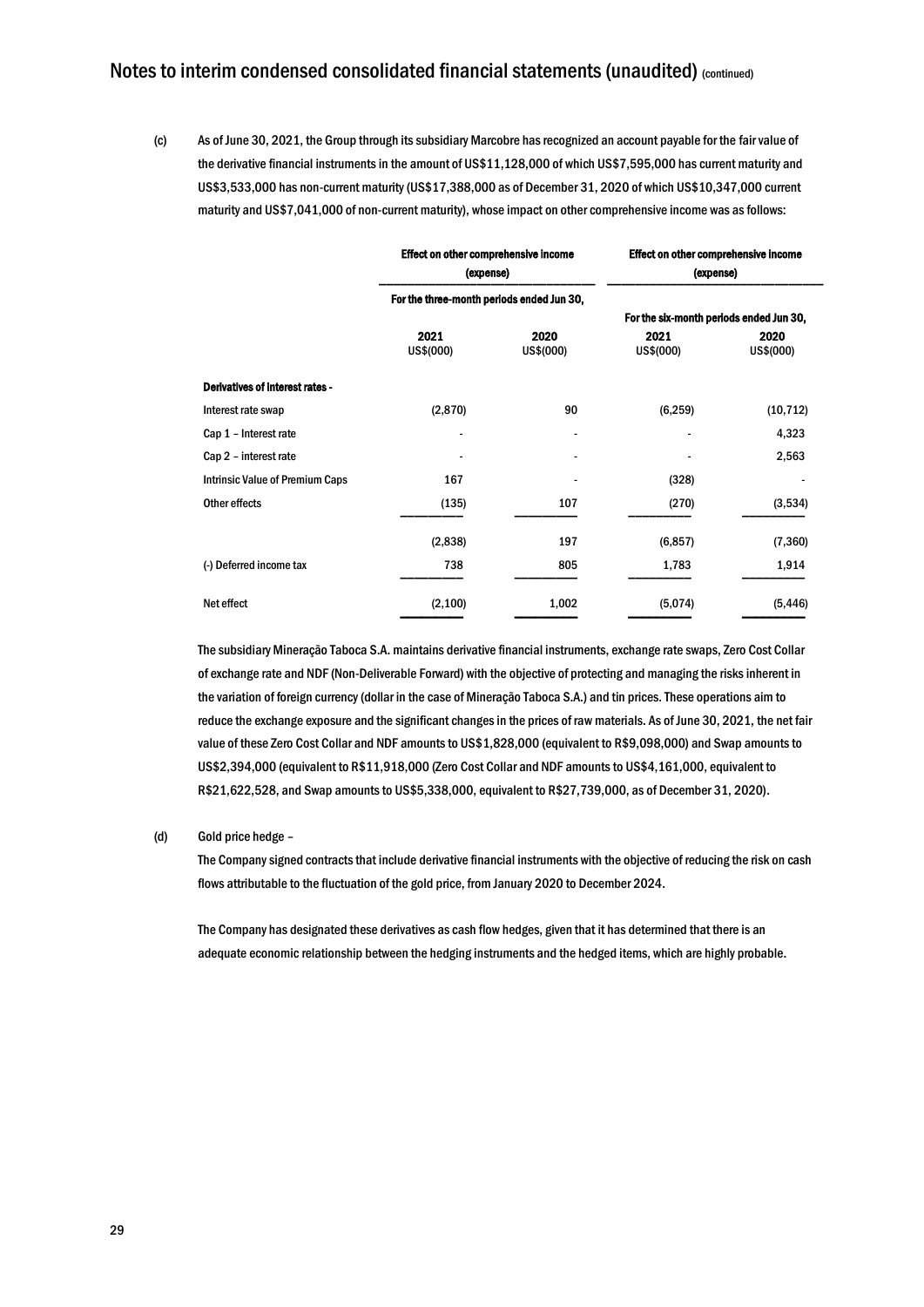Below is the composition of the transactions to be settled that are part of the liability for an instrument derived from coverage as of June 30, 2021 and December 31, 2020:

|              |                         |                          | 2021                        |                                |                                      |                                |
|--------------|-------------------------|--------------------------|-----------------------------|--------------------------------|--------------------------------------|--------------------------------|
| <b>Metal</b> | <b>Instrument</b>       | <b>Expiration period</b> | <b>Covered volume</b><br>Oz | <b>Agreed price</b><br>US\$/oz | <b>Estimated</b><br>price<br>US\$/oz | <b>Fair value</b><br>US\$(000) |
| Gold         | <b>Zero Cost Collar</b> |                          |                             |                                |                                      |                                |
|              |                         | 2021                     | 27,358                      | $1,450 - 1,639$                | 1,773                                | (4,635)                        |
|              |                         | 2022                     | 55,740                      | $1,450 - 1,700$                | 1,781                                | (6, 419)                       |
|              |                         | 2023                     | 52,941                      | $1,450 - 1,746$                | 1,791                                | (6,026)                        |
|              |                         | 2024                     | 32,000                      | $1,450 - 1,775$                | 1,818                                | (3,233)                        |
|              |                         |                          |                             |                                |                                      | (20, 313)                      |
|              |                         |                          | 2020                        |                                |                                      |                                |
|              |                         |                          |                             |                                | <b>Estimated</b>                     |                                |
| <b>Metal</b> | <b>Instrument</b>       | <b>Expiration period</b> | <b>Covered volume</b>       | <b>Agreed price</b>            | price                                | <b>Fair value</b>              |
|              |                         |                          | Oz                          | US\$/oz                        | US\$/oz                              | US\$(000)                      |
| Gold         | <b>Zero Cost Collar</b> |                          |                             |                                |                                      |                                |
|              |                         | 2021                     | 46,900                      | $1,450 - 1,639$                | 1,902                                | (14,996)                       |
|              |                         | 2022                     | 55,740                      | $1,450 - 1,700$                | 1,918                                | (13,998)                       |
|              |                         | 2023                     | 52,941                      | $1,450 - 1,746$                | 1,935                                | (12, 704)                      |
|              |                         | 2024                     |                             | $1,450 - 1,775$                | 1,953                                | (7, 263)                       |
|              |                         |                          |                             |                                |                                      | (48, 961)                      |

The effective portion of the variations in the fair value of derivative financial instruments that qualify as hedging are recognized as assets or liabilities, with net equity as their counterpart the "Consolidated statement of other comprehensive income".

As of June 30, 2021, and 2020, the Group recognized in the "Consolidated statement of other comprehensive income" a positive variation in fair value of approximately US\$19,788,000 and a negative variation in fair value US\$23,351,000, respectively, which is presented net of the effect on income tax.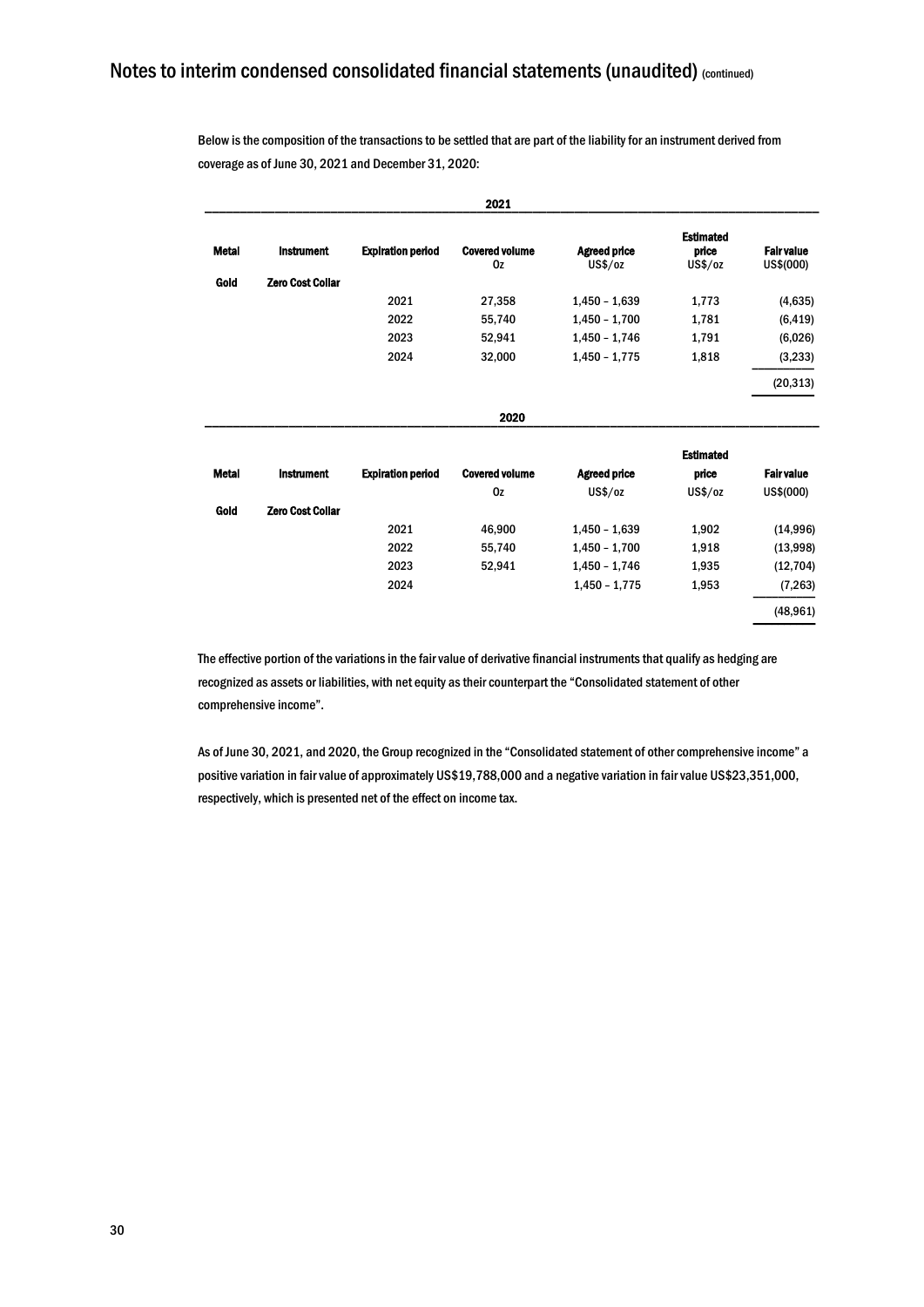| Instruments - June 30, 2021     | <b>Nature</b> | <b>Current</b><br>US\$(000) | Non-current<br>US\$(000) | <b>Total</b><br>US\$(000) |
|---------------------------------|---------------|-----------------------------|--------------------------|---------------------------|
| Interest rate hedges - Marcobre | Asset         |                             | 429                      | 429                       |
| Exchange rate hedges - Taboca   | Asset         | 2,053                       | 3,369                    | 5,422                     |
| <b>Total Assets</b>             |               | 2,053                       | 3,798                    | 5,851                     |
|                                 |               |                             |                          |                           |
| Metal price hedges - Minsur     | Liability     | 7,633                       | 12,680                   | 20,313                    |
| Interest rate hedges - Marcobre | Liability     | 7,595                       | 3,534                    | 11,129                    |
| Interest rate hedges - Taboca   | Liability     | 2,503                       | 1,484                    | 3,987                     |
| Metal price hedges - Taboca     | Liability     | 43,394                      | 1,778                    | 45,172                    |
| Exchange rate hedges - Taboca   | Liability     | 107                         | 1,720                    | 1,827                     |
| <b>Total Liabilities</b>        |               | 61,232                      | 21,196                   | 82,428                    |
| Instruments -December 31, 2020  | <b>Nature</b> | <b>Current</b><br>US\$(000) | Non-current<br>US\$(000) | <b>Total</b><br>US\$(000) |
| Exchange rate hedges - Taboca   | Asset         | 685                         | 55                       | 740                       |
| Interest rate hedges - Marcobre | Asset         |                             | 101                      | 101                       |
| Interest rate hedges - Taboca   | Asset         |                             | 81                       | 81                        |
| <b>Total Assets</b>             |               | 685                         | 237                      | 922                       |
| Metal price hedges - Minsur     | Liability     | 14,996                      | 33,965                   | 48,961                    |
| Interest rate hedges - Marcobre | Liability     | 10,347                      | 7,041                    | 17,388                    |
| Interest rate hedges - Taboca   | Liability     | 2,792                       | 2,630                    | 5,422                     |
| Metal price hedges - Taboca     | Liability     | 8,614                       | 652                      | 9,266                     |
| <b>Exchange rate hedges</b>     |               |                             |                          |                           |
| - Taboca                        | Liability     | 4,904                       |                          | 4,904                     |
| <b>Total Liabilities</b>        |               | 41,653                      | 44,288                   | 85,941                    |

The following is the classification according to maturity as of June 30, 2021 and December 31, 2020:

#### 21. Financial instrument risk management, objectives, and policies

#### 23.1 Financial risk factors

The Group's main financial liabilities, other than derivatives, comprise financial liabilities, trade payables and other payables. The main purpose of the financial liabilities is to finance the Group's operations. The Group's main financial assets include cash and term deposits and trade and other receivables that derive directly from its operations. The Group also holds financial assets at fair value through other comprehensive income.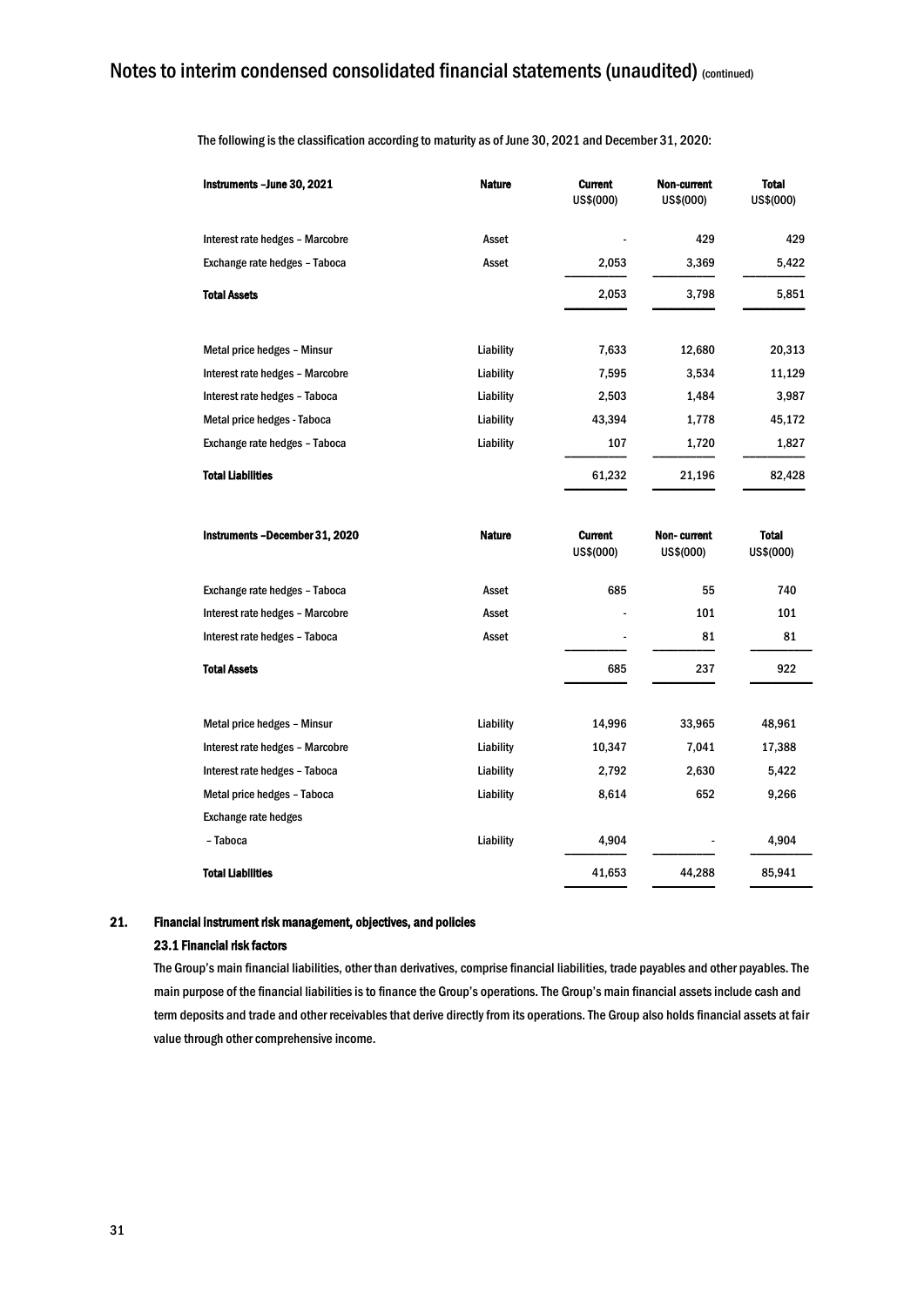Due to the nature of its activities, the Group is exposed to market, credit, liquidity and capital management risks, which are managed by senior management through a process of continuous identification, measurement and monitoring, subject to limits of risk and other controls. This risk management process is critical for the continued profitability of the Group and each person within the Group is responsible for risk exposures related to their responsibilities. The independent risk control process does not include business risks such as changes in the environment, technology and industry, which are monitored through the strategic planning process of the Group. The main risks to which the Group is exposed that have had relevant changes with respect to December 31, 2020 are detailed below.

#### Market risks:

Market risk is the risk that the fair value or future cash flows of a financial instrument will fluctuate because of changes in market prices. Market prices involve three types of risk: the risk of exchange rate, the interest rate risk and price risk. Financial instruments affected by market risk include bank deposits and time deposits, receivables and payables in currencies other than US dollar, financial asset at fair value, financial derivative instruments and borrowings.

The sensitivity analyzes included in the following sections relate to the consolidated financial situation as of June 30, 2021 and June 30, 2020.

This sensitivity analyzes have been prepared on the basis that the amount of debt, the ratio of fixed-to-floating interest rates and the proportion of financial instruments in foreign currencies are all constants as of June 30, 2021 and June 30, 2020.

#### Foreign currency risk –

The Group operates internationally and its exposure to exchange risk results from its operations carried out in currencies other than its functional currency. The transactions of the Group are mainly settled in U.S. dollars, Brazilian reals and soles. Although to a lesser extent, the Group also has operations in other currencies such as Chilean pesos. As a result, the Group is exposed to the foreign exchange risk fluctuation.

Management assumes the risk of change with the product of operations; that is, it does not perform hedging operations with derivative financial instruments to cover its exchange risk.

The following table shows the sensitivity in the results of the Group on June 30, 2021 and 2020 if the Brazilian reals and Peruvian soles had revalued/devalued 10 percent with respect to US dollar.

|               | <b>Potential</b>  | <b>Effect on profit before</b> |  |
|---------------|-------------------|--------------------------------|--|
| Year          | increase/decrease | income tax<br>US\$(000)        |  |
| June 30, 2021 | 10%               | 13,687                         |  |
|               | $-10%$            | (13, 687)                      |  |
| June 30, 2020 | 10%               | 21,106                         |  |
|               | $-10%$            | (21, 106)                      |  |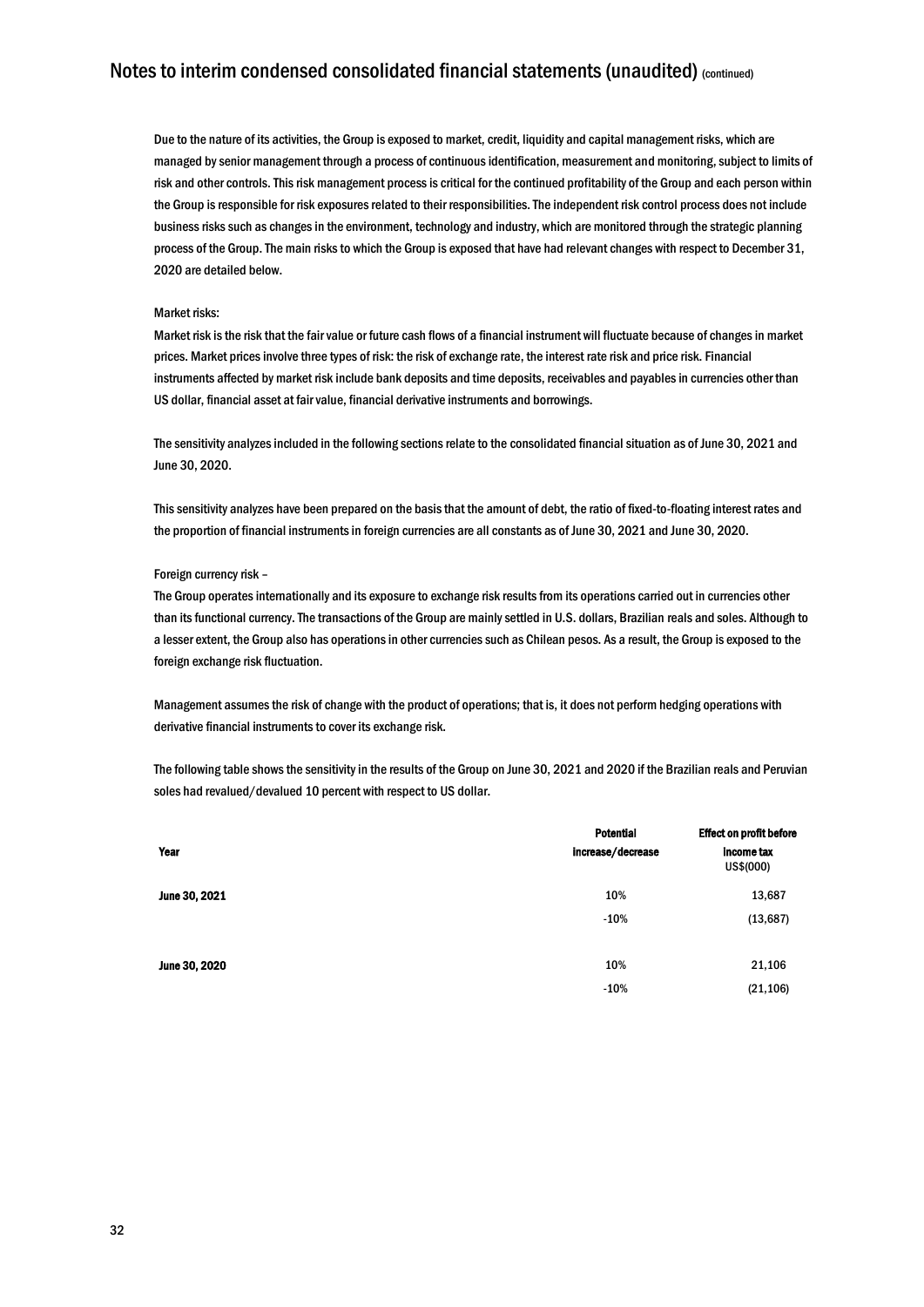Changes risk in mineral prices –

The international tin price has a significant impact on the results of operations of the Group. These tin and gold prices historically have fluctuated and are influenced by factors beyond the control. The Group manages its price risk primarily through the use of sales commitments under customer contracts and underwriting derivative contracts for the metals it markets.

The Group has price risk from its sales contracts established at provisional prices, subject to a future price in a given month, based mainly on the average monthly price in the LME. To the extent that the final price is higher or lower initially provisionally recorded, the increase or decrease in income is recorded at each date of the financial report until the date of the final settlement.

The Company and the subsidiary Mineração Taboca S.A. entered into derivative contracts that qualify as cash flow hedges, with the intention of covering the risk resulting from the fall in prices of tin and gold. These derivative contracts were recorded as assets or liabilities in the statement of financial position and are presented at fair value. To the extent that these hedges were effective to offset future cash flows from the sale of related production, changes in fair value were deferred in an equity account. Deferred amounts were reclassified to sales when the corresponding production was sold.

The table below summarizes the impact on earnings before income tax for changes in the tin price. This analysis is based on the presumption that the price of tin has increased or decreased by 10 percent, while the rest of the variables remain constant.

|               | <b>Potential</b>  | <b>Effect on profit before</b><br>income tax<br>US\$(000) |  |
|---------------|-------------------|-----------------------------------------------------------|--|
| Year          | increase/decrease |                                                           |  |
| June 30, 2021 | 10%               | 4,934                                                     |  |
|               | $-10%$            | (4, 934)                                                  |  |
| June 30, 2020 | 10%               | 1,964                                                     |  |
|               | $-10%$            | (1,964)                                                   |  |

During the second quarter 2021, the Group sold gold dore bars in some cases at a provisional price. The table below summarizes the impact on profit before income tax from changes in the price per ounce of gold and silver contained in the gold dore bar. This analysis assumes that the price of the ounces contained in gold dore bars have increased or decreased by 10 percent at the end of the year, while the rest of the variables remain constant. For the positive scenario for the first semester 2021, an average price of US\$1,948 per ounce of gold was considered; while for the negative scenario, an average price of US\$1,594 per ounce of gold was considered.

|               | <b>Potential</b>  | <b>Effect on profit before</b> |  |
|---------------|-------------------|--------------------------------|--|
| Year          | increase/decrease | income tax<br>US\$(000)        |  |
| June 30, 2021 | 10%               | 3,314                          |  |
|               | $-10%$            | (3,314)                        |  |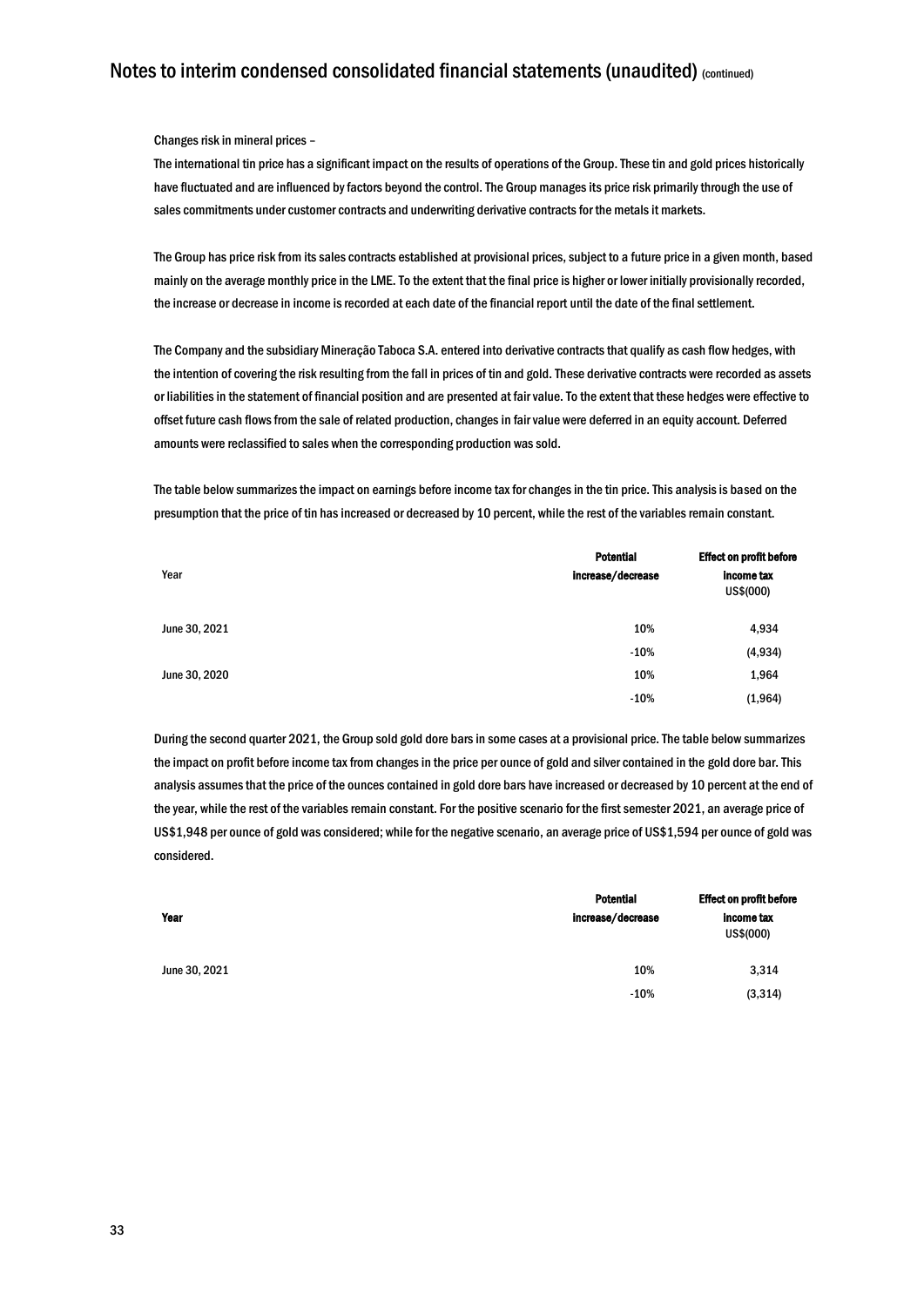#### 24. Financial asset and financial liabilities

#### (a) Financial liabilities –

All financial liabilities of the Group, excepting the embedded derivative from tin sales, include trade and other payables and Senior Notes which are classified as loans and borrowings and are carried at amortized cost.

#### (b) Fair values -

The fair value of the financial instruments is defined by the at the price that would be received to sell an asset or paid to transfer a liability in an orderly transaction between market participants at the measurement date, under the assumption that the entity is a going concern.

The following methods and assumptions were used to estimate the fair values:

Financial instruments whose fair value is like to the carrying book value -

For financial assets and liabilities that are liquid or have short maturities (less than three months), as cash and cash equivalents, trade and other receivables, net trade and other accounts payable and other current liabilities are considers that the carrying value is similar to fair value.

#### Financial instruments at fixed and variable rate -

The fair value of financial assets and liabilities that are subject to fixed and variable rates is determined by comparing the interest rates at inception with the current market interest rates for similar instruments. The fair value of deposits that yield interest are determined by using the discounted cash flows method by using market interest rates in the prevalent currency, and similar maturities and credit risks.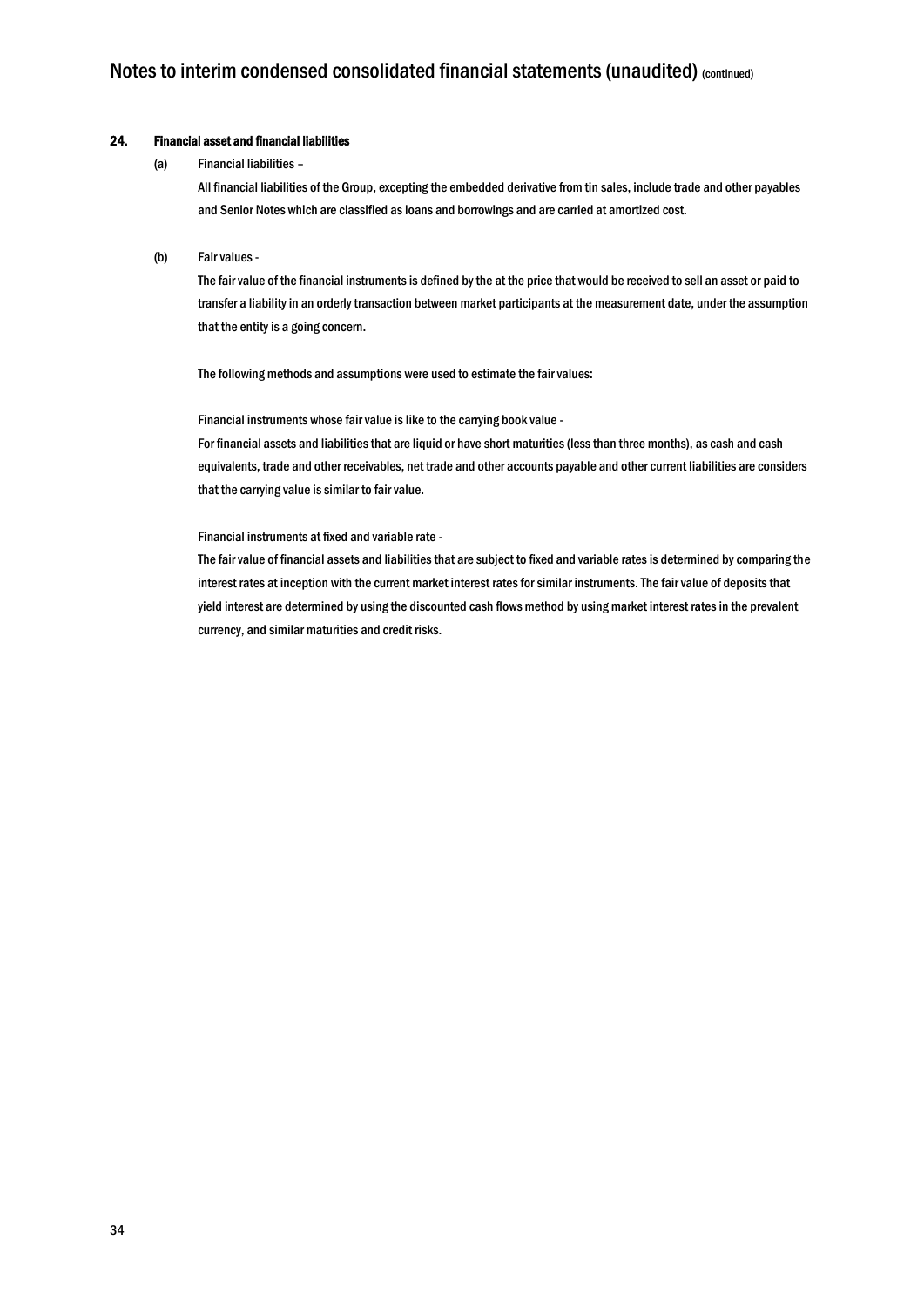Based on the above, a comparison between the carrying amounts and fair values of financial instruments of the Group presented in the consolidated statement of financial position is established. The table does not include the fair values of non-financial assets and liabilities:

|                                              |                         | <b>Carrying book value</b> | <b>Fair value</b>       |                         |
|----------------------------------------------|-------------------------|----------------------------|-------------------------|-------------------------|
|                                              | 30.06.2021<br>US\$(000) | 31.12.2020<br>US\$(000)    | 30.06.2021<br>US\$(000) | 31.12.2020<br>US\$(000) |
| <b>Financial assets</b>                      |                         |                            |                         |                         |
| Cash and cash equivalents                    | 177,758                 | 257,410                    | 177,758                 | 257,410                 |
| Trade and other receivables, net             | 118,049                 | 91,343                     | 118,049                 | 91,343                  |
| Derivative financial instruments             | 5,851                   | 922                        | 5,851                   | 922                     |
| Financial assets at fair value through other |                         |                            |                         |                         |
| comprehensive income                         | 22,888                  | 26,685                     | 22,888                  | 26,685                  |
| <b>Total financial assets</b>                | 324,546                 | 376,360                    | 324,546                 | 376,360                 |
| <b>Financial liabilities</b>                 |                         |                            |                         |                         |
| <b>Financial obligations:</b>                |                         |                            |                         |                         |
| <b>Corporate bonds</b>                       | 445.637                 | 444.879                    | 493,569                 | 509,634                 |
| <b>Other financial obligations</b>           | 1,168,466               | 915,913                    | 1,168,887               | 943,528                 |
| Trade and other payables                     | 216,495                 | 256,735                    | 216,495                 | 259,179                 |
| <b>Derivative financial instruments</b>      | 82,428                  | 85,941                     | 82,428                  | 85,941                  |
| <b>Total financial liabilities</b>           | 1,913,026               | 1,703,468                  | 1,961,379               | 1,798,282               |

#### (c) Fair value measurement -

All financial instruments for which fair value is recognized or disclosed are categorized within the fair value hierarchy, based on the lowest level input that is significant to the fair value measurement as a whole.

For assets and liabilities that are recognized at fair value on a recurring basis, the Group determines whether transfers have occurred between levels in the hierarchy by re-assessing categorization (based on the lowest level input that is significant to the fair value measurement as a whole) at the end of each Consolidated Financial Statements.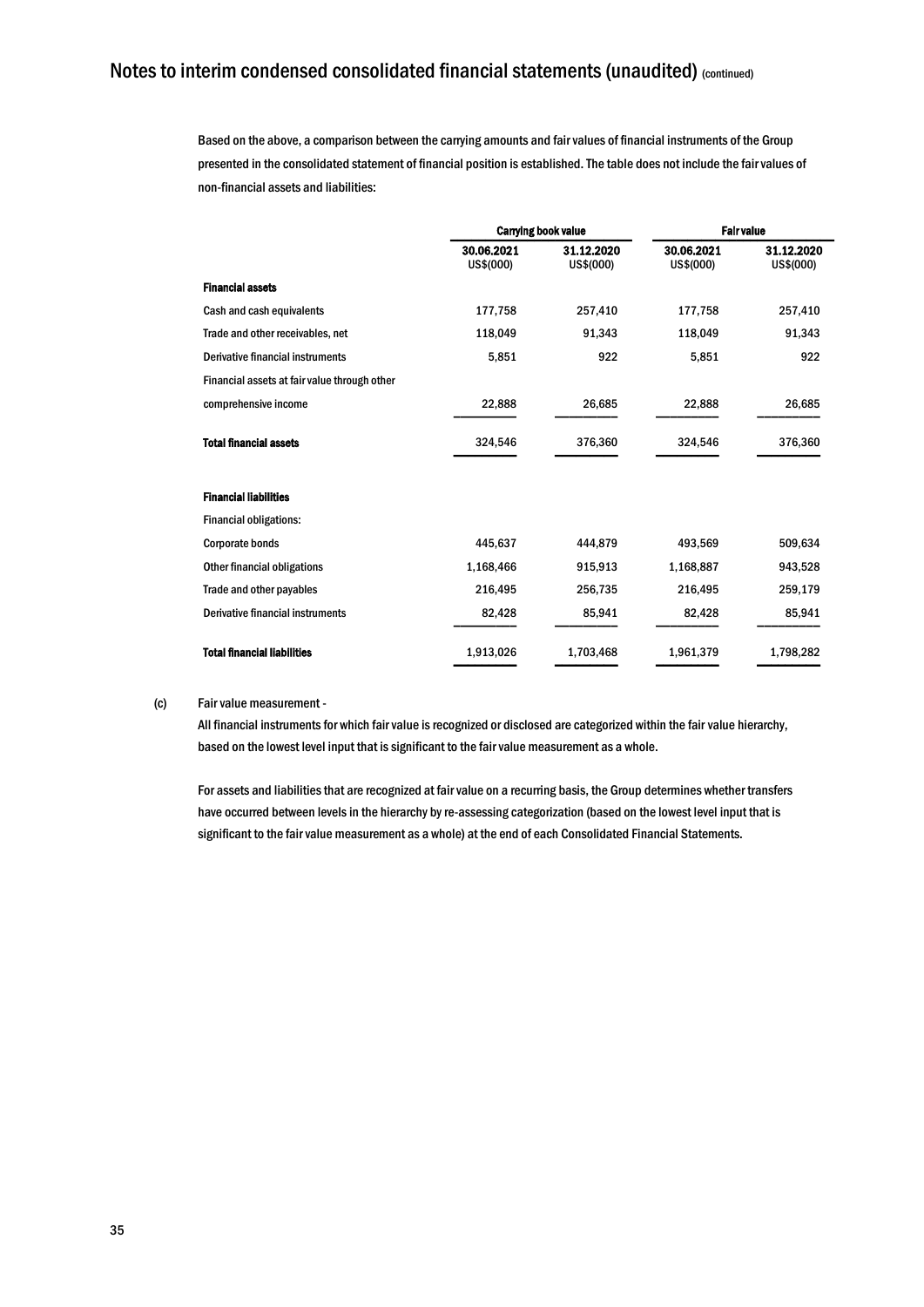The following table provides the fair value measurement hierarchy of the Group´s assets and liabilities as of June 30, 2021 -

|                                              |                           | <b>Measurement at fair value using</b>                       |                                                                   |                                                                               |  |
|----------------------------------------------|---------------------------|--------------------------------------------------------------|-------------------------------------------------------------------|-------------------------------------------------------------------------------|--|
|                                              | <b>Total</b><br>US\$(000) | Quoted prices in<br>active markets<br>(Level 1)<br>US\$(000) | <b>Significant</b><br>observable inputs<br>(Level 2)<br>US\$(000) | <b>Significant</b><br>unobservable<br><b>inputs</b><br>(Level 3)<br>US\$(000) |  |
| As of June 30, 2021                          |                           |                                                              |                                                                   |                                                                               |  |
| Assets measured at fair value:               |                           |                                                              |                                                                   |                                                                               |  |
| Financial assets at fair value through other |                           |                                                              |                                                                   |                                                                               |  |
| comprehensive income                         | 22,888                    | 22,888                                                       | ٠                                                                 |                                                                               |  |
| Derivative financial instrument              | 5,851                     |                                                              | 5,851                                                             |                                                                               |  |
|                                              |                           |                                                              |                                                                   |                                                                               |  |
| Liabilities recognized at fair value:        |                           |                                                              |                                                                   |                                                                               |  |
| Derivative financial instruments             | 82.428                    |                                                              | 82.428                                                            |                                                                               |  |

During the second quarter ended June 30, 2021, there have been no transfers between levels of fair value.

Quantitative disclosures fair value measurement hierarchy for assets and liabilities as of December 31, 2020.

|                                              | <b>Total</b><br>US\$(000) | Measurement at fair value using                                     |                                                                   |                                                                               |
|----------------------------------------------|---------------------------|---------------------------------------------------------------------|-------------------------------------------------------------------|-------------------------------------------------------------------------------|
|                                              |                           | <b>Quoted prices in</b><br>active markets<br>(Level 1)<br>US\$(000) | <b>Significant</b><br>observable inputs<br>(Level 2)<br>US\$(000) | <b>Significant</b><br>unobservable<br><b>inputs</b><br>(Level 3)<br>US\$(000) |
| As of December 31, 2020                      |                           |                                                                     |                                                                   |                                                                               |
| Assets measured at fair value:               |                           |                                                                     |                                                                   |                                                                               |
| Financial assets at fair value through other |                           |                                                                     |                                                                   |                                                                               |
| comprehensive income                         | 26,685                    | 26,685                                                              |                                                                   |                                                                               |
| Derivative financial instrument              | 922                       | -                                                                   | 922                                                               | -                                                                             |
| Liabilities recognized at fair value:        |                           |                                                                     |                                                                   |                                                                               |
| <b>Derivative financial instruments</b>      | (85, 941)                 |                                                                     | (85, 941)                                                         |                                                                               |

During the year ended December 31, 2020 there have been no transfers between levels of fair value.